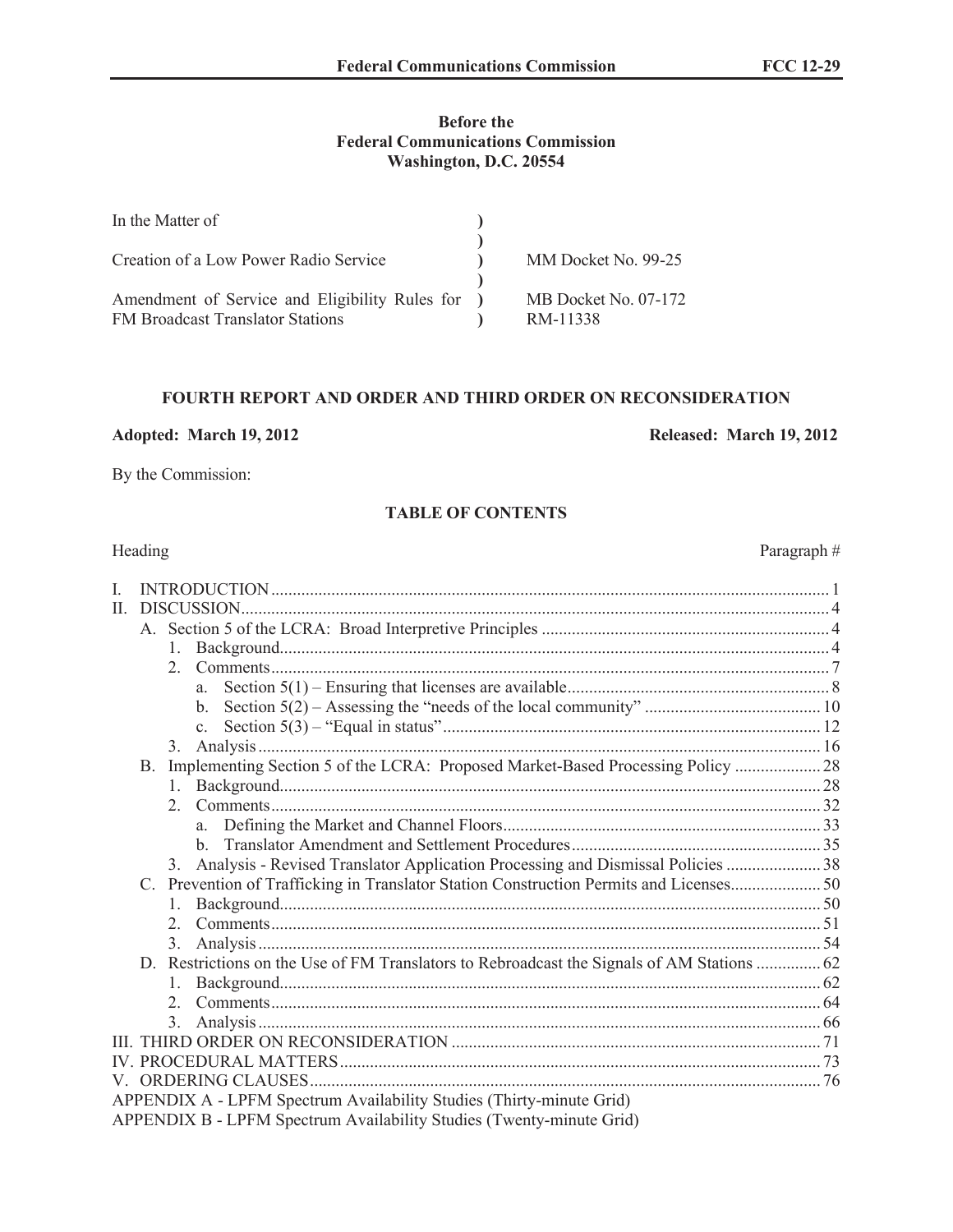APPENDIX C - Initial Regulatory Flexibility Act Analysis APPENDIX D - Final Rules

#### **I. INTRODUCTION**

1. On July 12, 2011, the Commission released a *Third Further Notice of Proposed Rule Making* ("Third Further Notice")<sup>1</sup> in this proceeding, seeking comment on the impact of the enactment of the Local Community Radio Act of 2010 ("LCRA")<sup>2</sup> on the procedures previously adopted to process the approximately 6,500 applications that remain pending from the 2003 FM translator window. There, the Commission tentatively concluded that the previously adopted translator licensing procedures, which would limit each applicant to ten pending applications, would be inconsistent with the LCRA's goals.<sup>3</sup> It proposed to modify those procedures and instead adopt a market-specific translator application dismissal process, dismissing pending translator applications in identified spectrum-limited markets in order to preserve adequate low power FM ("LPFM") licensing opportunities. It also sought comment on whether, based on the enactment of the LCRA, the Commission should modify its rules permitting only those translator stations authorized on or prior to May 1, 2009, to rebroadcast the signals of AM stations.

2. In this *Fourth Report and Order*, we adopt the market-specific translator application processing and dismissal policies proposed in the *Third Further Notice*, incorporating certain modifications proposed by commenters. These policies are designed to fully and faithfully effectuate the licensing directives set forth at Section 5 of the LCRA while also taking into account the constraints of limited spectrum and technical licensing requirements. We are founding these procedures on our extensive spectrum availability studies set forth in Appendices A and B, which establish that limited LPFM licensing opportunities remain in many markets. We have determined, based on these studies, that the next LPFM window presents a critical, and indeed possibly a last, opportunity to nurture and promote a community radio service that can respond to unmet listener needs and underserved communities in many urban areas. As explained herein, we find that it is necessary to dismiss significant numbers of translator applications in spectrum limited markets to fulfill that opportunity. Nevertheless, these procedures are also designed to facilitate to the maximum extent possible the grant of the pending translator applications in all markets – whether spectrum is limited or abundant. In adopting these procedures, we note that neither the Commission nor any commenter has identified a fundamentally different approach that would both satisfy Section 5's mandate and permit the rapid and efficient licensing of both LPFM and translator stations. With regard to the 6,500 applications that remain pending from the 2003 FM translator window, we also adopt a national cap of 50 applications and a market-based cap of one application per applicant per market for the 156 markets identified in Appendix A to minimize the potential for speculative licensing conduct. Finally, we modify the May 1, 2009, date restriction to allow pending FM translator applications that are granted to be used as cross-service translators.

3. In the *Third Order on Reconsideration*, we also dismiss petitions for reconsideration of the *Third Report and Order* as they relate to the now-abandoned ten-application cap processing policy.

<sup>&</sup>lt;sup>1</sup> Creation of a Low Power Radio Service and Amendment of Service and Eligibility Rules for FM Broadcast *Translator Stations*, Third Further Notice of Proposed Rulemaking, 26 FCC Rcd 9986 (2011).

<sup>&</sup>lt;sup>2</sup> Pub. L. No. 111-371, 124 Stat. 4072 (2011).

<sup>&</sup>lt;sup>3</sup> The ten-application cap was adopted in *Creation of a Low Power Radio Service*, Third Report and Order and Second Further Notice of Proposed Rulemaking, 22 FCC Rcd 21912 (2007) ("*Third Report and Order*").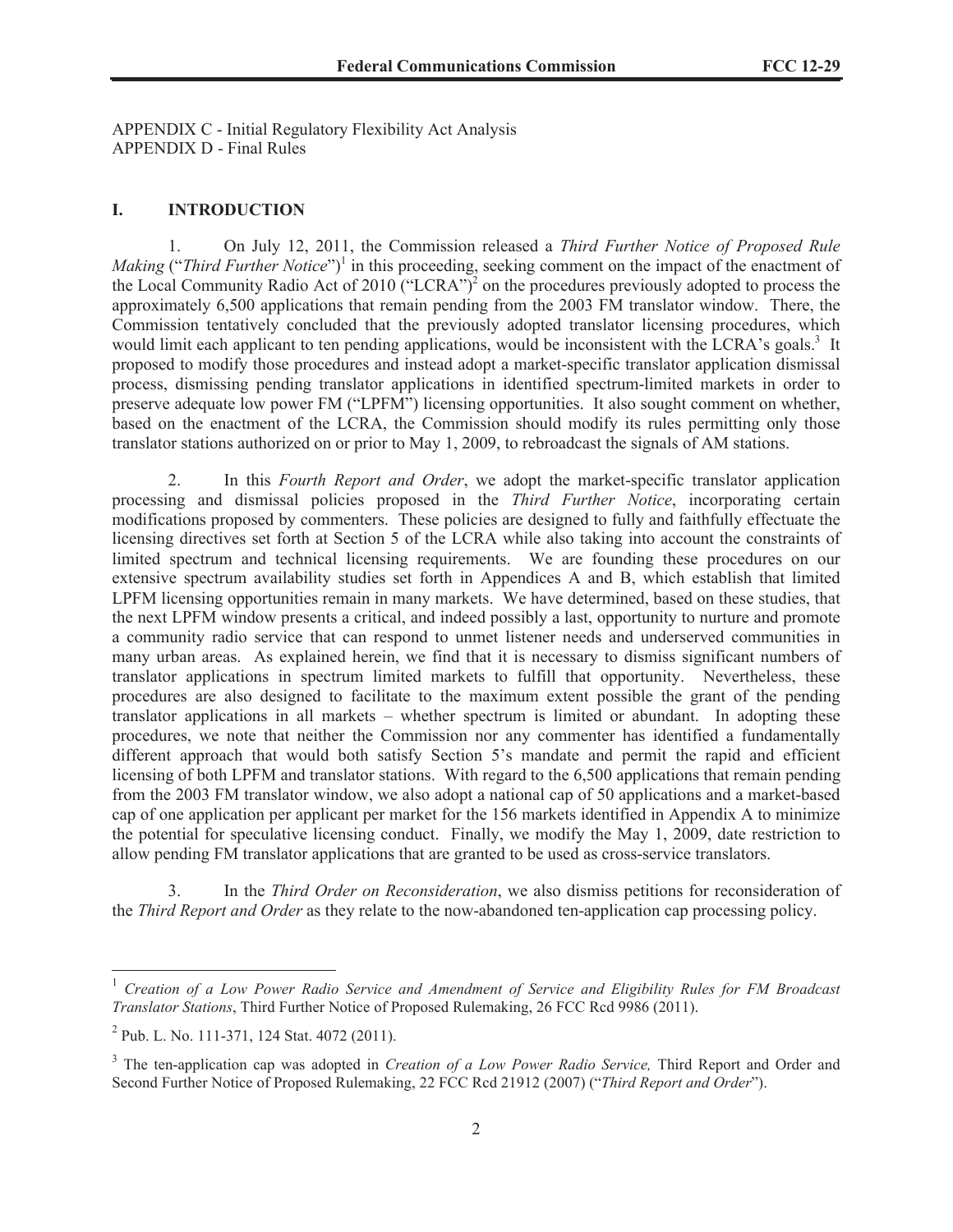# **II. DISCUSSION**

# **A. Section 5 of the LCRA: Broad Interpretive Principles**

# **1. Background**

4. The LCRA, signed into law by President Obama on January 4, 2011, expands LPFM licensing opportunities by repealing the requirement that LPFM stations be certain minimum distances from nearby stations operating on "third-adjacent" channels.<sup>4</sup> Section 5 of the LCRA also sets forth criteria that the Commission must take into account when licensing FM translator, FM booster and LPFM stations:

# SEC. 5. ENSURING AVAILABILITY OF SPECTRUM FOR LOW-POWER FM STATIONS

Federal Communications Commission, when licensing new FM translator stations, FM booster stations, and low-power FM stations, shall ensure that –

- (1) licenses are available to FM translator stations, FM booster stations, and low-power FM stations;
- (2) such decisions are made based on the needs of the local community; and
- (3) FM translator stations, FM booster stations, and low-power FM stations remain equal in status and secondary to existing and modified FM stations.

5. In the *Third Further Notice*, we proposed to interpret Section 5 to establish the following broad principles:

- Section 5(1) requires the Commission to adopt licensing procedures that ensure some minimum number of licensing opportunities for both LPFM and translator services across the nation; $<sup>5</sup>$ </sup>
- Read together with Section 5(2), Section 5(1) requires the Commission to provide licensing opportunities for both services in as many local communities as possible;<sup>6</sup> and

<sup>4</sup> *See* LCRA, Sec. 3(a) ("The Federal Communications Commission shall modify its rules to eliminate third-adjacent minimum distance separation requirements between—(1) low-power FM stations; and (2) full-service FM stations, FM translator stations, and FM booster stations."). Because broadcast station signals are subject to interference from other signals on the same or nearby frequencies within the same geographic area, the Commission's commercial FM and LPFM rules impose spacing requirements to protect prior filed applications and authorized stations that operate on co-, first-, second-, or third-adjacent channels. *See* 47 C.F.R. §§ 73.207(b) and 83.807. Although the Commission initially declined to impose third-adjacent channel spacing requirements on LPFM stations, Congress mandated such requirements in 2000. *See Creation of a Low Power Radio Service*, Second Report and Order, 16 FCC Rcd 8026 (2001). *See also* Fifth Report and Order, Further Notice of Proposed Rulemaking and Third Order on Reconsideration, MM Docket No. 99-25, FCC 12-28 (rel. Mar. 19, 2012) (implementing Section (3)(a) and other provisions of the LCRA).

<sup>5</sup> 26 FCC Rcd at 9989. As explained in the *Third Further Notice*, we are not addressing FM booster stations in this proceeding because licensing of FM booster stations has no impact on LPFM or FM translator licensing, and vice versa. *See Third Further Notice*, 26 FCC Rcd at 9989 note 17.

<sup>6</sup> *Id.* at 9989.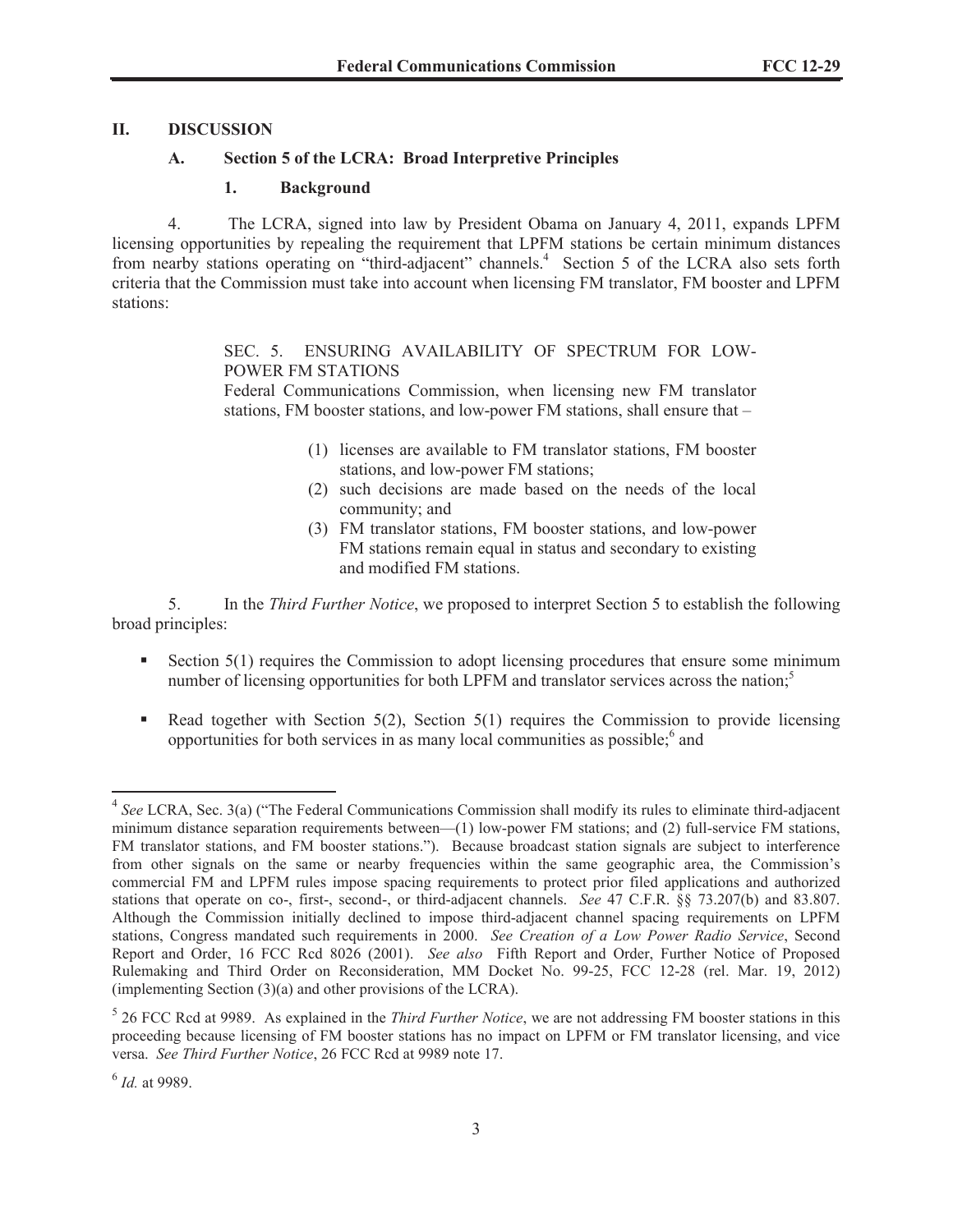$\blacksquare$  We tentatively concluded that our primary focus under Section 5(1) must be to ensure that translator licensing procedures do not foreclose or unduly limit future LPFM licensing, because the more flexible translator licensing standards will make it much easier to license new translator stations in spectrum-limited markets than new LPFM stations.<sup>7</sup>

6. In addition, we sought comment on whether to consider existing stations in making a "licenses are available" finding under Section 5(1), pointing out that because of the large number of existing translators within the top 200 Arbitron-rated markets, "taking into account existing translators … would militate in favor of the dismissal of [pending] translator applications, at least in markets where there is little or no remaining spectrum for future LPFM stations or where substantially fewer licensing opportunities remain."<sup>8</sup> We tentatively concluded that the suspended national cap of ten translator applications per applicant in the Auction No. 83 pool of pending translator applications is inconsistent with the statutory mandate to ensure some minimum number of LPFM licensing opportunities in as many local communities as possible.<sup>9</sup> Instead, we proposed a market-specific process of dismissing all pending translator applications in certain spectrum-limited markets in order to preserve a certain number of LPFM licensing opportunities, while allowing processing of translator applications outside those markets.<sup>10</sup>

## **2. Comments**

7. Among all the parties submitting comments in response to the *Third Further Notice*, there is broad support for eliminating the cap of ten translator applications<sup>11</sup> and using market-specific spectrum availability metrics to *implement* Section 5 requirements. However, on the issue of *interpreting* Section 5, divergent arguments were presented by translator supporters, on the one hand, and LPFM supporters, on the other. Their positions are summarized in the following sections, addressing interpretive issues presented by Sections 5(1)-(3) of the LCRA. We also note that Senators Cantwell and McCain and Representatives Doyle and Terry, the original sponsors of the LCRA, submitted a letter<sup>12</sup> expressing their support for our interpretation of Section 5 of the LCRA and for our proposed approach to effectuating the statute.

## **a. Section 5(1) – Ensuring that licenses are available**

8. LPFM advocates support our view that Section 5(1) of the LCRA requires the Commission to ensure that the processing of translator applications does not preclude future opportunities

<sup>7</sup> *Id.* at 9992.

<sup>8</sup> *Id.* at 9991.

<sup>&</sup>lt;sup>9</sup> Id. at 9990-91. *See also id.* at 9987 note 10 (explaining that the Media Bureau suspended the dismissal process to give the Commission an opportunity to consider petitions for reconsideration of the national cap).

<sup>&</sup>lt;sup>10</sup> *Id.* at 9996-98. We also tentatively concluded that the LCRA does not limit our ability to address potential licensing abuses by imposing appropriate per-market and/or national application caps for parties with pending translator applications from Auction No. 83. *Id.* at 9999.

<sup>&</sup>lt;sup>11</sup> Prometheus Radio Project ("Prometheus") suggests we maintain the 10 application cap (with the proviso that already-granted applications from Auction 83 count against the cap), along with additional safeguards to prevent trafficking. Comments of Prometheus Radio, Future of Music Coalition, and the United Church of Christ, OC Inc. ("Joint LPFM Advocates") at 30.

<sup>&</sup>lt;sup>12</sup> Letter from Sen. Maria Cantwell (D-WA), Sen. John McCain (R-AZ), Rep. Mike Doyle (D-PA) and Rep. Lee Terry (R-NE) to FCC Chairman Julius Genachowski (July 12, 2011) ("Sponsors' Letter").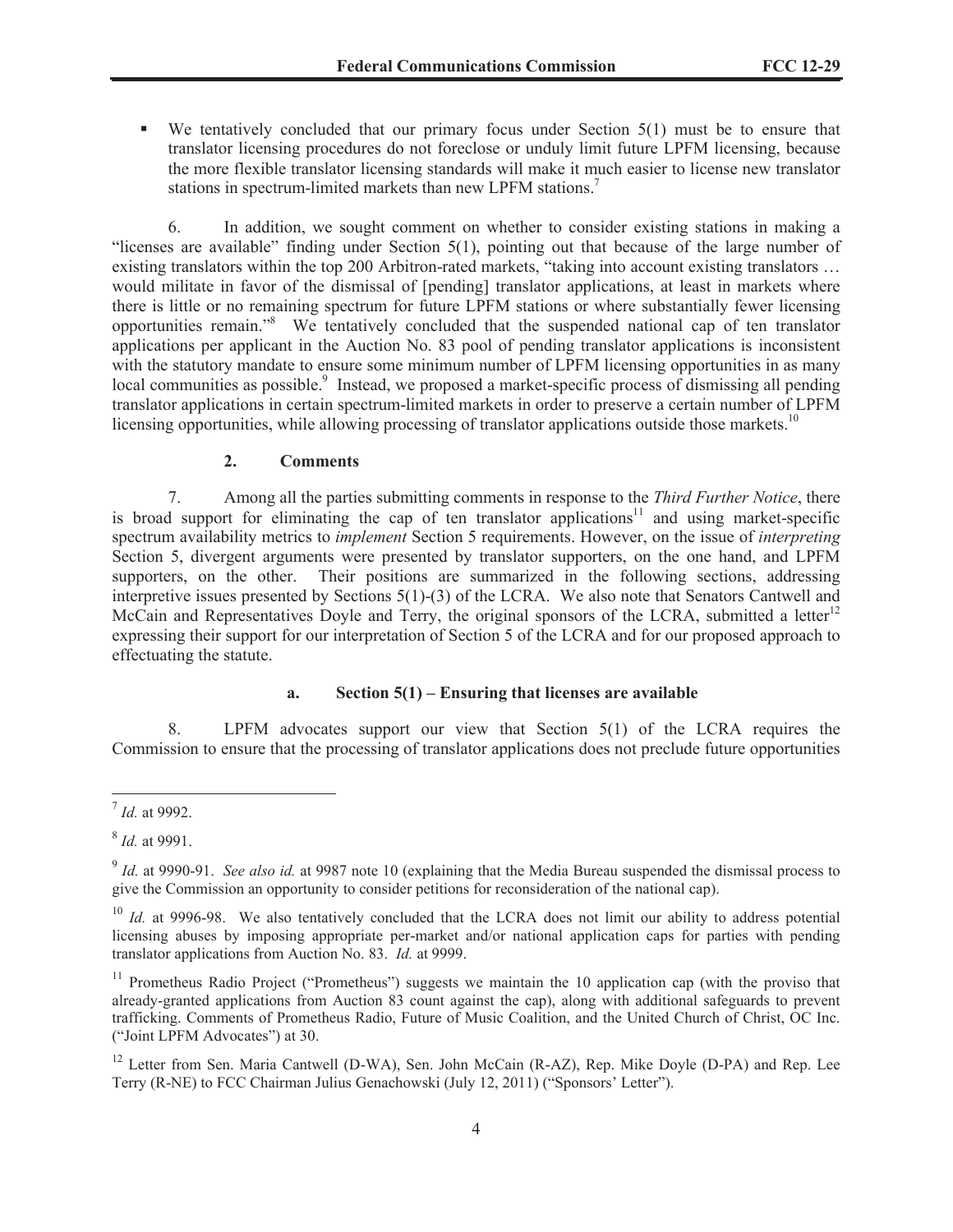for new LPFM licenses.<sup>13</sup> Prometheus cites to the Congressional history of the LCRA and the Sponsors' Letter to support this position.<sup>14</sup> LPFM supporters contend that Congress intended that the Commission take existing licenses into account when assessing whether its licensing procedures would ensure that licenses are available rather than establish a "going forward" only standard that ignores legacy licensing.<sup>15</sup> LPFM advocates also argue that Section 5(1) requires the Commission to preserve a significant number of licensing opportunities for *new* LPFM stations in *all* markets where this is possible.<sup>16</sup>

9. Translator supporters disagree with these positions. These commenters oppose an interpretation of Section 5(1) that, in their view, would favor LPFM stations over translators and urge the Commission not to devise licensing procedures to redress perceived imbalances in past licensing.<sup>17</sup> NPR argues that our proposal unduly favors future LPFM service at the expense of the pending FM translator applicants by taking into account the number of existing LPFM and translator stations.<sup>18</sup> NPR also argues that "ensuring that licenses are available" includes current *and* future FM translator station applicants.<sup>19</sup> Similarly, EMF notes that the LCRA never "directly" references applications from Auction No. 83, and emphasizes Congress' use of "new" at the beginning of Section 5 to argue that Section 5(1) "requires that 'new' licenses for both translators and LPFM stations be made available."<sup>20</sup> NAB argues that a policy of dismissing translator applications where translators but not LPFM stations could be located would counter Section  $5(1)$ 's mandate that licenses be available for translator stations.<sup>21</sup>

# **b. Section 5(2) – Assessing the "needs of the local community"**

10. Commenters are divided also in interpreting Section 5(2) of the LCRA. LPFM advocates suggest that Section 5(2) should be interpreted as a mandate favoring localism, and in particular LPFM stations, which they argue provide the greatest localism benefit of any broadcast service.<sup>22</sup> Indeed, commenters note that the LPFM service was established in part to address the perceived loss of local programming during a period of significant radio consolidation.<sup>23</sup> Some parties argue that translators, which do not originate programming, fail to serve local community needs<sup>24</sup> and are not truly local,<sup>25</sup> while LPFM stations better serve the goals of localism.<sup>26</sup> LPFM proponents also suggest that, when making

<sup>19</sup> Comments of NPR at 5.

<sup>20</sup> Comments of Educational Media Foundation ("EMF") at 8; *see also* Charles Keiler Comments at 4 and Northeast Broadcasting Co. ("NEBCO") at 3-4.

 $21$  Comments of National Association of Broadcasters ("NAB") at 17.

- <sup>24</sup> Comments of Western Oregon Radio Club at 2-4.
- <sup>25</sup> Comments of Joint LPFM Advocates at 20.

<sup>&</sup>lt;sup>13</sup> Comments of Prometheus, REC Networks, and Common Frequency at 9.

<sup>&</sup>lt;sup>14</sup> Comments of Joint LPFM Advocates at 7-8.

<sup>&</sup>lt;sup>15</sup> Comments of Prometheus, REC Networks, and Common Frequency at 9.

<sup>&</sup>lt;sup>16</sup> Reply Comments of Connecticut Citizens for Independent Media at 2.

<sup>&</sup>lt;sup>17</sup> Comments of WFCR at 2; Comments of Catholic Radio Association ("CRA") at 4.

<sup>18</sup> Comments of National Public Radio ("NPR") at 2, 8.

<sup>22</sup> Comments of Joint LPFM Advocates at 13-15.

<sup>23</sup> Comments of Cynthia Conti at 1; Comments of Joint LPFM Advocates at 22.

<sup>26</sup> Comments of Joint LPFM Advocates at 13-14.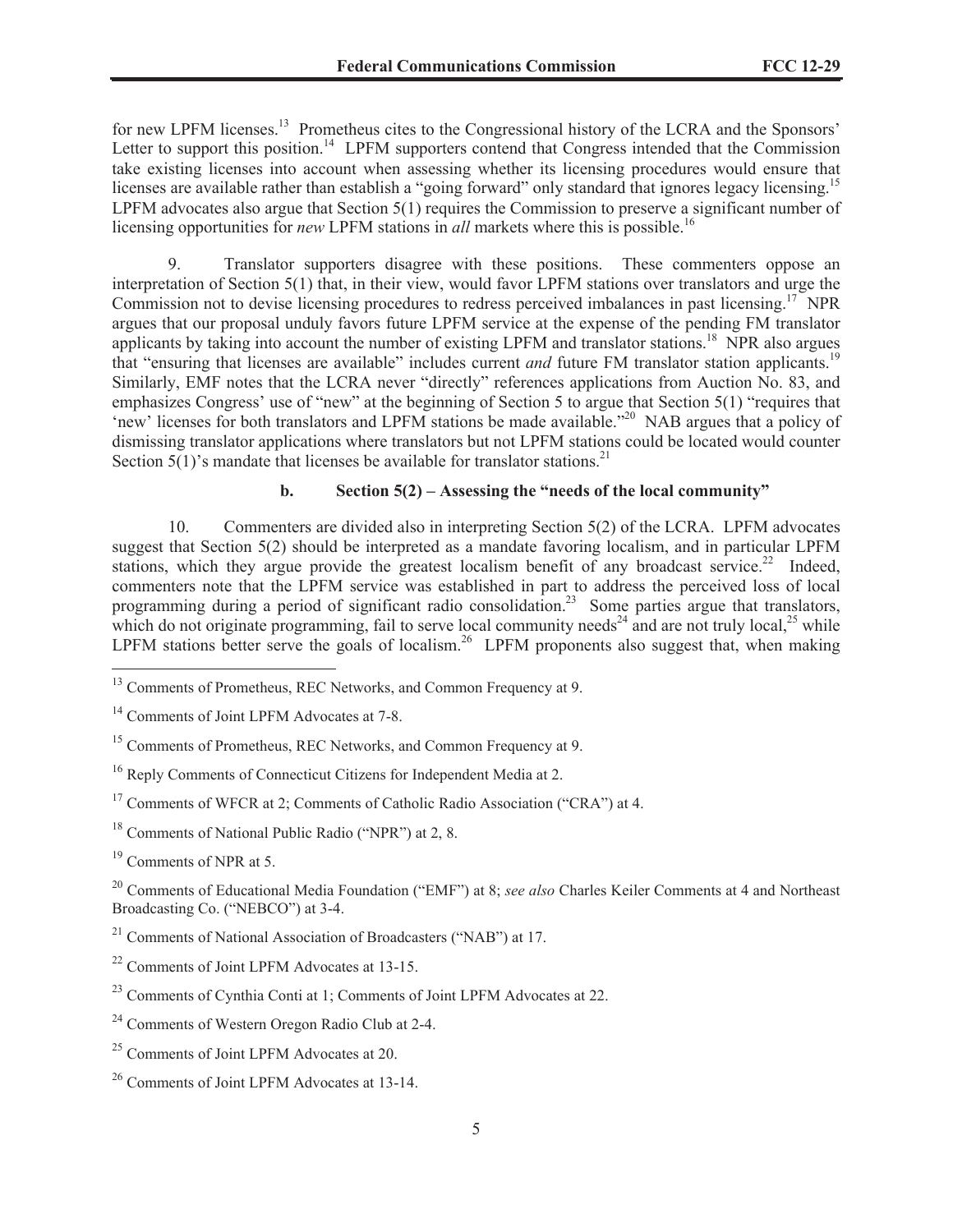licensing decisions, the Commission could address the needs of local communities by considering demographic data. Specifically, they argue that urban communities, well served by commercial and noncommercial services, have less need for translator services and more need for local community-level programming, while rural communities, poorly served by full-service facilities, have need for both translators and LPFM stations.<sup>27</sup>

11. On the other hand, translator advocates argue that translators can serve the needs of the local community and note that the Commission and Congress have found that to be the case.<sup>28</sup> For example, translators can provide emergency information,<sup>29</sup> as well as regional and state news.<sup>30</sup> Translators can also serve the local community by providing a format not currently available in that area.<sup>31</sup> Thus, they argue it is wrong to assume that LPFM stations better serve local community needs than do translators.<sup>32</sup> NPR criticizes our analysis of Section  $5(2)$  on the ground that we focused on the differences between translators and LPFM stations, rather than focusing on how both services serve the needs of the local community by expanding the programming choices available to listeners.<sup>33</sup> NPR also argues that some communities might actually have a greater need for a translator than for an LPFM station because a translator may be filling a coverage gap for a significant full-power station.<sup>34</sup> Common Frequency replies that urban communities served by multiple translators have more need for a first LPFM station  $35$ 

# **c. Section 5(3) – "Equal in status"**

12. The *Third Further Notice* noted that Section 5(3) refers specifically to "stations" rather than to "applications," suggesting that it could be applied only to existing stations and that future LPFM applications could have priority over pending FM translator applications.<sup>36</sup> However, the *Third Further Notice* also recognized that the Commission had used the terms "stations" and "applications" interchangeably in discussing the "co-equal status" of LPFM stations and FM translator stations and that the Commission had framed this issue in terms of whether to follow or waive the current "cut-off" rules which protect prior-filed Auction No. 83 translator applications from subsequently-filed LPFM station

<sup>&</sup>lt;sup>27</sup> Comments of Common Frequency at 9. In addition to participating in the Comments of Joint LPFM Advocates, Prometheus also submitted comments with REC Networks and Common Frequency proposing specific modifications to the Commission's proposed implementation of Section 5 of the LCRA. *See* Joint Proposal of Prometheus Radio Project, REC Networks and Common Frequency on the Assessment of LPFM Availability ("Joint Proposal"). Prometheus argues that the Joint Proposal would better serve the needs of urban populations. Reply Comments of Prometheus at 4.

<sup>&</sup>lt;sup>28</sup> Comments of CRA at 4; Comments of Charles Keiler at 5; Comments of WFCR at 3; Comments of NEBCO at 3; Reply Comments of EMF at 10.

 $^{29}$  Comments of NAB at 7.

<sup>&</sup>lt;sup>30</sup> Comments of WFCR at 3.

<sup>&</sup>lt;sup>31</sup> Comments of EMF at 9.

 $32$  Comments of NAB at 6-7.

 $33$  Comments of NPR at 9-10.

<sup>&</sup>lt;sup>34</sup> Comments of NPR at 10.

<sup>&</sup>lt;sup>35</sup> Reply Comments of Common Frequency at 10-11.

<sup>36</sup> *Third Further Notice,* 26 FCC Rcd at 9994.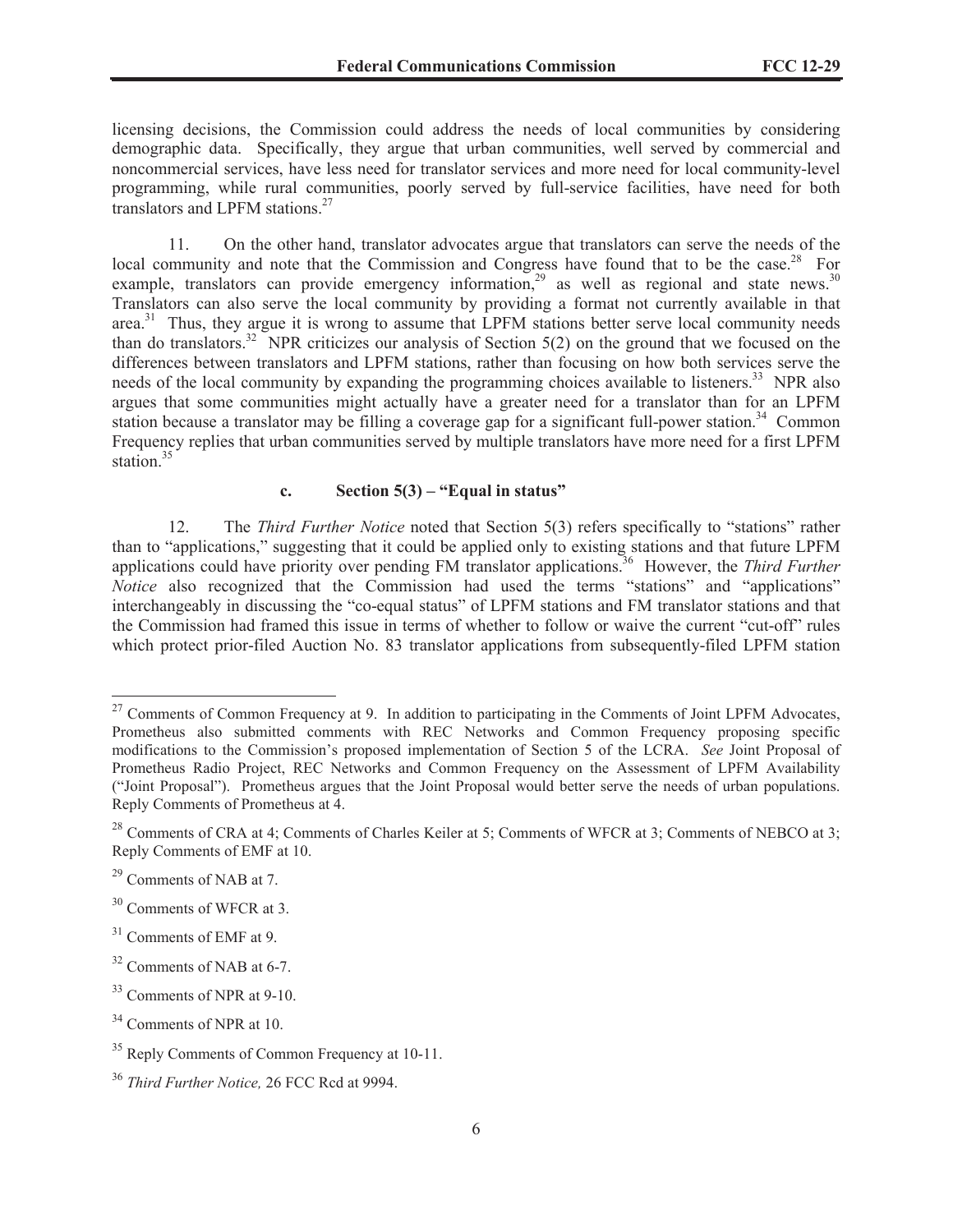applications.<sup>37</sup> The *Third Further Notice* stated that it seems reasonable to assume that Congress intended the same meaning when it used the word "station" in the LCRA.<sup>38</sup>

13. Translator proponents argue that, for regulatory purposes, the terms "stations" and "applications" are interchangeable.<sup>39</sup> Translator proponents argue that either changing the Commission's market-based approach<sup>40</sup> or waiving the cut-off rules in favor of future-filed LPFM applications would not be consistent with Section 5(3).<sup>41</sup> Mullaney Engineering argues that the services are not "equal in status" if LPFM applicants are allowed to invalidate the cut-off protection rights of previously-filed translator applications.<sup>42</sup> NPR likewise believes that waiving cut-off rules to give preference to later-filed LPFM applications would violate the "equal in status" mandate.<sup>43</sup> Other translator supporters express concern that this approach would disproportionately favor the licensing of future LPFM stations and thereby violate Section 5(3)'s equal in status mandate.<sup>44</sup> They claim that trying to make LPFM and translators equal in numbers would suppress translator licensing and artificially encourage unwanted  $LPFMs.<sup>45</sup>$ 

14. LPFM supporters disagree, arguing that, while the grant of a station license conveys certain vested and statutorily protected interests to a licensee, those interests do not attach to a pending application.<sup>46</sup> Prometheus argues that Section 5(3) does not refer to the cut-off rule, but instead merely requires that translators and LPFM stations be secondary to full-service stations and equal to each other.<sup>47</sup> Prometheus further asserts that Section 5(3) does not prohibit the Commission from giving LPFM applicants priority over translator applicants, particularly when read in the context of Section 5(2)'s requirement that licensing serve the needs of local communities and Section 307(b)'s requirement that the Commission distribute radio service in the public interest.<sup>48</sup> Prometheus states that the Commission should balance the two services by aiding in the development of  $LPFM<sup>49</sup>$ .

15. Other LPFM advocates argue that the cut-off protection rule is a regulatory custom that the Commission can waive if it serves the public interest.<sup>50</sup> Some commenters argue for giving LPFM

<sup>38</sup> *Id.*

 $39$  Comments of Edgewater Broadcasting, Inc., & Radio Ministry ("Ministries") at 2; NPR Comments at 8; WFCR Comments at 4.

<sup>41</sup> Comments of NEBCO at 5.

<sup>42</sup> Comments of Mullaney Engineering, Inc. at 3.

<sup>43</sup> Comments of NPR at 8; Reply Comments of NPR at 6.

<sup>44</sup> Comments of NPR at 8, Comments of EMF at 10.

<sup>45</sup> Comments of Ministries at 5.

<sup>46</sup> *See* Reply Comments of Don Schellhardt at 2. Prometheus likewise believes that parties do not acquire any rights by virtue of filing an application. Comments of Joint LPFM Advocates at 26.

<sup>47</sup> Comments of Joint LPFM Advocates at 24-25.

<sup>48</sup> Comments of Joint LPFM Advocates at 27.

<sup>49</sup> Comments of Joint LPFM Advocates at 27.

<sup>50</sup> Reply Comments of Don Schellhardt at 2.

 $\frac{37}{37}$  *Id.* 

<sup>40</sup> Reply Comments of NAB at 2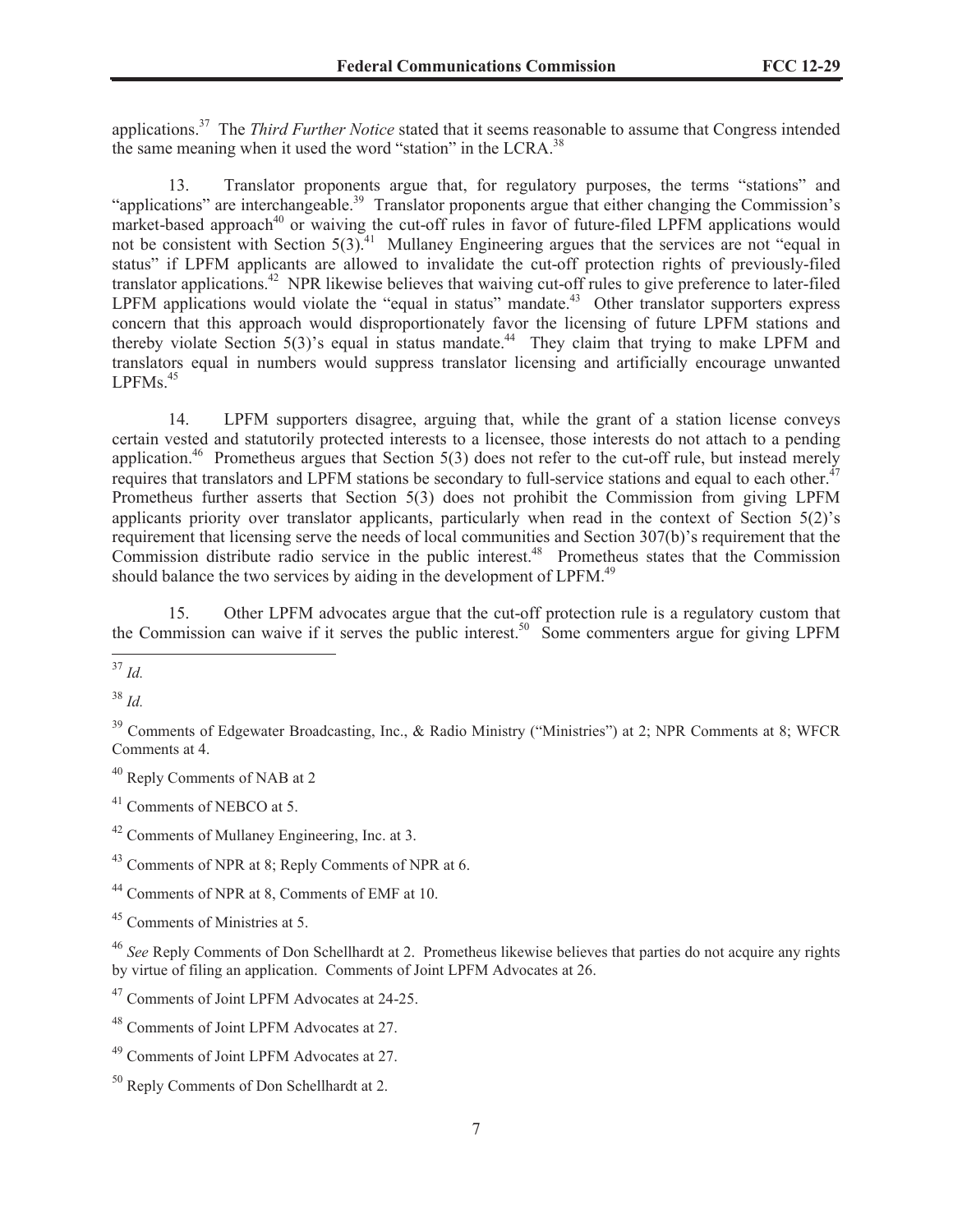stations priority because translators consume valuable radio spectrum while failing to provide original local programming.<sup>51</sup> LPFM advocates also argue that the Commission must compensate for the "head start" that the translator service has to the comparatively new LPFM service.<sup>52</sup> Commenters further argue that the current rules favor translators.<sup>53</sup> Some suggest that, in order to achieve a true equality between the LPFM service and translators, the technical rules governing the LPFM service should be changed to match those of translators.<sup>54</sup> Common Frequency contends that Section 5(3) calls for a goal of *equal* spectrum for each service.<sup>55</sup>

#### **3. Analysis**

16. We adopt the interpretations of the three Section 5 licensing standards proposed in the *Third Further Notice.* In its broadest terms, Section 5(1) clearly requires the Commission to ensure that some minimum number of FM translator and LPFM "licenses are available" throughout the nation when licensing new FM translator and LPFM stations. We also find that Section 5 is most reasonably interpreted to require consideration of existing licenses. As we observed in the *Third Further Notice*, the word "new" appears in the first clause of Section 5 but not in subparagraph 1, suggesting that we should consider the availability of both new and existing stations in ensuring that "licenses are available" for both services. In addition, our interpretation is consistent with the title of Section 5, "Ensuring Availability of Spectrum for Low-Power FM Stations," as well as the Commission's longstanding license allocation policies under Section 307(b) of the Communications Act of 1934, as amended ("Act"),  $56$ which directs the Commission to ensure "a fair, efficient, and equitable distribution of radio service" "among the several States and communities." In contrast, interpreting Section 5 to require us to license new translator and LPFM stations without regard to the number of operating stations in each service, as EMF advocates, would be inconsistent with ensuring the availability of *spectrum* for both services, as well as Section 307(b)'s direction. We also find support for our interpretation in the comments of LPFM advocates discussed above.<sup>57</sup> Accordingly, we conclude that the mandate of Section 5(1) to ensure that "licenses are available" is reasonably interpreted to require consideration of both existing and future licenses in the translator and LPFM services when licensing new stations in those services.

17. We reject arguments that interpreting Section 5(1) to require consideration of existing licenses is unreasonable because such an interpretation would "favor" LPFM licensing.<sup>58</sup> The LCRA necessarily requires the Commission to make choices between licensing new LPFM and translator stations in some cases, given that the two services compete for the same limited spectrum. Making such choices based on the overall spectrum available to each service does not "favor" one service over the other. On the contrary, the fact that our interpretation of Section 5(1) enables us to account for the present disparities between the two services in terms of the number of licensed stations supports its

<sup>51</sup> Comments of Western Oregon Radio Club at 5.

<sup>52</sup> Comments of Media Alliance at 1.

<sup>&</sup>lt;sup>53</sup> Comments of REC Networks at 2-4, Comments of Ministries at 4; Comments of Common Frequency at 6.

<sup>54</sup> Comments of Charles Keiler at 5; Comments of WFCR at 4; Comments of REC Networks at 4.

<sup>&</sup>lt;sup>55</sup> Comments of Common Frequency at 8.

<sup>56</sup> 47 U.S.C. § 307(b).

<sup>57</sup> *See supra*, ¶ 8.

<sup>58</sup> Comments of WFC at 2; Comments of CRA at 4; Comments of NPR at 2, 8.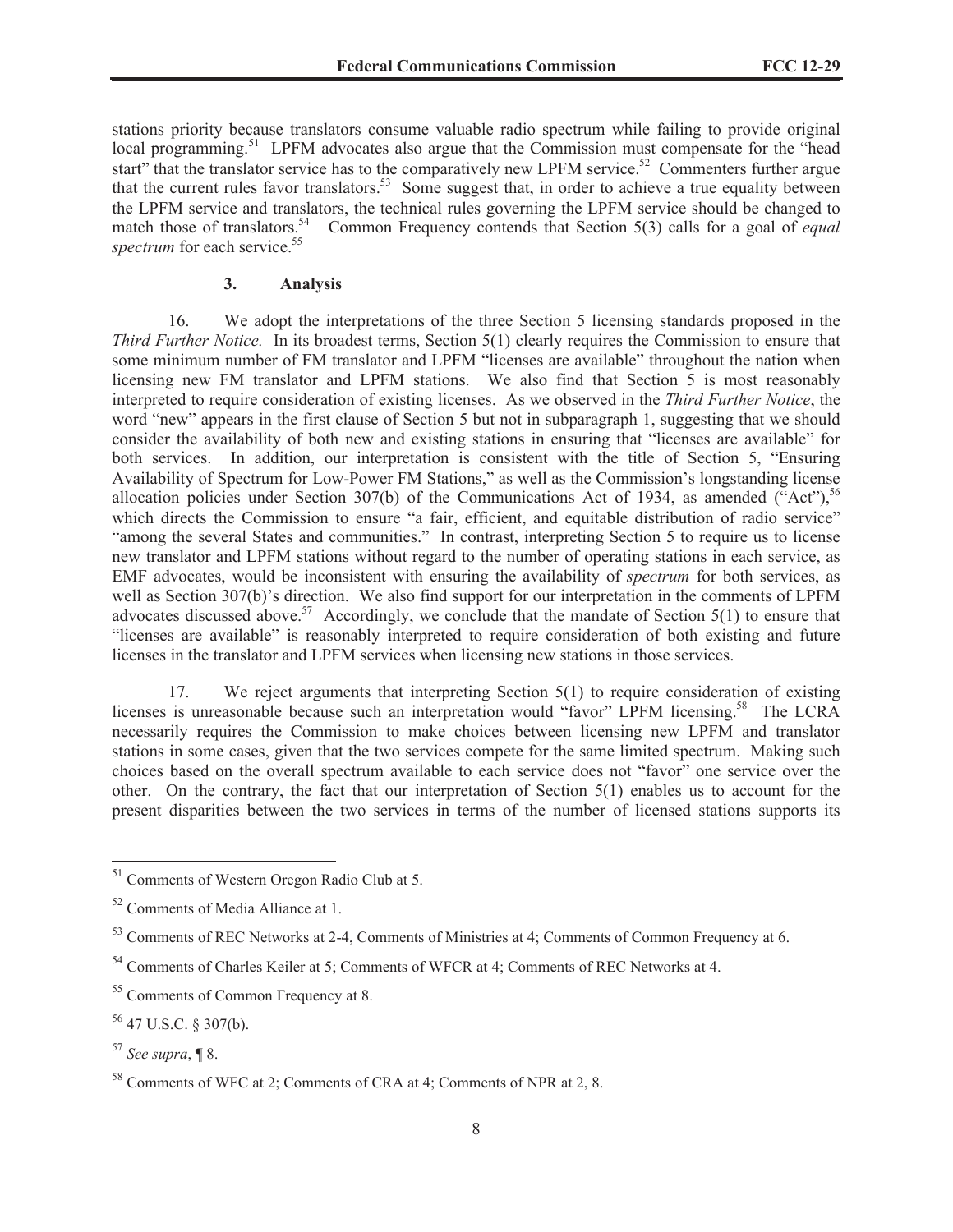reasonableness.<sup>59</sup> We also reject EMF's argument that the LCRA "says nothing" about the processing of the applications which remain pending from the 2003 translator window because it does not expressly address them.<sup>60</sup> These applications are unquestionably subject to Section 5 requirements which apply "when licensing new FM translator stations . . . ." Rather, we agree with NPR that the language of Section 5(1) encompasses pending as well as future applications.

18. We also adopt our proposed interpretation of Sections 5(1) and (2) together to require that LPFM and translator licenses be available in as many "local communit[ies]" as possible, according to their needs.<sup>61</sup> We recognize that translators and LPFM stations both serve the needs of communities, albeit in different ways, and conclude that we must take these factors into consideration in implementing Section 5(2). In particular, translators, which are inexpensive to construct and operate, can effectively bring service to rural and under-served areas. LPFM stations, on the other hand, which typically utilize volunteer staffs, operate under great budget constraints, and serve smaller geographic areas, may be less effective in meeting the needs of small communities and areas of low population density.<sup>62</sup> Translators also are essential components of local and regional transmission systems that efficiently deliver valued programming to listeners. Nevertheless, as we explained in the *Third Further Notice*, the Commission has historically accorded no weight to translators in assessing the comparative needs of a community for radio service under its Section 307(b) licensing policies.<sup>63</sup> In contrast, the LPFM service was created "to foster a program service responsive to the needs and interests of small community groups, particularly specialized community needs that have not been well served by commercial broadcast stations."<sup>64</sup> Numerous LPFM service and comparative licensing criteria are designed to promote these goals. These criteria include a requirement that licensees be local, a licensing preference for those applicants with an established community presence, and a licensing preference for those applicants that pledge to locally originate at least eight hours of programming per day. In addition, ownership restrictions and time-share rules necessarily result in expanded ownership diversity.<sup>65</sup> Based on these factors, we find that LPFM stations are uniquely positioned to meet local needs, particularly in areas of higher population density where LPFM service is practical and sustainable.<sup>66</sup>

19. We also adopt our tentative conclusion that our primary focus under Section 5 must be to ensure that translator licensing procedures do not foreclose or unduly limit future LPFM licensing, because the more flexible translator licensing standards will make it much easier to license new translator

<sup>60</sup> Comments of EMF at 8.

<sup>59</sup> *See Third Further Notice*, 26 FCC Rcd at ¶ 12.

<sup>61</sup> LCRA Sec. 5. *See Third Further Notice*, 26 FCC Rcd at 9989.

<sup>62</sup> *See Economic Impact of Low-Power FM Stations on Commercial FM Radio: Report to Congress Pursuant to Section 8 of the Local Community Radio Act of 2010*, Report, MB Docket No. 11-83, DA 12-2, ¶ 7 (MB 2012); *see also* 47 C.F.R. §§ 74.1235(b)(1) (permitting power/height combinations for non-fill-in translators located east of the Mississippi River or Zone I-A sufficient to extend station's 60 dBu contour up to 7.3 kilometers from transmitter site) and (b)(2) (permitting power/height combinations for non-fill-in FM translators located in other areas to extend station's 60 dBu contour up to 13.3 kilometers from transmitter site).

<sup>63</sup> *See Third Further Notice*, 26 FCC Rcd at 9993.

<sup>64</sup> *See First Report and Order,* 15 FCC Rcd at 2213.

<sup>65</sup> *See Third Report and Order*, 15 FCC Rcd at 9993.

<sup>66</sup> *See also infra*, ¶ 39.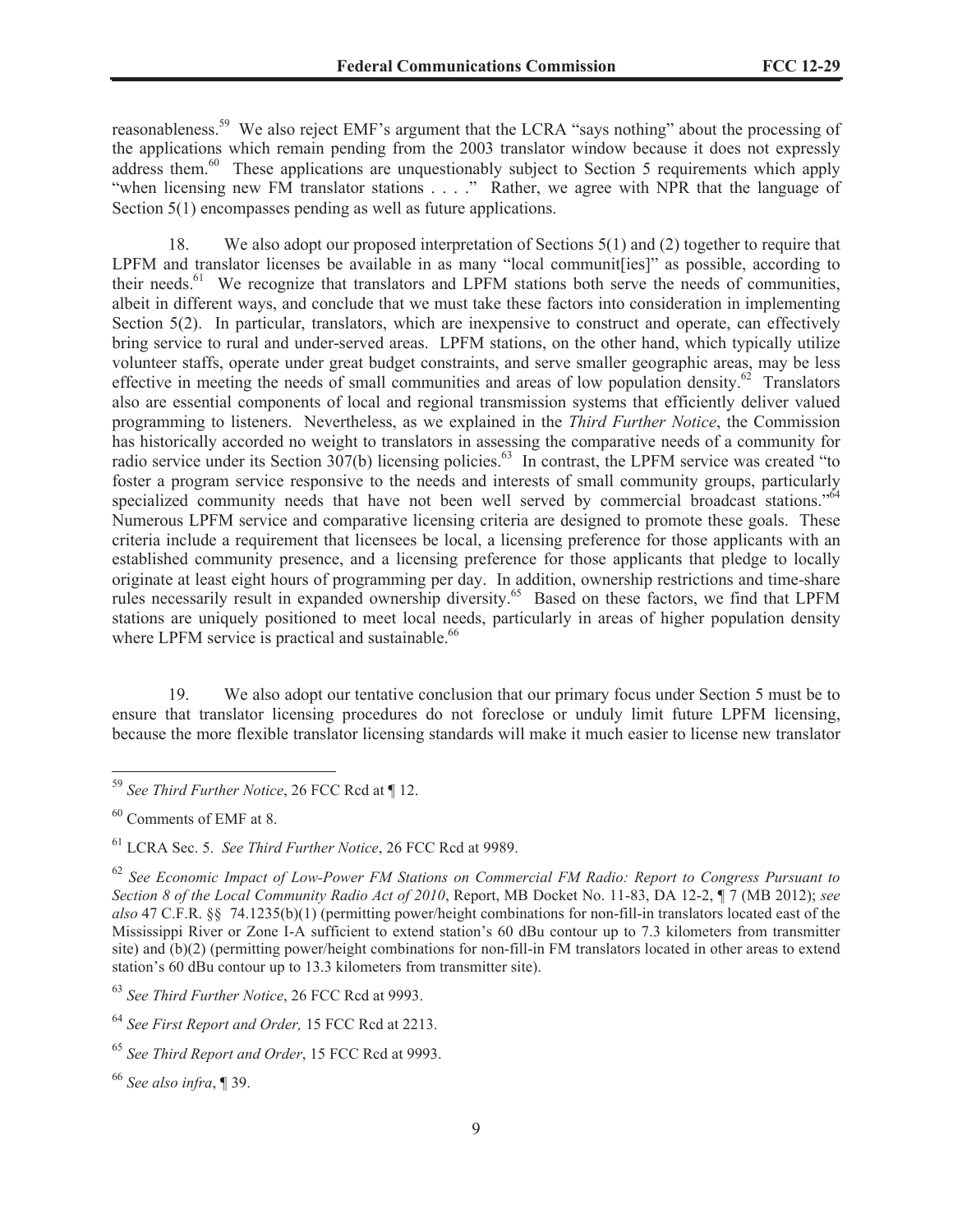stations in spectrum-limited markets than new LPFM stations.<sup>67</sup> Our market-specific analyses, which are set forth in Appendices A and B, establish that few LPFM licenses have been issued and limited LPFM licensing opportunities remain in many markets due to the relatively inflexible LPFM technical rules and high spectrum utilization. In contrast, given the more flexible translator licensing standards and the limited LPFM licensing opportunities in many markets, the next round of LPFM licensing will have only a modest impact on licensing opportunities for future translator stations. Thus, our principal challenge in effectuating the mandates of Sections 5(1) and 5(2) is to identify and preserve LPFM licensing opportunities where few or no LPFM stations currently operate. We note that this goal is fully consistent with Congress's decisions to eliminate third adjacent channel distance separation requirements and to permit second adjacent channel spacing waivers, and thereby, expand the LFPM service.<sup>68</sup>

20. Our interpretation of Section 5 has clear implications for the translator processing and dismissal procedures we adopt in this proceeding. These procedures must be responsive to two different situations. The first concerns markets where, taking into account both licensed stations and the potential for additional stations, ample LPFM licensing opportunities are present. Procedures in these markets must *balance* translator and LPFM licensing in a manner that "ensures" a level of future LPFM licensing that the Commission determines is sufficient to satisfy statutory requirements. Secondly, in markets where insufficient spectrum remains to satisfy these requirements, the translator processing and dismissal procedures, including amendment and settlement procedures, should preserve *all* identified LPFM licensing opportunities, *i.e*., should facilitate the grant of *only* those translator applications that would not diminish or "block" future LPFM licensing in these markets.

21. On the other hand, we agree with NAB that, consistent with our statutory interpretation, our policies should seek to avoid the dismissal of translator applications where LPFM stations "cannot" be licensed.<sup>69</sup> We note that, however, that capacity to identify such situations is limited. The FM database is dynamic, with LPFM filing opportunities being created, eliminated or modified daily due to FM application and allotment filings. Moreover, revised LPFM technical licensing rules that are now under consideration will materially affect licensing opportunities. Given the limited LPFM licensing opportunities in many markets, the modest impact that LPFM licensing will have on future translator licensing in those markets and the difficulties in establishing with certainty that a translator application "cannot" preclude an LPFM filing, we conclude that adoption of a conservative processing regime that fully protects scarce spectrum for future LPFM stations would be consistent with Section 5, read as a whole.

22. We adopt our tentative conclusion that the nationwide ten translator application-cap dismissal policy we established prior to the LCRA's enactment is inconsistent with Section 5 because it would not provide a certain and effective way to ensure that LPFM "licenses are available" for local communities in many markets.<sup>70</sup> Under that policy, translator applications that prevent or "block" LPFM licensing opportunities would likely be eligible for processing in markets where the need for LPFM licensing opportunities is greatest and spectrum most limited. Based on the market-specific analyses set forth in Appendices A and B, we also conclude that no or limited useful spectrum for LPFM stations is likely to remain in numerous specific radio markets where typically few or no LPFM stations now operate

<sup>67</sup> *Id.* at 9992.

<sup>68</sup> *See* LCRA, Sec. 3(a) (eliminating LPFM third adjacent channel distance separation requirements) and 3(b)(2) (authorizing the Commission to waive second adjacent chancel distance separation requirements).

<sup>69</sup> Comments of NAB at 16.

<sup>70</sup> *See Third Further Notice*, 26 FCC Rcd at 9990-91.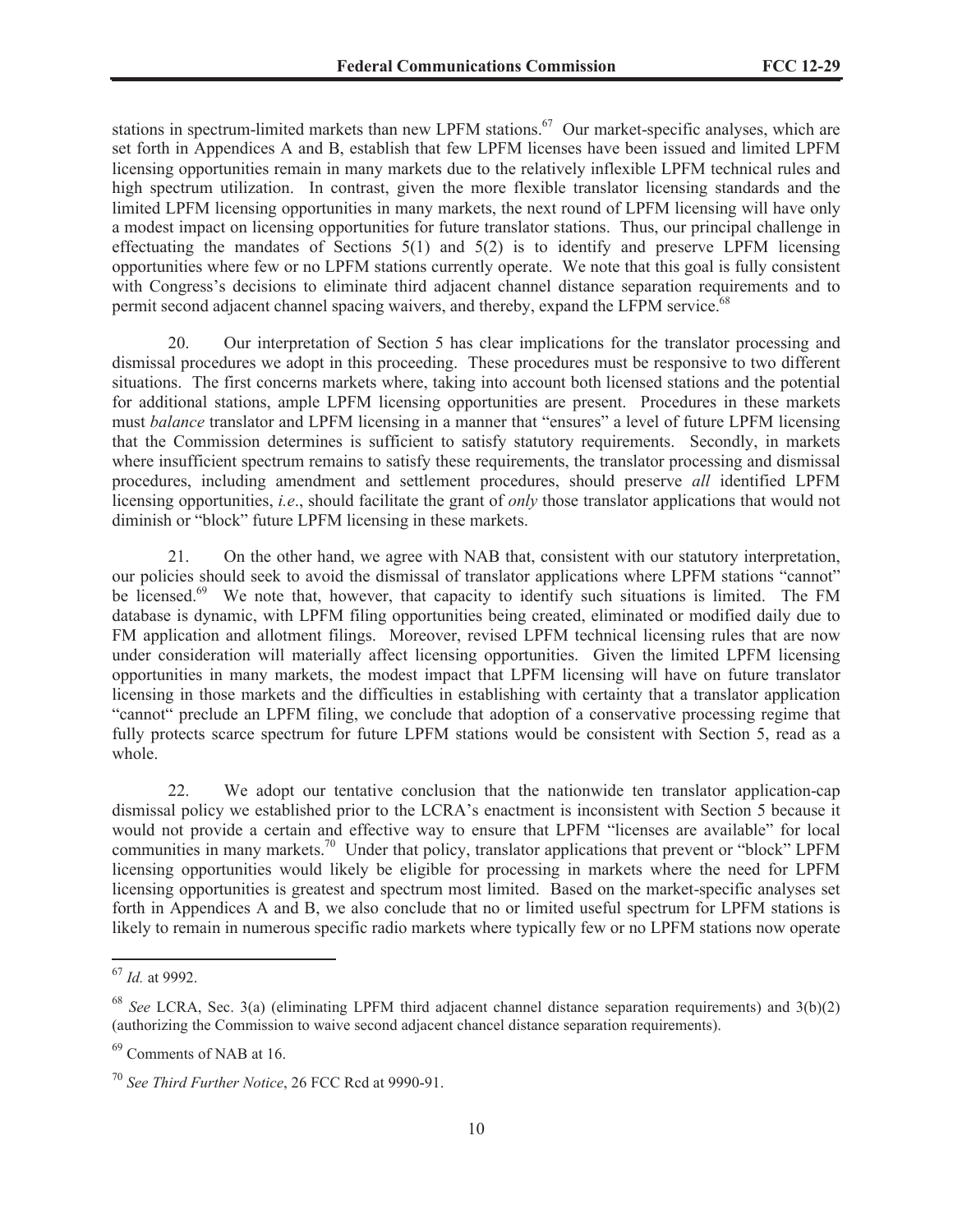unless translator dismissal procedures reliably result in the dismissal of all "blocking" translator applications.

23. With regard to Section 5(3), we asked in the *Third Further Notice* whether the requirement that translator and LPFM stations remain "equal in status" prohibits waivers of the LPFM cut-off rule, which prioritizes pending FM translator applications over later-filed LPFM applications, $^{71}$ explaining that such an interpretation would require the Commission to dismiss any pending FM translator applications that it determines must make way for LPFM licensing opportunities, rather than deferring action on such applications and later processing any that remain pending after the completion of dismissal and settlement procedures adopted to implement Section 5.<sup>72</sup> We identified several factors that support such an interpretation. The cut-off rules are a principal characteristic of the two services, establishing their "equal" status as to each other. While acknowledging that Section 5(3) refers to "stations,'" we noted in the *Third Further Notice* that the Commission has used "stations" and "applications" interchangeably in considering whether to give priority to applications filed in the upcoming LPFM window, a central issue in this proceeding since 2005. Thus, we explained, Section 5(3) could be reasonably interpreted to prohibit waivers of the LPFM cut-off rule.

24. Prometheus disagrees with this reasoning, pointing out that the "plain language" of Section 5(3) does not refer to the Commission's cut-off rules.<sup>73</sup> It contends that Section 5(3) merely "authorizes the existing arrangements between licensed LPFM and translator stations as they relate to full-service stations.<sup>74</sup> Both can be displaced by primary stations but neither can displace the other; and in this sense these stations should remain equal."<sup>75</sup> Prometheus concludes that Section 5(3) is not a bar to giving priority to LPFM applications filed in the upcoming window.<sup>76</sup> Based on this interpretation, Prometheus advocates a processing policy under which action on certain translator applications would be deferred.<sup>77</sup> Those applications that remain pending would be subject to dismissal if a conflicting LPFM application is filed. Prometheus, however, also recognizes that the translator dismissal procedures proposed in the *Third Further Notice* would be permissible under Prometheus's differing Section 5(3) interpretation.<sup>78</sup>

25. We are not persuaded that Prometheus's narrow interpretation of Section 5(3) is reasonable. For the reasons discussed above, we believe that the equality mandated by Section 5(3) for FM translator stations vis-à-vis LPFM stations is most reasonably interpreted to encompass applications as well as authorized stations in order to be meaningful.<sup>79</sup> That view is consistent with the Commission's treatment of the issue of the relative status of LPFM and translator stations prior to the LCRA's

- <sup>77</sup> *Id.* at 29.
- <sup>78</sup> *Id.* at 27.

<sup>71</sup> *See* 47 C.F.R. § 73.807(d) (requiring LPFM applications to meet minimum distance separation requirements with respect to "authorized FM translator stations, cutoff FM translator applications, and FM translator applications filed prior to the release of the Public Notice announcing the LPFM window").

<sup>72</sup> *Third Further Notice*, 26 FCC Rcd at 9994.

<sup>73</sup> Comments of Joint LPFM Advocates at 24-25

<sup>74</sup> *Id.* at 24-25.

<sup>75</sup> *Id.* at 24-25.

<sup>76</sup> *Id.* at 27.

<sup>79</sup> *See supra*, ¶ 23.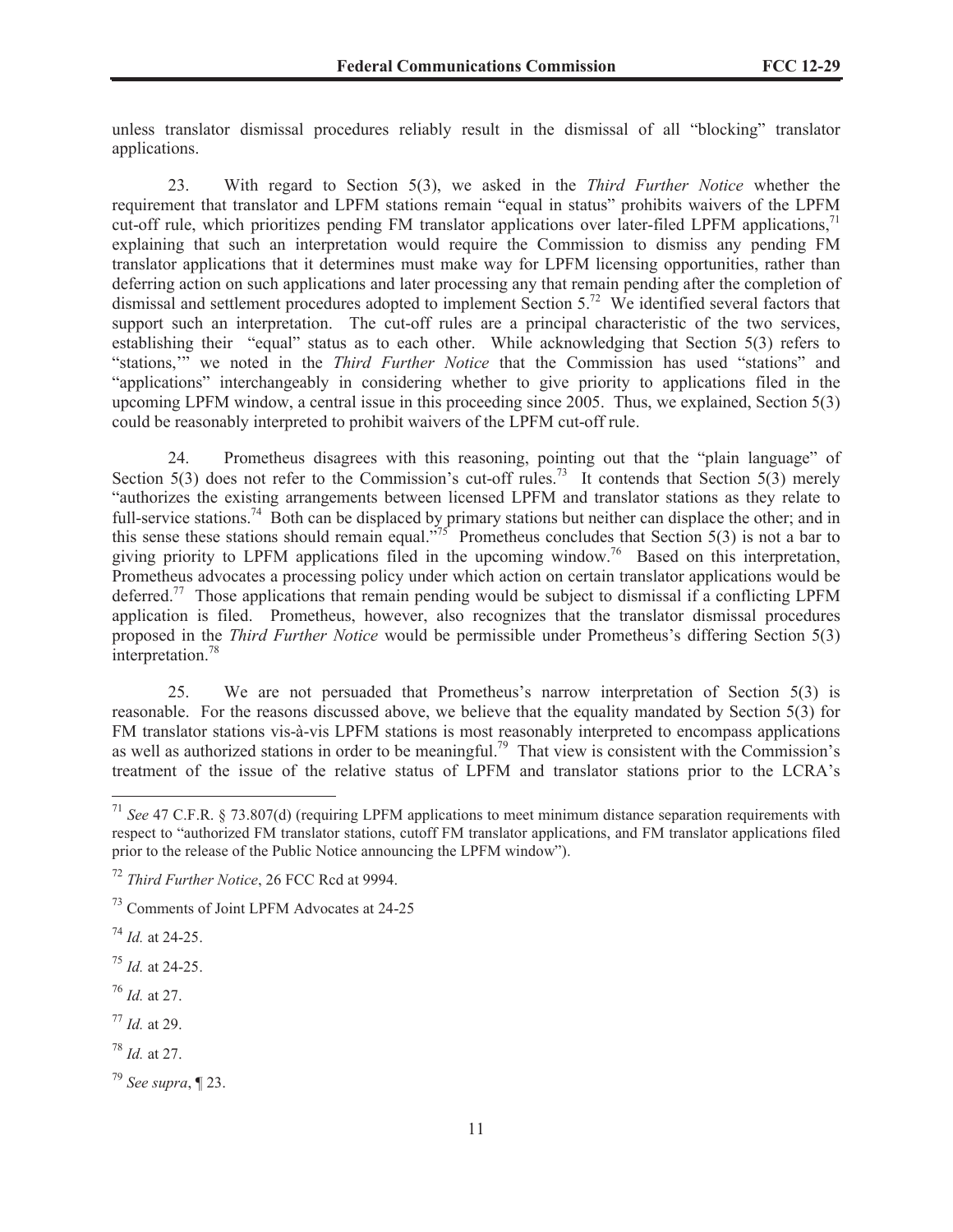enactment, and nothing in the legislative history supports a contrary interpretation. Our interpretation also is consistent with the fact that the Section 5 mandates apply "when licensing new FM translator stations, FM booster stations and low-power FM stations." That is, Section 5 as a whole concerns the processing of *applications*. Thus, we believe that Prometheus's interpretation is inconsistent with Section 5(3) when it is considered in the context of Section 5 as a whole.

26. Although we find that the "equal in status" requirement of Section 5(3) is most reasonably interpreted to bar LPFM cut-off rule waivers, we need not resolve this issue. Assuming *arguendo* that we could give priority to LPFM applications filed in the upcoming window over pending translator applications, we nevertheless conclude that the processing regime we adopt herein more rapidly and efficiently effectuates the LCRA's goals than would Prometheus's alternate approach. Most importantly, it avoids the translator licensing delays that would result from a deferral approach. Under such an approach, all translator application processing would remain frozen until all LPFM applications are on file and have been analyzed. Only at that point could the Commission attempt to process "nonconflicting" translator and LPFM applications simultaneously. In addition to these delays, translator grants under Prometheus's approach would have to be conditioned on subsequent LPFM licensing decisions, with the risk of displacement potentially discouraging or delaying construction efforts. Alternatively, the Commission could delay translator application processing until initial licensing actions from the LPFM window are substantially completed, a process that would likely take a number of years. In contrast, as set forth in detail below, our tailored market-specific processing scheme is likely to allow the rapid licensing of at least one 1000 additional translator stations. Thus, we agree with the sponsors of the LCRA that the approach we adopt herein "takes into account the needs of translator applicants" as well as potential LPFM applicants.<sup>80</sup>

27. We also conclude that the approach Prometheus advocates would be administratively burdensome and resource intensive. Prometheus's approach would require the Commission to identify with certainty the potential preclusive impact of pending LPFM window filings in order to determine which deferred FM translator applications may be acted on, yet the potential for LPFM application amendments and settlements would make it difficult to identify with certainty the breadth of the potential preclusive impact of pending LPFM window filings. Moreover, Prometheus's approach could lead to inequitable treatment of FM translator applications filed in the same window, with the opportunity for technical amendments resulting in certain translator applications that are deemed ready for processing before others receiving preferential access to limited spectrum.<sup>81</sup> Thus, we conclude for policy reasons that the problems associated with deferring action on pending FM translator applications that otherwise would be subject to dismissal under the policies we adopt herein substantially outweigh any benefits.

# **B. Implementing Section 5 of the LCRA: Proposed Market-Based Processing Policy**

#### **1. Background**

28. Having tentatively concluded that the ten-application cap dismissal policy would run contrary to the LCRA's mandate, the Commission considered three alternative processing regimes and tentatively concluded that a market-specific, spectrum availability-based translator application dismissal policy would most faithfully implement Section 5 of the LCRA.<sup>82</sup> To determine LPFM opportunities in

<sup>80</sup> Sponsor's Letter at 1-2.

 $81$  This problem could be particularly acute in the case of a "non-conflicting" translator application that is part of a larger group of mutually exclusive applications that includes applications in conflict with LFPM filings.

<sup>82</sup> *Third Further Notice*, 26 FCC Rcd at 9995-96.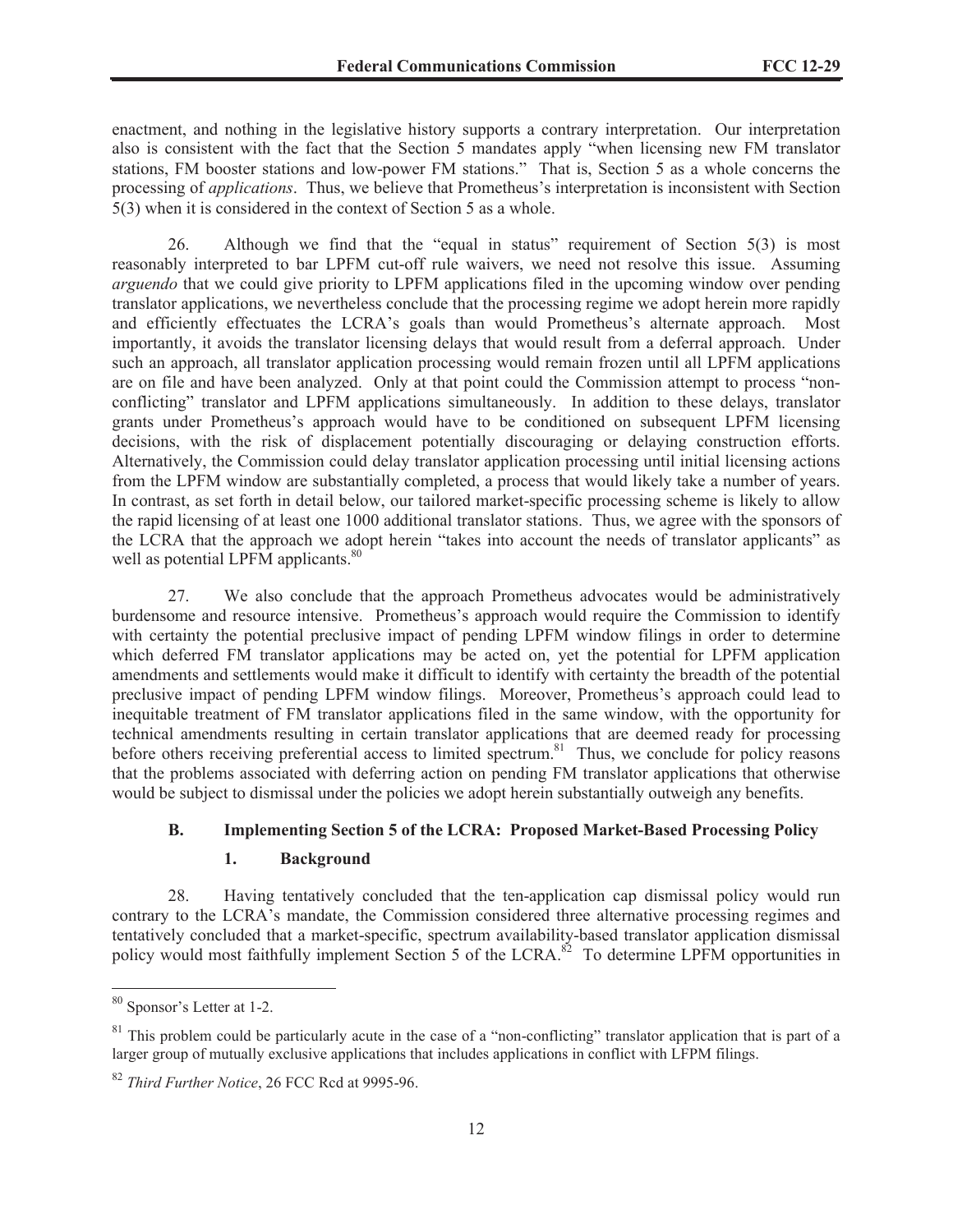major markets, the Bureau undertook a nationwide LPFM spectrum availability analysis.<sup>83</sup> The Bureau studied all top 150 radio markets, as defined by Arbitron, and smaller markets where more than four translator applications are pending. It centered a thirty-minute latitude by thirty-minute longitude grid over the center-city coordinates of each studied market. Each grid consisted of 961 points – 31 points running east/west by 31 points running north/south. The Bureau analyzed each of the 100 FM channels (88.1 mHz – 107.9 mHz) at each grid point to determine whether any channels remained available for future LPFM stations at that location. Only channels that fully satisfied co-, first- and second adjacent channel LPFM spacing requirements to all authorizations and applications, including pending translator applications, were treated as available. The area encompassed by the grid was designed to approximate "core" market locations that could serve significant populations. The results of that analysis were presented in the *Third Further Notice*, and identified the number of channels ("LPFM Channels") currently available for LPFM use in each studied market.<sup>84</sup> In calculating "available" LPFM channels, it included both the identified vacant channels and those channels currently licensed to LPFM stations which are authorized to operate at locations within each market's thirty-minute latitude by thirty-minute longitude grid. $85$ 

29. The Commission proposed to dismiss all pending applications for new FM translators in any market in which the number of available LPFM Channels was below a specified LPFM channel floor (a "dismiss all" market), and to process all pending applications for new translators in markets in which the number of available LPFM channels met or exceeded the applicable LPFM channel floor (a "process all" market).<sup>86</sup> In proposing the channel floors, the Commission was guided by the number of top 150market NCE FM full power stations, noting that this service was most comparable to the LPFM service.<sup>87</sup>

|           | Markets $1 - 20$ :                                                                                                 | 8 LPFM Channels |
|-----------|--------------------------------------------------------------------------------------------------------------------|-----------------|
| $\bullet$ | Markets $21 - 50$ :                                                                                                | 7 LPFM Channels |
| $\bullet$ | Markets $51 - 100$ :                                                                                               | 6 LPFM Channels |
|           | Markets $101 - 150$ and, in addition,<br>smaller markets where more than<br>4 translator applications are pending: | 5 LPFM Channels |

30. The Commission sought comment on the methodology of its study, and whether a market-tier approach was a reasonable means for effectuating both Section 5(1) and 5(2) directives.<sup>88</sup> It also sought comment on whether use of Arbitron market-based assessments as used therein was reasonable for purposes of implementing Section 5 of the LCRA, and tentatively concluded that a marketbased analysis would provide a reasonable "global" assessment of LPFM spectrum availability in

<sup>86</sup> *Id.*

<sup>88</sup> *Id.*

<sup>83</sup> *Id.* at 9990. *See also id.* at Appendix A.

<sup>&</sup>lt;sup>84</sup> *Third Further Notice*, 26 FCC Rcd at 9996. We have since updated this study and have attached the results at Appendix A.

<sup>85</sup> *Id.* at 9997.

<sup>87</sup> *Id.* at 9996.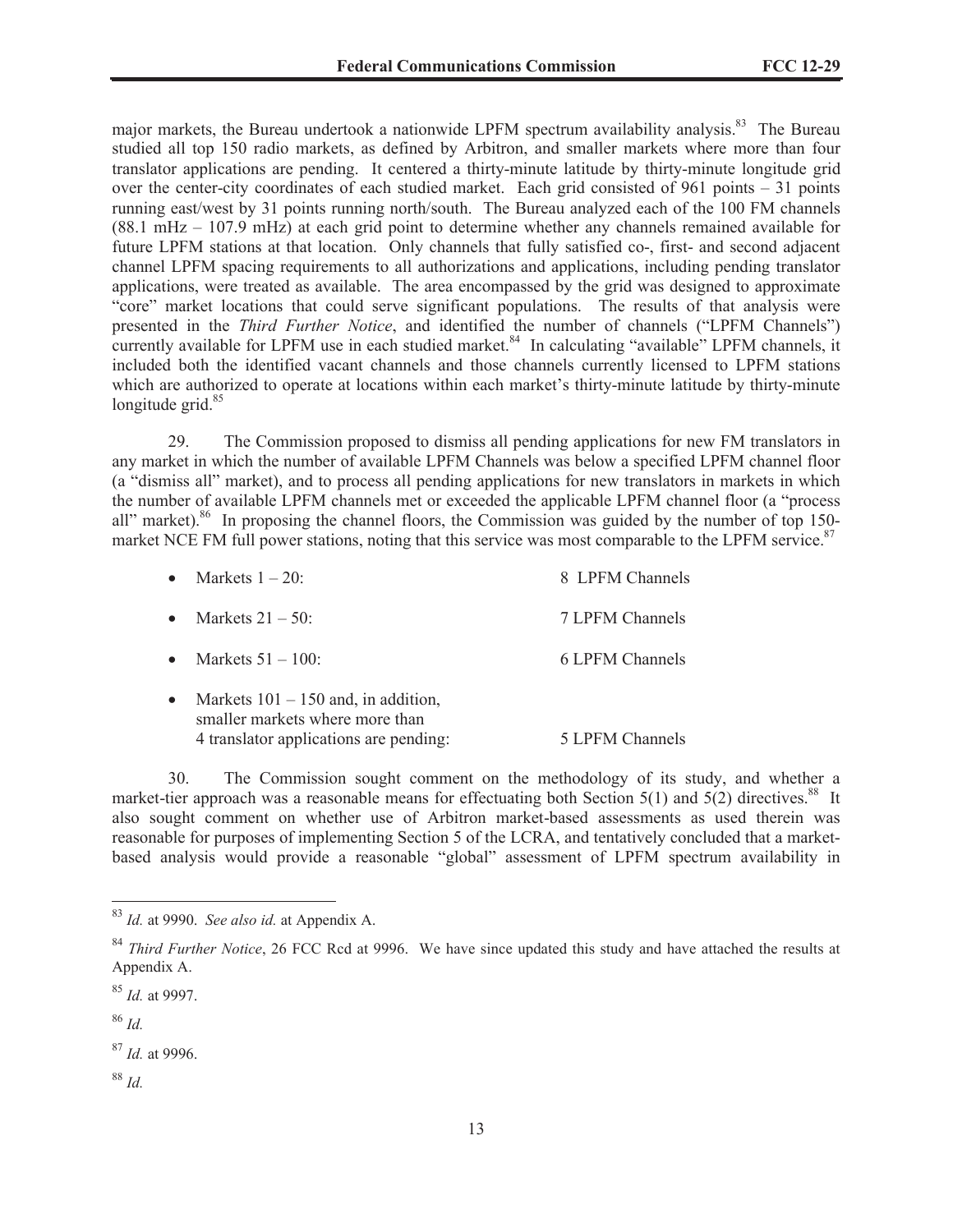particular areas.<sup>89</sup> It sought comment on whether defining the Section 5(2) term "local community" in terms of markets was reasonable and whether it was appropriate to use the same definition for LPFM and translator purposes. $90$ 

31. The Commission also sought comment on whether it should impose restrictions on the translator settlement process in the "process all" markets to ensure that engineering solutions to resolve application conflicts would not reduce the number of channels available for LPFM stations in these markets.<sup>91</sup> Finally, in order to preserve the status quo during the pendency of this proceeding, it proposed to suspend the processing of any translator modification application that proposes a transmitter site for the first time within any market that has fewer LPFM channels available than the proposed channel floor.<sup>92</sup> It also imposed an immediate freeze on the filing of translator "move-in" modification applications and directed the Bureau to dismiss any such application filed after the adoption of the *Third Further Notice*. 93 It noted that the freeze would continue until the close of the upcoming LPFM filing window, but would not apply to any translator modification application which proposes to move its transmitter site from one location to another within the same spectrum-limited market.<sup>94</sup> It sought comment on these proposals.

# **2. Comments**

32. With a few exceptions,<sup>95</sup> most commenters generally agreed that some form of the Commission's market-based approach was an acceptable methodology to carry out the mandate of Section 5.<sup>96</sup> However, many commenters suggested modifications to the proposal. Some commenters

<sup>89</sup> *Id.* at 9998.

<sup>90</sup> *Id.*

<sup>91</sup> *Id.* at 9997. *See* 47 C.F.R. 73.5002 (c) and (d).

<sup>92</sup> *Third Further Notice*, 26 FCC Rcd at 9998. An application proposing to relocate a transmitter closer to a larger market is commonly referred to as a "move in" modification application.

<sup>93</sup> *Id.*

<sup>94</sup> *Id.* at 9998-99.

<sup>95</sup> Some commenters still support the notion of a cap. *See, e.g.*, Comments of NPR at 5 (supporting an application cap); Comments of WUSB at 5 (same); Comments of CSN International ("CSN") at 3-4 (same). Others suggest alternatives that would either run contrary to the LCRA and our Rules, or would be administratively unfeasible or impractical. For example, Charles Keiler suggests that we run the market study allowing LPFMs to use contour protection methodology. *See* Comments of Charles Keiler at 7. We find that a contour overlap interference protection approach is statutorily barred by Section 3(b)(1) of the LCRA, which prohibits the Commission from modifying the current co-channel and first- and second-adjacent channel distance separation requirements. LCRA, § 3(b)(1). Hope Christian Church of Marleton, Inc., suggests that we open a translator settlement window before assessing LPFM availability, while NAB suggests that suggests that the Commission should refresh the record of pending translator applications before moving forward with any processing policy. See Comments of Hope Christian Church of Marleton, Inc. at 4, Comments of NAB at 23. We find that these approaches would unreasonably delay our efforts to expeditiously open an LPFM filing window. Furthermore, the processing policies adopted in this item will provide opportunities for many translator applicants that would have previously been dismissed in specific markets under the originally proposed process, to pursue those applications, as originally filed or as amended, and settlement opportunities that do not preclude the use of LPFM channel/locations within the grid for that market.

<sup>96</sup> Some comments addressed issues outside the scope of this proceeding and, therefore, we decline to address them here. *See, e.g.,* Reply Comments of REC Networks at 8-17 (requesting a petition for rulemaking to amend various LPFM rules); Comments of Communications Technologies, Inc. at 3-4 (arguing that LPFMs should be allowed to use Channels 5 and 6); Comments of REC Networks at 17 (suggesting that the Commission set translator ownership (continued….)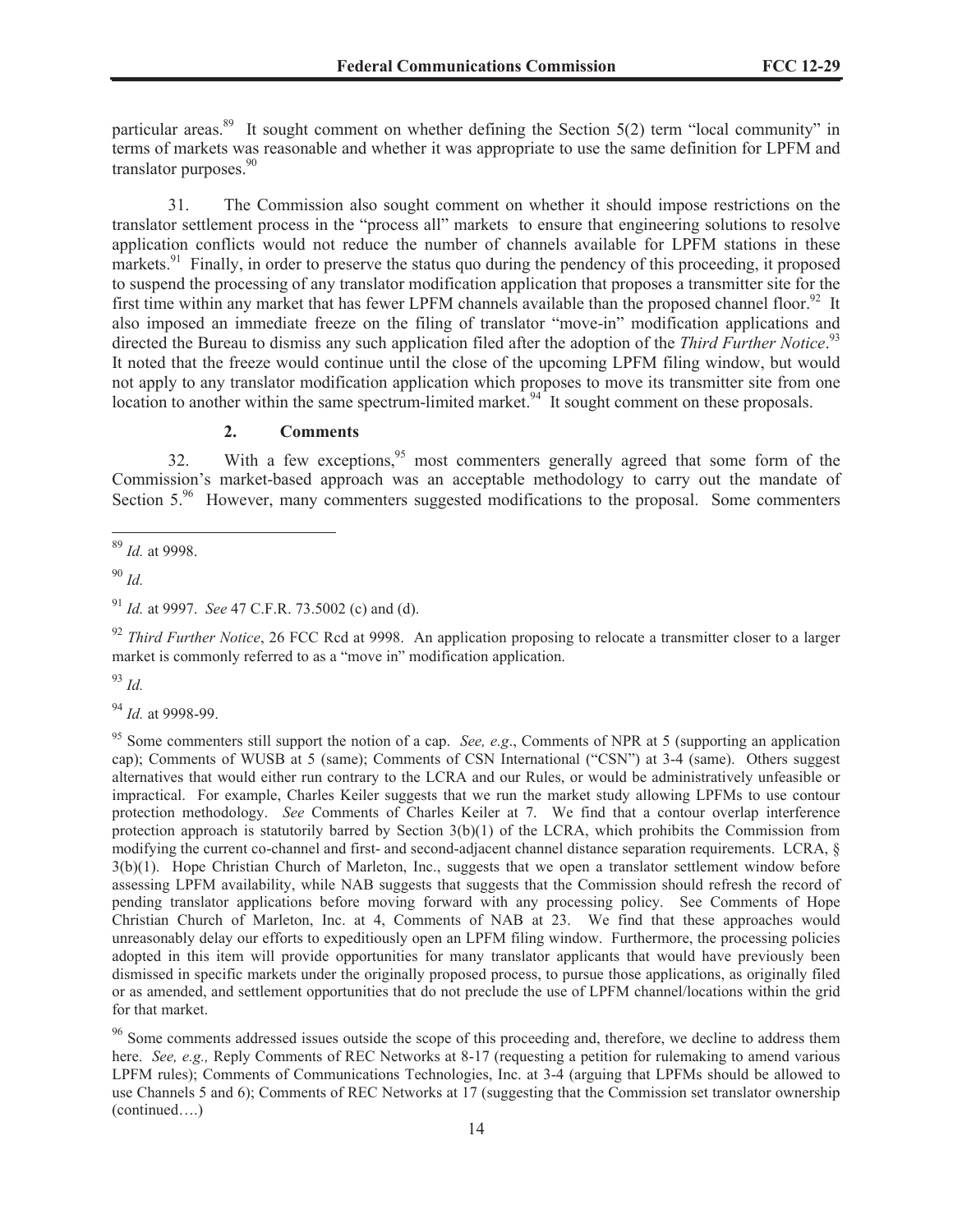suggest changes that would potentially foster more opportunities for LPFM stations (which could result in the dismissal of more pending FM translator applications), while others favor processing more translator applications from the 2003 window (which also could result in fewer LPFM opportunities). We discuss them in turn below.

#### **a. Defining the Market and Channel Floors**

33. Prometheus and other LPFM proponents suggest that the Commission analyze the top markets using a smaller grid (21x21), arguing that the 31x31 grid studies an area "far too large to adequately evaluate spectrum availability in most urban areas."<sup>97</sup> Prometheus and REC each note that many available LPFM opportunities are located in sparsely populated (or unpopulated) areas on the fringe of the 31x31 grid.<sup>98</sup> LPFM advocates likewise urge the Commission to separately evaluate named cities in hyphenated Arbitron markets,<sup>99</sup> to set higher channel floors, $100$  to count only channels (and not locations) as counting toward a channel floor,<sup>101</sup> and to only count new licensing opportunities when assessing LPFM channel availability.<sup>102</sup>

34. Translator advocates largely disagree with these suggestions. NPR and NAB assert that a 21x21 grid "provides a skewed analysis of market conditions"<sup>103</sup> and would violate the LCRA mandate that the two services remain equal in status because it would result in the dismissal of more translator applications.<sup>104</sup> Indeed, they maintain that even the Commission's proposed  $31x31$  grid is too small, <sup>105</sup> and argue that use of Arbitron market boundaries would provide a more accurate measure of current LPFM and FM translator station locations and potential LPFM licensing opportunities. EMF and other

<sup>97</sup> Joint Proposal at 3.

<sup>99</sup> *See* Reply Comments of REC Networks at 2.

<sup>100</sup> Joint Proposal at 8. REC advocates for an increase in channel floors to compensate for flaws it identified in the Commission's methodology, arguing that the Commission's study did not properly exclude search points that were in Mexico, did not account for vacant Mexican allotments, or areas that had no population. *See e.g.,* Comments of REC Networks at 6, 8.

<sup>101</sup> *See* Reply Comments of Common Frequency at 9-10. Multiple stations may be able to share a particular channel within a market if they are located far enough apart to satisfy the LPFM spacing requirements of Section 73.807 of the Rules. See 47 C.F.R. § 73.807.

<sup>102</sup> Joint Proposal at 10.

<sup>103</sup> Reply Comments of NPR at 7.

<sup>(</sup>Continued from previous page)

limits); Comments of Jerry Isenhart at 2 (suggesting that translators be allowed to operate as LPFMs, and vice versa); Comments of National Translator Association at 3 (same). Some commenters make a case for the LP-10 service. *See* Comments of Kyle Magrill at 3-4 (voicing support for LP-10 service). The viability of the LP-10 service and certain proposed LPFM rule changes will be addressed in a companion *Fourth Further Notice* being released today.

<sup>98</sup> *Id*. at 4 (asserting that 75 percent of the available LPFM channels are located within the 31x31 grids but not within the 21x21 grids); Comments of REC Networks at 7-8 (noting that "70 study areas have 25% or less of the population in the study area living in the outer zone," while ten of these markets "have 10% or less of the population within the outer zone," and identifying 171 channels at study points where there is no population, representing nearly 12 percent of all potentially available LPFM channels).

<sup>&</sup>lt;sup>104</sup> Reply Comments of NAB at 8.

<sup>105</sup> Comments of NAB at 10-15.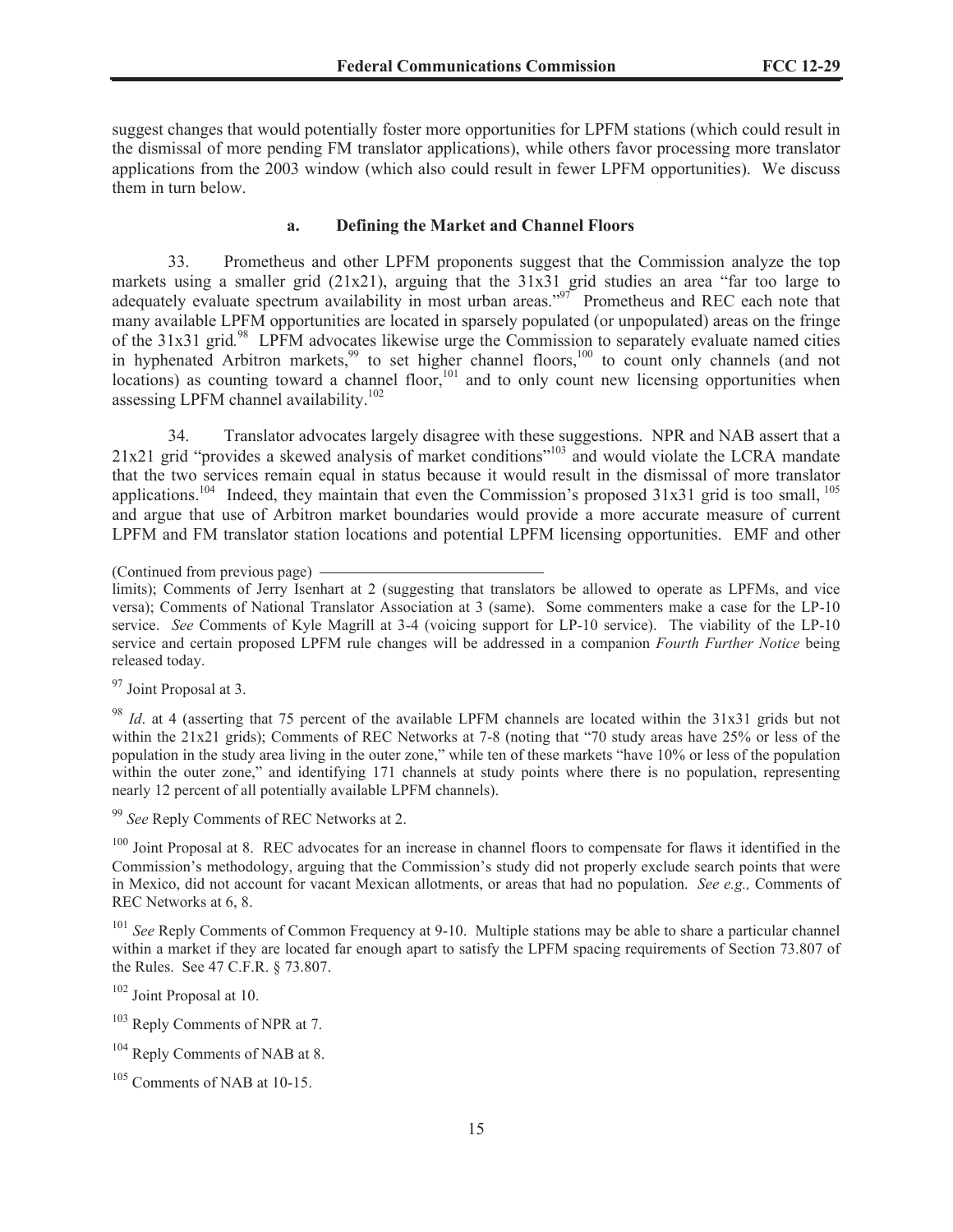translator proponents likewise disagree with Prometheus's view that only channels should apply to the channel floors, maintaining that potential "locations" for LPFM stations should also count.<sup>106</sup> By looking solely at channels, EMF maintains that the Commission is understating the number of potential LPFM stations that could actually be constructed in the market.<sup>107</sup> It argues that if LPFM is truly a localized service to small populations, channel re-use within a market is "to be expected."<sup>108</sup>

#### **b. Translator Amendment and Settlement Procedures**

35. *In "Dismiss All" Markets.* NAB and others assert that we should process translator applications where an application grant would not obstruct a particular LPFM opportunity<sup>109</sup> or where a dismissal would not create an additional LPFM opportunity.<sup>110</sup> LPFM advocates oppose these suggestions. With respect to the former, they argue that this proposal in practice would likely result in the loss of significant LPFM licensing opportunities.<sup>111</sup> With respect to the latter, they argue that the secondadjacent waiver process will create many LPFM opportunities in markets that otherwise appear to have no available LPFM channels (such as New York and Chicago).<sup>112</sup> Common Frequency further urges the Commission to take into account LP-10 availability and the potential for intermediate frequency ("I.F.") and second adjacent channel waivers in determining whether a particular translator application could preclude an LPFM licensing opportunity.<sup>113</sup>

36. *In "Process All" Markets.* NPR and others argue that the Commission should not restrict the ability of pending translator applicants to make minor amendments to their applications, arguing that circumstances may have changed considerably since their applications were filed in 2003.<sup>114</sup> NAB argues that the Commission should allow applicants to choose other channels as part of the settlement process, so long as the availability of LPFM opportunities is not reduced below the LPFM channel floor for that market.<sup>115</sup> It does not, however, propose procedures to select among competing translator applicants

<sup>107</sup> Comments of EMF at 7.

<sup>108</sup> Comments of EMF at 7.

<sup>109</sup> *See* Comments of Sacred Heart University at 1 (stating that dismissal of their translator applications in Danbury is unnecessary because their grant will not preclude any LPFM opportunities); Comments of CSN at Exhibit A (submitting engineering exhibits which purportedly demonstrate that its pending translator applications do not obstruct identified LPFM opportunities in various spectrum-limited Arbitron markets); Comments of WFCR, Amherst, MA at 7 (noting that many translator applications now proposed for automatic dismissal might not interfere with identified LPFM slots); Reply Comments of NPR at 5 (Commission should not dismiss pending translator applications that, if granted, would not obstruct future LPFM opportunities).

<sup>110</sup> Comments of NAB at 16; Comments of CSN ("it would constitute an unfair hardship on CSN to dismiss [its Chicago applications] … when no tangible LPFM public service interest exists"); Comments of NEBCO at 2 (notes that dismissal of translator applications won't create any new LPFM opportunities in Boston); Comments of William C. Doerner at 1 (should process translators if their dismissal would not create additional LPFM opportunities).

<sup>106</sup> *See* Comments of EMF at 7; Comments of NAB at 17-19; Reply Comments of NPR at 9; Comments of Radio Power Inc. at 2.

<sup>&</sup>lt;sup>111</sup> Reply Comments of Prometheus at 9.

 $112$  Reply Comments of REC Networks at 5; Reply Comments of Common Frequency at 8.

<sup>113</sup> *See* Letter from Common Frequency (filed Dec. 27, 2011).

<sup>&</sup>lt;sup>114</sup> Comments of NPR at 9; Comments of Edgewater Broadcasting & Radio Assist Ministry at 12.

<sup>&</sup>lt;sup>115</sup> Comments of NAB at 20.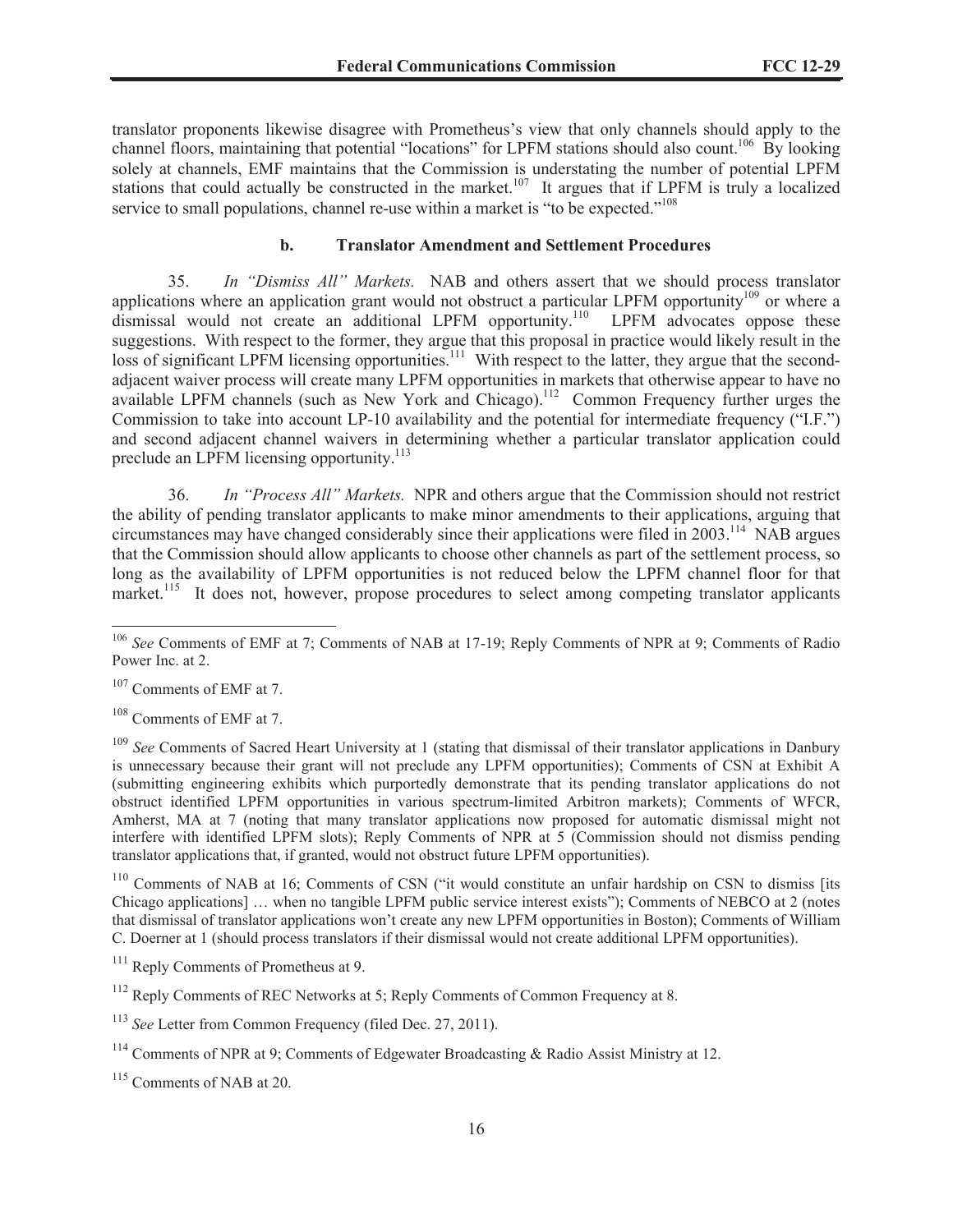while also safeguarding the pertinent LPFM channel floor. It notes that in many "process all" markets, the number of available LPFM channels far exceeds the channel floor.<sup>116</sup>

37. LPFM advocates disagree, arguing that the "availability of settlements negates the FCC's systemic approach to defining clear channel floors."<sup>117</sup> Common Frequency maintains that the availability of settlements "provides for an open-ended scenario where translator applicants could effectively cherry-pick the best channels, leaving the channels at the edges of the grid-area for LPFM applicants."<sup>118</sup>

# **3. Analysis - Revised Translator Application Processing and Dismissal Policies**

38. Despite the divergence of views about interpreting the LCRA, there is relatively broad agreement with respect to our proposal to effectuate Section 5 with market-specific spectrum availability metrics. Significantly, no commenter provided a comprehensive statutory interpretation pointing to a fundamentally different approach. Accordingly, we adopt, with certain modifications, the market-specific processing approach outlined in the *Third Further Notice.* As discussed above*,* our principal challenge in effectuating Section 5(1) of the LCRA is to identify and preserve those LPFM licensing opportunities where few or no LPFM stations currently operate.<sup>119</sup> The processing approach we adopt today furthers this goal by ensuring that LPFM licensing opportunities in spectrum-limited markets remain "available." At the same time, we adopt translator application and amendment procedures that will permit the immediate licensing of certain pending translator applications in both "dismiss all" and "process all" markets, consistent with Section 5(1) and 5(2) directives and the procedures set forth below.<sup>120</sup> To conform our terminology to the revised processing standards, we will use the names "spectrum limited" and "spectrum available" markets to refer to what were previously characterized as "dismiss all" and "process all" markets, respectively.

39. We believe certain modifications are necessary to better ensure that our licensing decisions are based on community needs, as required by Section 5 of the LCRA. As we noted in the *Third Further Notice* and as discussed above, LPFM stations are best suited to serve more densely populated markets.<sup>121</sup> We have reviewed our grid studies and have determined that in some smaller "spectrum available" markets, many of the channels identified as available for LPFM are on the fringe of the 31x31 grid in unpopulated or very lightly populated areas.<sup>122</sup> Indeed, in some cases, the population of

<sup>119</sup> *See supra*, ¶ 19.

<sup>120</sup> *See supra*, ¶ 20.

<sup>116</sup> Comments of NAB at 20-21 (citing various markets where available LPFM opportunities exceed the channel floor by wide margin). *See also* Comments of EMF at 11 (given the likelihood of changed circumstances since the 2003 filing window, translator applicants must be given some degree of flexibility to change transmitter sites) and 12 (channel amendments should be permitted if the translator applicant can demonstrate that move to alternative channel will have no impact on LPFM availability).

<sup>&</sup>lt;sup>117</sup> Reply Comments of Common Frequency at 10.

<sup>118</sup> Reply Comments of Common Frequency at 10.

<sup>121</sup> *Third Further Notice*, 26 FCC Rcd at 9996. *See also* ¶ 18, *supra* (noting that, standing alone, LPFM stations have constraints that make it difficult for them to meet the needs of communities with low population densities).

<sup>&</sup>lt;sup>122</sup> *See* Joint Proposal at 5 (noting that in the Flagstaff market, 100 percent of the population in the 31x31 grid is within the smaller 21x21 grid). *See* also Comments of Common Frequency at Appendix (showing that the "core" area of the Commission's 31x31 grid - 38 percent of the area – encompasses 99 percent of the area's population in the Sacramento market).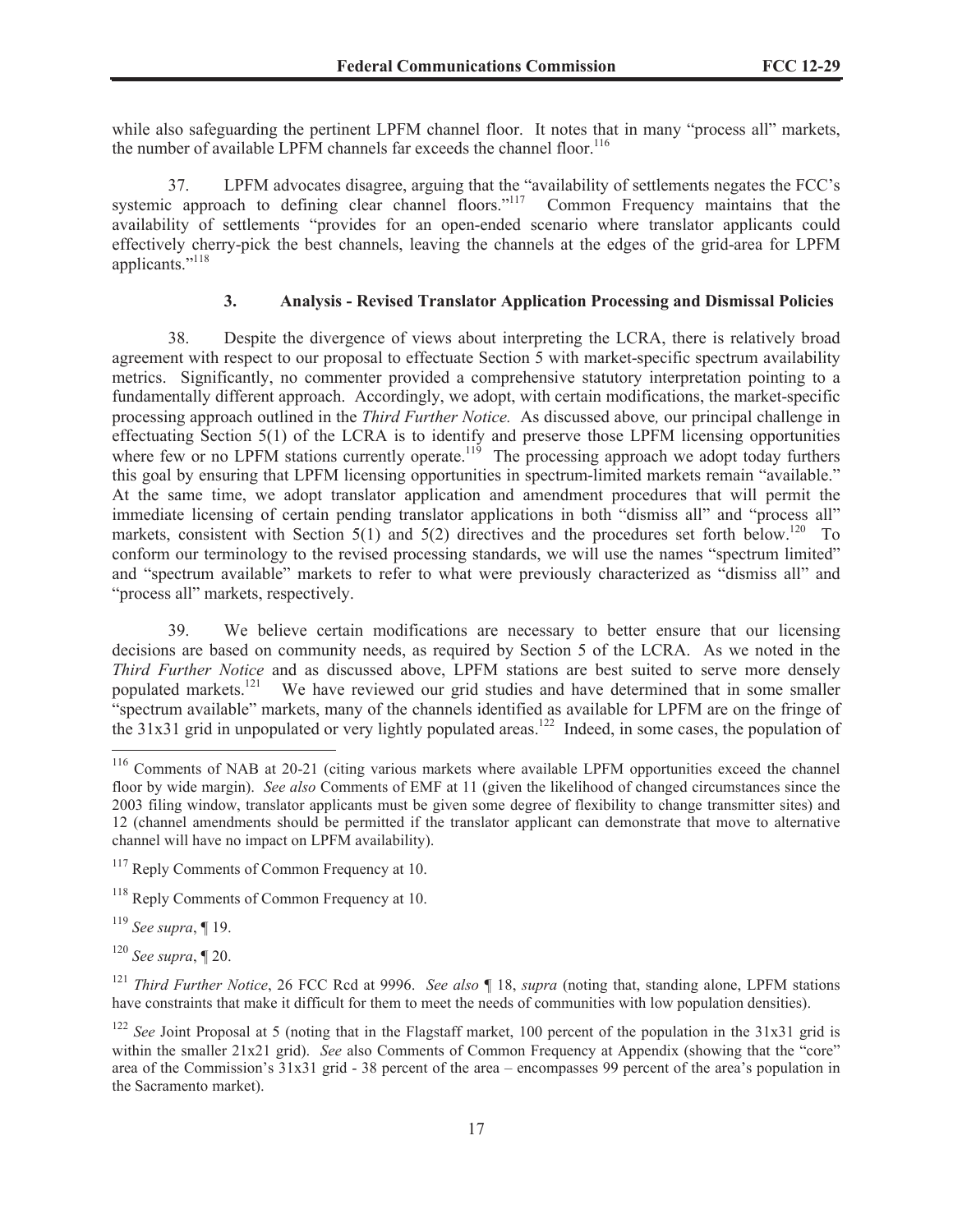the 21x21 grid represents more than 90 percent of the population of the 31x31 grid*.* We believe that LPFM stations can best serve the needs of local communities in areas with significant populations where LPFM service is practical and sustainable. Accordingly, we find that adoption of a smaller grid is appropriate in certain markets to compensate for low population levels on the outer fringes of the grid*.* We believe that use of a smaller grid in these markets will more faithfully implement Section 5(2) of the LCRA than our original proposal because it identifies and preserves LPFM opportunities in core city areas, where the LPFM service can best serve community needs. We likewise find that this revised approach is more faithful to our interpretation of Sections 5(1) and 5(2) of the LCRA. As set forth above, these sections, when read together, require us to ensure a certain level of future LPFM licensing in "spectrum available" markets. However, we believe that licensing opportunities identified as "available" in these smaller markets should be limited to those locations that are likely to be able to support viable LPFM stations. Our adoption of a  $21x21$  grid in certain markets will enable us to more accurately identify such opportunities. $123$ 

40. Different considerations apply to the largest markets. Our analysis establishes that there are few or no LPFM licensing opportunities within the core areas of most of the top 50 markets, especially when compared to the number of licensed translator stations and the number of pending translator applications in these markets. Using the methodology set forth in paragraph 41 below, we have determined that only seven of the top 50 markets which are classified as "spectrum limited" exhibit the high population concentrations within the grid that occur in a number of smaller markets. That is, based on both raw population numbers and population distributions, the largest markets are more likely to include population centers outside core market locations that LPFM stations could serve. Thus, we find that our translator processing procedures must not preclude LPFM licensing opportunities beyond the studied 31x31 grids in the top 50 spectrum limited markets.

41. We have modified the LPFM spectrum availability study set forth in the *Third Further Notice* as follows.<sup>124</sup> As before, we identified the number of available LPFM channels and licensed stations within the 31x31 grid and compared this number to each market's channel floor. These results are set forth in Appendix A. We then analyzed "spectrum available" markets to identify those where 75 percent or more of the total population in the 31x31 grid is located in the 21x21 grid*.* In these markets, the smaller grid contains the concentrated core population and, for the reasons explained in paragraph 39 above, we used the smaller grid to determine both the number of licensed stations and the number of channels available for future LPFM stations. Thus, "spectrum available" markets are those markets in which the number of LPFM channels within the applicable grid meets or exceeds the market's channel floor. The results of our market studies using the 21x21 grid, where applicable, are presented in

<sup>&</sup>lt;sup>123</sup> Accordingly, we reject NAB's suggestion to use Arbitron market boundaries as a measure of assessing LPFM availability. Arbitron ratings are used to measure full-service station market activities. Full-service stations cover much larger service areas than LPFM stations. Thus, Arbitron market boundaries would not be an appropriate metric here. As noted by Prometheus, the goal of the Commission is to implement the LCRA, which was primarily concerned with a lack of LPFM stations in the most spectrum-congested areas of the country. *See* Reply Comments of Prometheus at 5. *See also* para. 18, *supra* ("Thus, our principal challenge in effectuating Section 5(1) is to identify and preserve those LPFM licensing opportunities where few or no LPFM stations currently operate."). Using Arbitron markets as a metric would shift the focus away from the few remaining LPFM opportunities in these high density population areas. We also reject NAB's argument that adoption of a smaller grid would violate the LCRA's mandate that the translator and LPFM services remain "equal in status" because it would result in the dismissal of additional translator applications. As noted above, given that the two services compete for the same spectrum, the LCRA requires the Commission to make choices between licensing new LPFM and translator stations in certain areas. *See supra*, ¶ 17.

<sup>&</sup>lt;sup>124</sup> As described below, we note that the analyses in Appendices A and B are based on updated BIA data.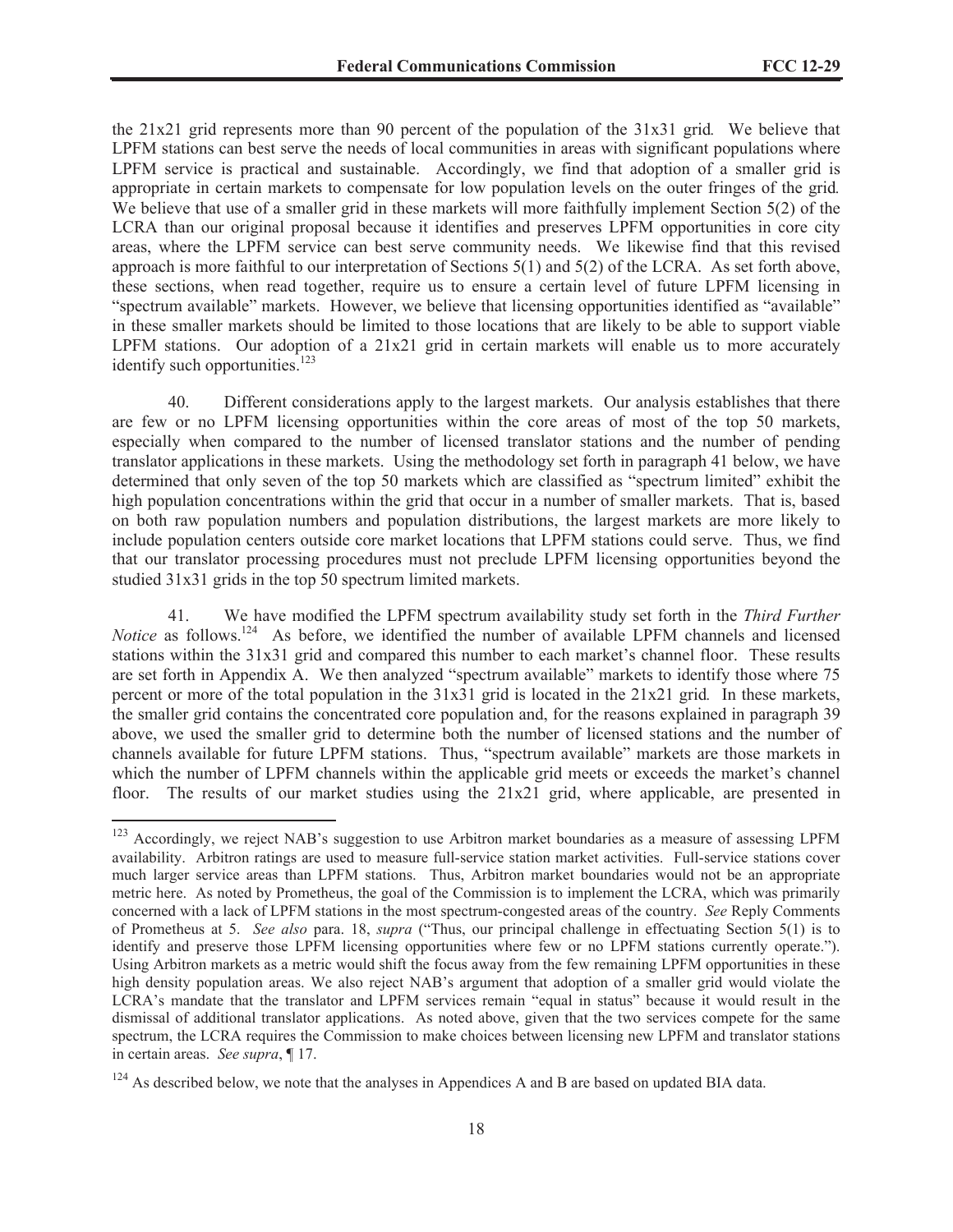Appendix B. We did not subject the 31x31 "spectrum limited" markets to the 21x21 population threshold test for several reasons. First, any such market would necessarily remain a "spectrum limited" market on the basis of a  $21x21$  grid analysis. More importantly, the  $31x31$  grid analysis in each of these markets establishes that few opportunities remain within the larger grid for new LPFM stations. Thus, we find that it is necessary that our "spectrum limited" market translator application processing rules, as described below, protect all of the limited LPFM licensing opportunities within the larger grid in such markets. In addition, for the reasons stated above, we also will require a translator applicant in any top 50 spectrum limited market to demonstrate that its out-of-grid proposal would not preclude the only LPFM station licensing opportunity at that location ("Top 50 Market Preclusion Showing") by making the showing described below. We note that the analyses in Appendices A and B are based on updated BIA data, resulting in several changes from the analysis attached to the *Third Further Notice*, including the addition of three radio markets listed in the appendices and the removal of two markets previously listed in Appendix A.

42. We next consider other proposed "tweaks" to our methodology. Prometheus and REC first urge us to set higher channel floors, arguing that, given the "overstatement of LPFM availability in the Commission's methodology, the proposed floors are too low to achieve the envisioned LPFM license availability."<sup>125</sup> They assert that there are a number of unknown factors in determining LPFM availability, including suitability and availability of the site, population levels, and demand for LPFM at these locations.<sup>126</sup>

43. We believe that our adoption of the smaller grid in those markets with a core concentrated population largely addresses these concerns because it excludes from our analysis LPFM opportunities in areas with little or no population. It is also the case that our studies demonstrate that multiple grid points are available for many of the identified channels and that more than one LPFM station can operate on identified channels in some markets. We find that these factors adequately counter-balance uncertainties regarding site availability, site suitability and local demand for LPFM licenses. We will also continue to count both identified vacant channels and those channels currently licensed to LPFM stations as "available." Excluding currently licensed LPFM channels from our "available LPFM channels" findings, as proposed by Prometheus and REC, $^{127}$  would be inconsistent with our interpretation of Section 5(1) to require consideration of existing licenses as part of the "licenses are

<sup>&</sup>lt;sup>125</sup> Joint Proposal at 7.

<sup>&</sup>lt;sup>126</sup> Joint Proposal at 7. REC and Prometheus likewise note certain anomalies in our methodology as further support for the assertion that the Commission's studies have overestimated LPFM channel availability. For example, Prometheus notes that the Commission failed to use computer water data files, so-called water files, for the purposes of assessing available locations for LPFM in El Paso, Texas, and Santa Barbara, California. *See* Joint Proposal at 6. We agree that the number of available channels in El Paso should have been 15 instead of 17 at the time of our original analysis, but we now show that number to be 18. However, this does not change that market's "spectrum available" designation. For Santa Barbara (and in other cases), Commission staff manually accounted for bodies of water rather than relying on water files. REC Networks maintains that the Commission's study did not properly exclude search points that were in Mexico, and did not account for vacant Mexican allotments. *See* Comments of REC Networks at 7, fn. 24. Again, Commission staff manually excluded points in Mexico. Finally, some commenters questioned the Commission's data for the Syracuse and Danbury markets. *See* Comments of Alan W. Jurison at 2 (asserting that, contrary to Commission study, there are 19, rather than 2, licensed translators in the Syracuse market), and Comments of Communications Technologies, Inc. at 2 (asserting that, contrary to Commission study, there are 11, not 5, translators in Danbury). We acknowledge the discrepancies noted by these commenters and have revised our analysis of these markets accordingly.

<sup>127</sup> *See* Joint Proposal at 10.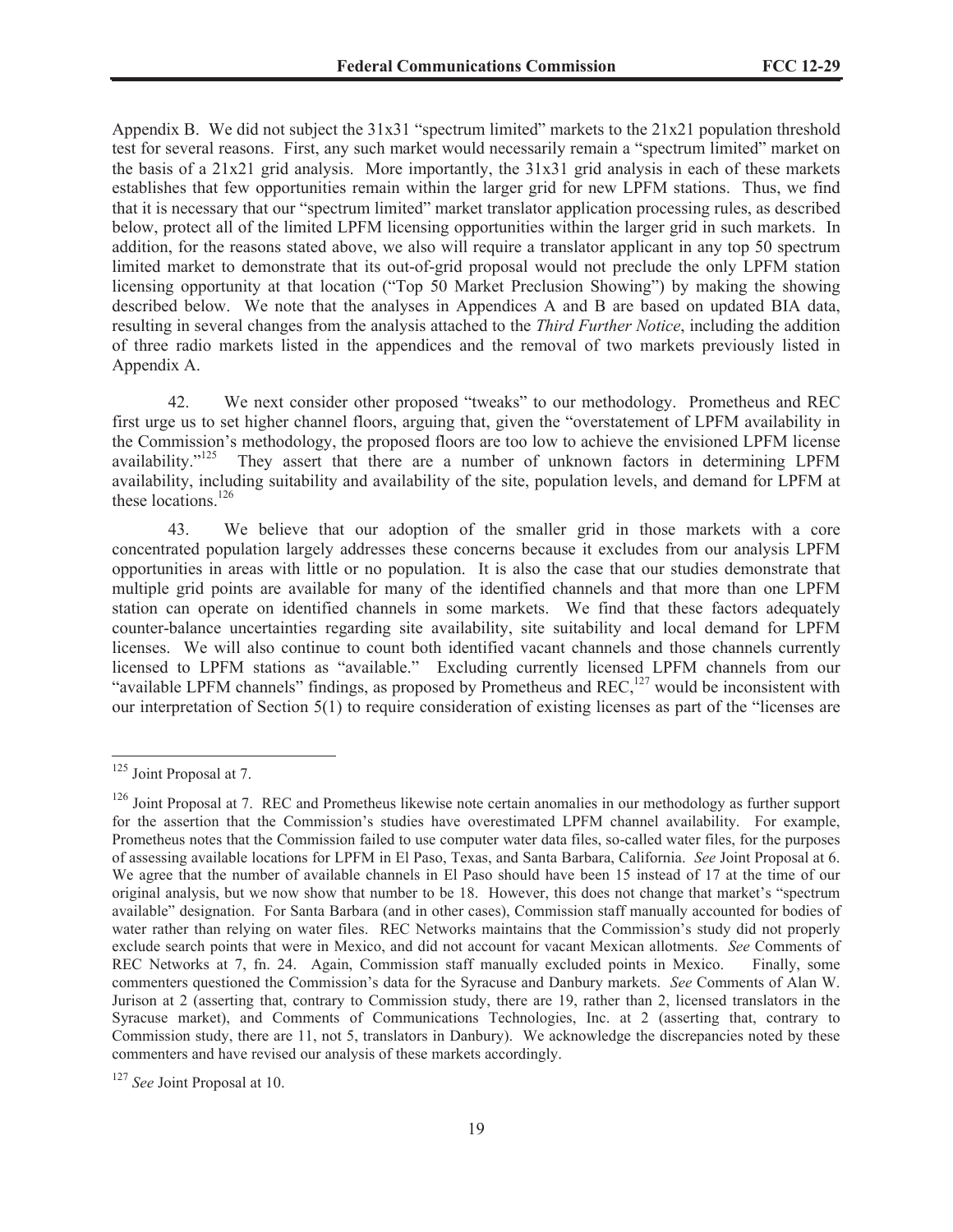available" metric.<sup>128</sup> Moreover, eliminating licensed channels from consideration would not create many (if any) new LPFM opportunities because it would not convert any top 50 "spectrum available" market into a "spectrum limited" market.<sup>129</sup> Finally, we decline to break out hyphenated Arbitron markets into separate submarkets, as suggested by REC and others, because we believe that ample LPFM opportunities remain in most submarkets.<sup>130</sup> Also, without clear delineation within the markets, there would be no reasonable way of determining which translators would be processed, should two cities within a market have different spectrum available/spectrum limited outcomes.

44. NAB does not oppose the channel floors, *per se*, but urges us to count both channels and locations toward the channel floors.<sup>131</sup> We reject this suggestion. As Prometheus notes, the Commission cannot determine whether there is demand for a future LPFM station at any identified location.<sup>132</sup> Moreover, as we have emphasized previously, this may be the last opportunity to meaningfully expand opportunities to provide LPFM service due to the combined impacts of limited spectrum and the strict technical licensing standards mandated by the LCRA. In contrast, and as we also explained in the *Third Further Notice*, flexible translator licensing rules ensure that abundant translator licensing opportunities will remain after the forthcoming LPFM window. Thus, consistent with the broad interpretive principles set forth above, we find that it is appropriate to use conservative techniques to assess LPFM availability in a given market, including counting available LPFM channels, not locations.

45. In the *Third Further Notice*, we proposed "LPFM Channel Floors" of potential LPFM licensing opportunities in the 150 largest markets, as well as smaller markets where more than four translator applications are pending. These channel floors range from 8 potential LPFM channels in the top 20 markets to 5 potential LPFM channels below the top 100 markets.<sup>133</sup> We based these figures on a rough approximation of the number of noncommercial educational ("NCE") stations in the top 150 markets. We selected the NCE FM service as a point of reference because that service is the radio service most similar to the LPFM service and, therefore, the best gauge of local community needs for such service.<sup>134</sup> Commenters who addressed our proposed channel floors disputed neither our reasoning nor the specific ranges of channel floors or markets selected for those ranges. Thus, based on our examination of the record, we conclude that the proposed channel floors are a reasonable standard. We find that these floors adequately further the development of the LPFM service in spectrum-limited markets, as intended by Section 5(1) of the LCRA, and strike an effective balance by ensuring that licenses for both LPFM and translator services are available in as many communities as possible, as required by our collective reading of Sections  $5(1)$  and  $5(2)$  of the LCRA. Accordingly, we adopt the channel floors as proposed in the *Third Further Notice*.

46. We will, however, revise our processing approach with regard to certain translator applications in both "spectrum limited" and "spectrum available" markets. As an initial matter, we

<sup>128</sup> *See supra*, ¶ 16.

<sup>&</sup>lt;sup>129</sup> For example, Orlando is currently a "spectrum available" market because the number of "available" LPFM channels meets or exceeds its LPFM channel floor of 7, with 9 LPFM channels available, and one licensed LPFM station. Eliminating the one licensed channel from consideration would not change the "spectrum available" designation because the channel floor would still be met.

<sup>&</sup>lt;sup>130</sup> Reply Comments of REC Networks at 3-4.

 $131$  See Comments of NAB at 17-19.

<sup>132</sup> Reply Comments of Prometheus, at 10; Joint Proposal at 7.

<sup>133</sup> *Third Further Notice*, 26 FCC Rcd at 9996-97.

<sup>134</sup> *Id*., 26 FCC Rcd at 9996.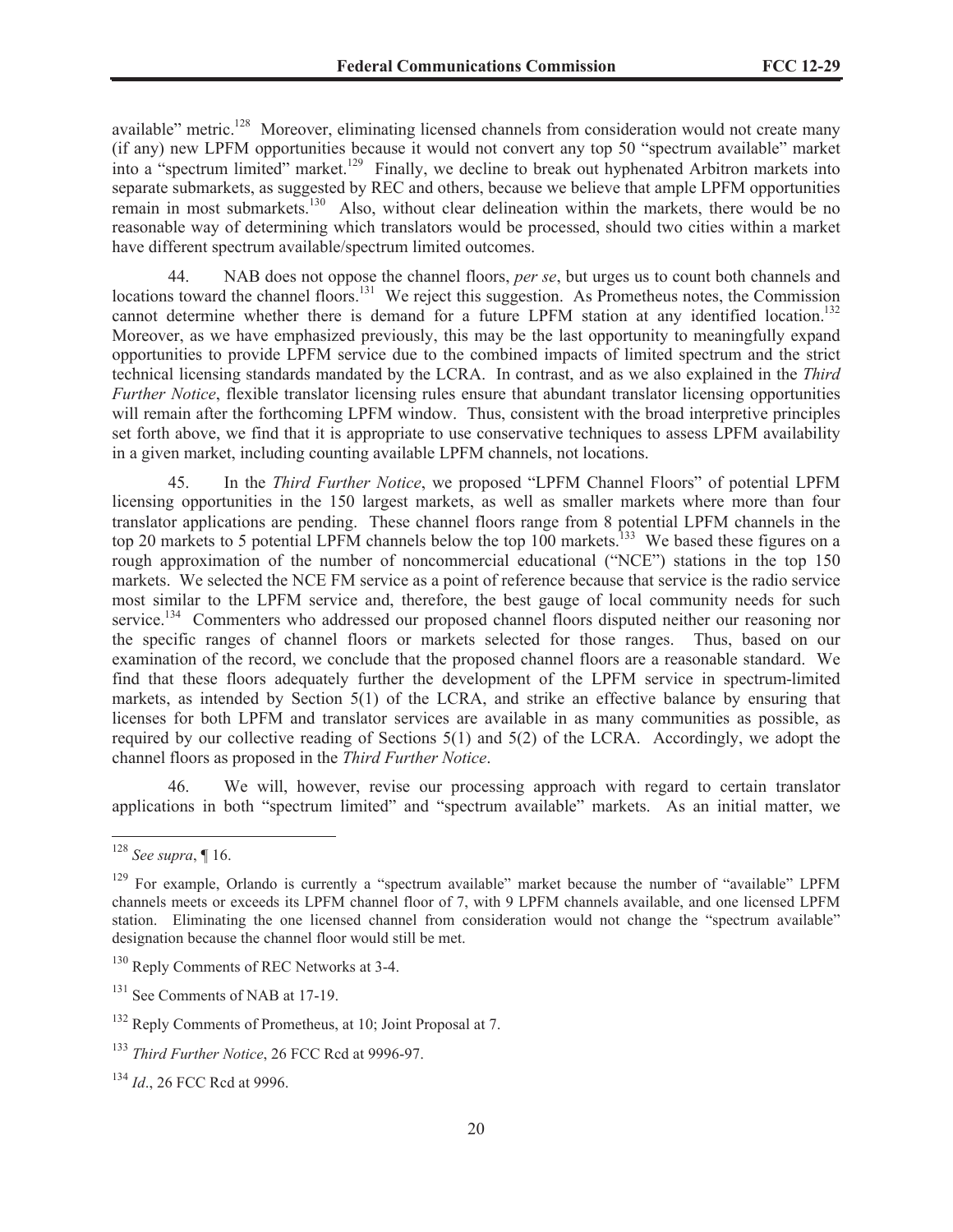recognize that our use of the 21x21 grid in certain markets has turned some "spectrum available" markets into "spectrum limited" markets. For the reasons discussed above, we find that translators serve community needs, especially those in rural or underserved areas.<sup>135</sup> As such, we agree with NAB that translator applicants in "spectrum limited" markets should be given an opportunity to demonstrate that their applications, if granted, would not preclude any LPFM opportunities.<sup>136</sup> We also will permit minor amendments to meet this "no preclusion" test. Translator applicants proposing "move-in" modifications and modification applications that propose to move into a "spectrum limited" market will also be allowed to make such a showing. This approach is also consistent with our combined reading of Sections 5(1) and 5(2) because it furthers the statutory goal of ensuring that the Commission provide licensing opportunities for both services in as many communities as possible. Prometheus and others fail to explain how this narrow exception to allow continued translator processing in a "spectrum limited" market will preclude LPFM opportunities, $^{137}$  given that, as described in more detail below, we will require translator applicants to protect all channel/point combinations with the assumption that all LPFM applicants in these markets will be eligible for second-adjacent channel waivers. We likewise agree that translator applicants in "spectrum available" markets should be afforded some opportunity to amend their applications. As noted by many translator advocates, circumstances have changed since 2003, and transmitter sites may no longer be available. As described in more detail below, we will provide applicants with a limited opportunity to amend their applications so long as their proposals do not eliminate any LPFM channel/point combination in any of the 156 market grids and, where applicable, satisfy the Top 50 Market Preclusion Showing. We do not believe that allowing translator applicants these limited opportunities to amend their applications will impede our ability to guarantee licensing opportunities equivalent to the LPFM channel floors we adopt herein.<sup>138</sup>

47. Accordingly, we direct the Bureau to issue a public notice requiring all applicants affected by the national application cap and/or the one application per applicant per market limitation (discussed below) to identify applications for continued processing, consistent with these limits.<sup>139</sup> The auctions anti-collusion rule will remain in effect during this process.<sup>140</sup> Upon completion of this selection/dismissal process, the Bureau will process the remaining applications in "spectrum available" markets, starting with the singletons. Mutually exclusive applications from this group will then be placed on public notice and afforded a 60-90 day window to resolve their application conflicts via settlement or amendment. Any amendment of an application that precludes any LPFM channel/point combination identified in the grid studies will result in application dismissal. Amendments will be processed on a first-come, first-served basis, with all unamended applications having cut-off protection against amendments filed during the settlement period.

<sup>135</sup> *See supra*, ¶ 18.

<sup>136</sup> *See supra*, ¶ 21 (arguing that translator applicants should be allowed to continue prosecution in "dismiss all" market in certain circumstances).

<sup>137</sup> *See supra*, ¶ 35. As discussed herein, translators will be required to demonstrate that their applications will not preclude any identified LPFM opportunities. Accordingly, the translator settlement procedures we adopt herein will not impede LPFM spectrum availability. We disagree with LPFM advocates' contention that the availability of settlements would create an "open-ended" scenario that would allow translators to pick the best channels. *See* ¶37, *supra*. We have placed tight restrictions on the translator amendment process, including a time deadline. *See infra*,  $\P$  47.

<sup>138</sup> *See supra*, ¶ 37.

<sup>139</sup> *See infra*, ¶ 61.

<sup>140</sup> *See* 47 C.F.R. § 1.2105(c).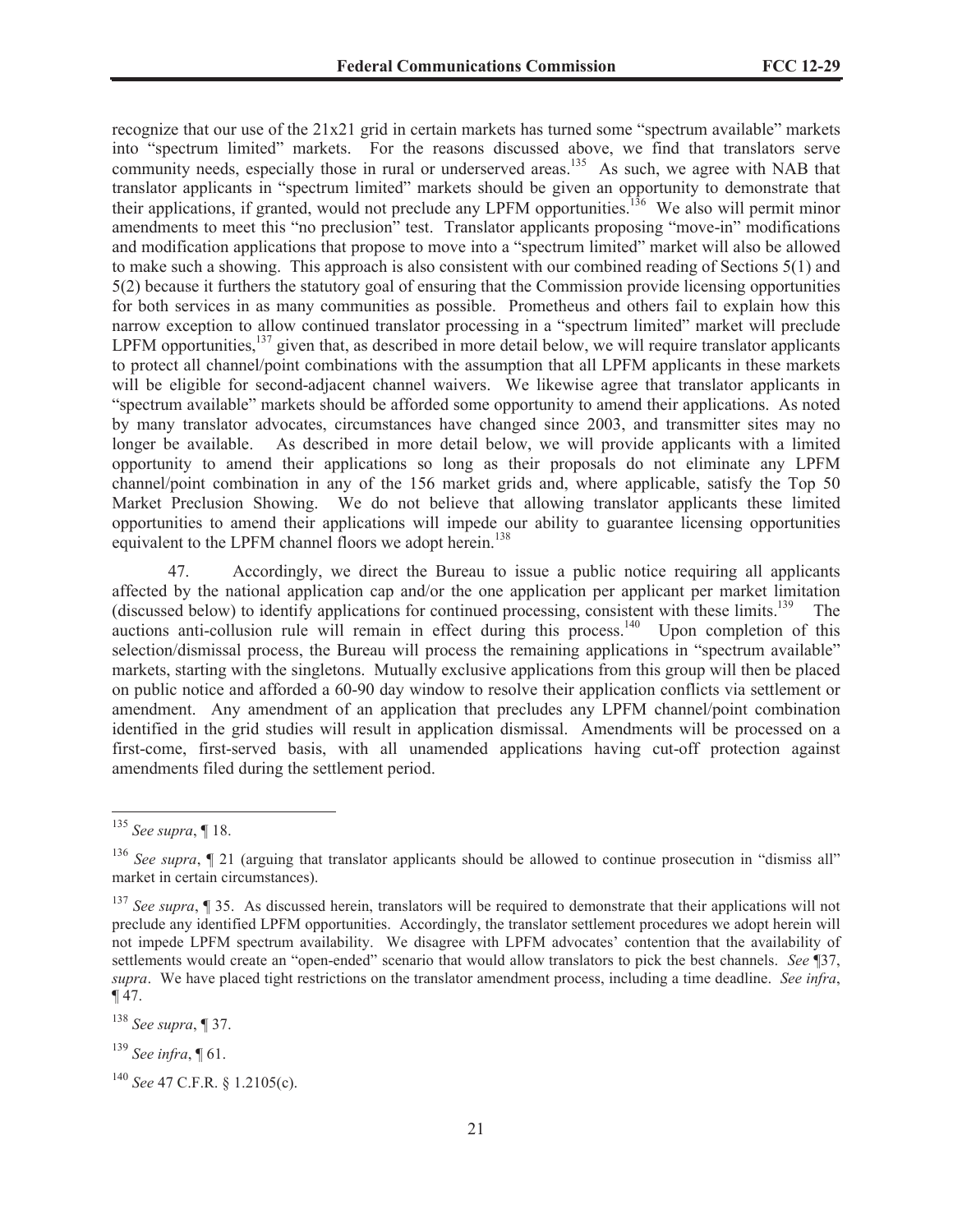48. Applicants with proposals in "spectrum limited" markets will be given one opportunity to modify their proposals to eliminate all preclusive impacts on protected LPFM channel/point combinations. An applicant in a top 50 "spectrum limited" market proposing facilities outside the studied 31x31 grid also will need to demonstrate either that no LPFM station could be licensed at the proposed transmitter site or, if an LPFM station could be licensed at the site, that an additional channel remains available for a future LPFM station at the same site. Applications that conflict with protected channel/point combinations or fail to make such a Top 50 Market Preclusion Showing and that are not amended to come into compliance with these requirements will be dismissed. As explained above, applications in 31x31 grid "spectrum limited" markets must protect all channel/point combinations within this grid. Applicants in 21x21 grid "spectrum limited" markets must protect all channel/point combinations only within this grid. We limit "spectrum limited" grid protection requirements in these markets because, as noted above, we believe that this standard will protect those areas where LPFM stations can best serve the needs of local communities and, therefore, will most faithfully implement Sections 5(1) and 5(2). From this point, all remaining applications will generally proceed down the same singleton/MX/settlement/auction/long form path. Amendments will be processed on a first-come, firstserved basis, including for the purpose of determining whether an additional LPFM channel remains available at a specific location outside the grid.<sup>141</sup> We terminate the freeze on the grant of pending Auction No. 83 translator applications<sup>142</sup> and direct the Bureau to resume application processing in accordance with these procedures.

49. We provide the following guidance on translator application processing. "Protected" LPFM channel/point combinations will be determined differently in "spectrum available" and "spectrum limited" markets. In a "spectrum available" market, a channel/point combination must be protected only if LPFM operations at the site would be fully spaced to all pending translator applications on co-, firstand second-adjacent channels (and, of course, would satisfy all other spacing requirements). Thus, a translator applicant in a "spectrum available" market that does not modify its technical proposal would always qualify for further processing because the proposed translator facility cannot conflict, by definition, with any protected channel/point combinations. "Spectrum available" market amendments, however, may not conflict with protected LPFM channel/point combinations. "Spectrum limited" calculations, including Top 50 Market Preclusion Showing calculations, will assume the dismissal of all translator applications in the market. This differing treatment of pending translator applications is based on our determination that sufficient channels are/are not available *if all translator applications remain pending.* Moreover, the "spectrum limited" channel/point and Top 50 Market Preclusion Showing calculations, will not take into account second-adjacent channel spacings to authorized stations and other pending applications, *i.e*., will assume that an LPFM applicant could make a sufficient showing to obtain a second-adjacent channel spacing waiver. Finally, "spectrum limited" calculations will not take into account I.F. spacing requirements. We find that these more restrictive "spectrum limited" market

<sup>&</sup>lt;sup>141</sup> It may be the case that one out-of-grid translator application assumes the dismissal of a second application to show that an additional LPFM channel remains available at the applicant's transmitter site and the second application remains pending after the completion of the translator amendment/dismissal process. Application cutoff rights will be used initially to resolve the conflict. Cut-off rights will be determined by the filing date of each applicant's complete and acceptable Top 50 Market Preclusion Showing. If the conflict(s) cannot be resolved on this basis, the staff will notify the affected applicant(s) of the conflict(s). The affected applicant(s) must resolve the conflict(s) during the settlement period. Failure to do so will result in the dismissal of any application that assumes the dismissal of a second but still pending application. In cases involving multiple applications that have related conflicts between proposed translator station channels and those specified for future LPFM licensing, failure to resolve all conflicts will result in the dismissal of all related applications.

<sup>&</sup>lt;sup>142</sup> See Creation of a Low Power Radio Service, Second Order on Reconsideration and Further Notice of Proposed Rule Making, 20 FCC Rcd 6763, 6778 (2005).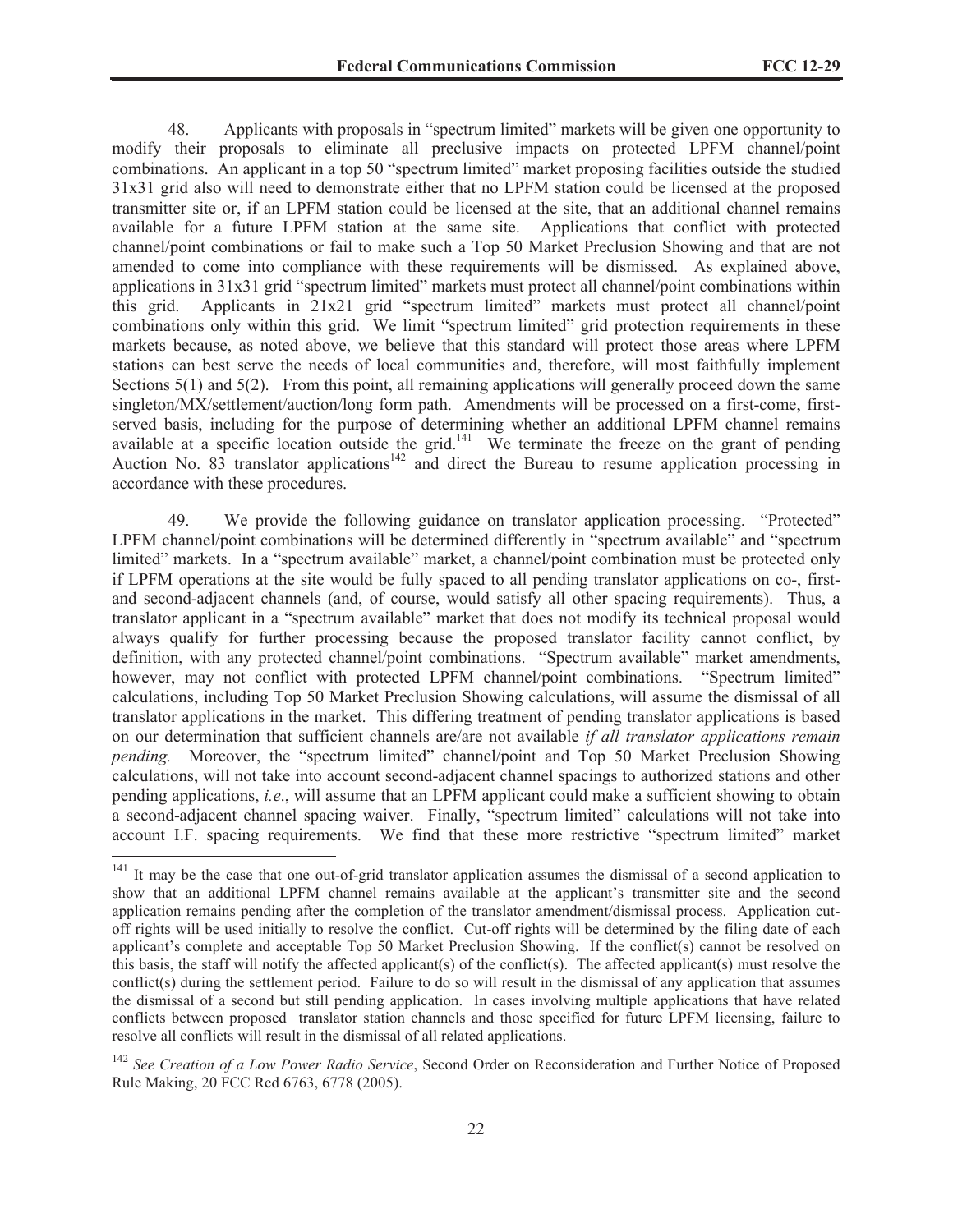processing standards are necessary to safeguard LPFM licensing opportunities in these markets. As noted, the protection scheme for "spectrum available" markets 1-50 and for all other studied markets are limited to the particular grid used in each market. LPFM licensing opportunities outside the grid in these markets are not protected in either "spectrum limited" or "spectrum available" markets. Thus, a translator application specifying a site at a distance equal to or greater than the minimum LPFM-translator distance separation requirements and otherwise in compliance with licensing rules would be grantable under these processing standards in all "spectrum limited" markets 51 and smaller and all "spectrum available" markets.

## **C. Prevention of Trafficking in Translator Station Construction Permits and Licenses**

#### **1. Background**

50. The *Third Further Notice* tentatively concluded that our proposed market-based translator application processing policy would not be sufficient to deter speculative licensing conduct because the remaining translator filings present significant issues of abuse of our licensing process.<sup>143</sup> It tentatively concluded that nothing in the LCRA limits the Commission's ability to address the potential for licensing abuses by any applicant in Auction No. 83, and sought comment on processing policies to deter the potential for speculative abuses among the remaining translator applicants.<sup>144</sup> Specifically, it sought comment on whether to establish an application cap for the applications that would remain pending in non-spectrum limited markets and unrated markets, and asked whether a cap of 50 or 75 applications in a window would force filers with a large number of applications to concentrate on those proposals and markets where they have *bona fide* service aspirations.<sup>145</sup> The *Third Further Notice* also asked whether applicants should be limited to one or a few applications in any particular market, noting that a limitation of this sort could limit substantially the opportunity to warehouse and traffic in translator authorizations while promoting diversity goals.<sup>146</sup> It also sought comment on alternative approaches to protect against abuses in the translator licensing process. $147$ 

#### **2. Comments**

51. Many commenters support some form of cap,  $148$  with several supporting a cap of 50 or 75 per applicant nationally, as proposed in the *Third Further Notice*.<sup>149</sup> Alan W. Jurison suggests that such a high cap should be coupled with new translator ownership rules and a waiver system to allow *bona fide* applicants to file numerous applications nationally.<sup>150</sup> Others support our suggestion of having a cap on

<sup>145</sup> *Id.*

<sup>146</sup> *Id.*

<sup>147</sup> *Id.*

<sup>148</sup> Comments of Common Frequency, Inc., at 11; Comments of WFCR at 9; Comments of NPR at 5. NPR feels, however, that such a cap is still inadequate to prevent translator trafficking. Comments of NPR at 12.

<sup>149</sup> 26 FCC Rcd at 9999; *See* Comments of Charles Keiler at 10; Comments of CSN at 3; Comments of Jerry Isenhart at 2. CSN states that a cap is preferable to dismissing all applications in a given market as a blanket dismissal could punish translator applicants that were not engaged in speculative practices. Comments of CSN at 3. REC Networks proposes a nationwide *ownership* cap of 30 translators. Comments of REC Networks at 17.

<sup>&</sup>lt;sup>143</sup> 26 FCC Rcd at 9999.

<sup>144</sup> *Id.*

<sup>150</sup> Comment of Alan W. Jurison at 3.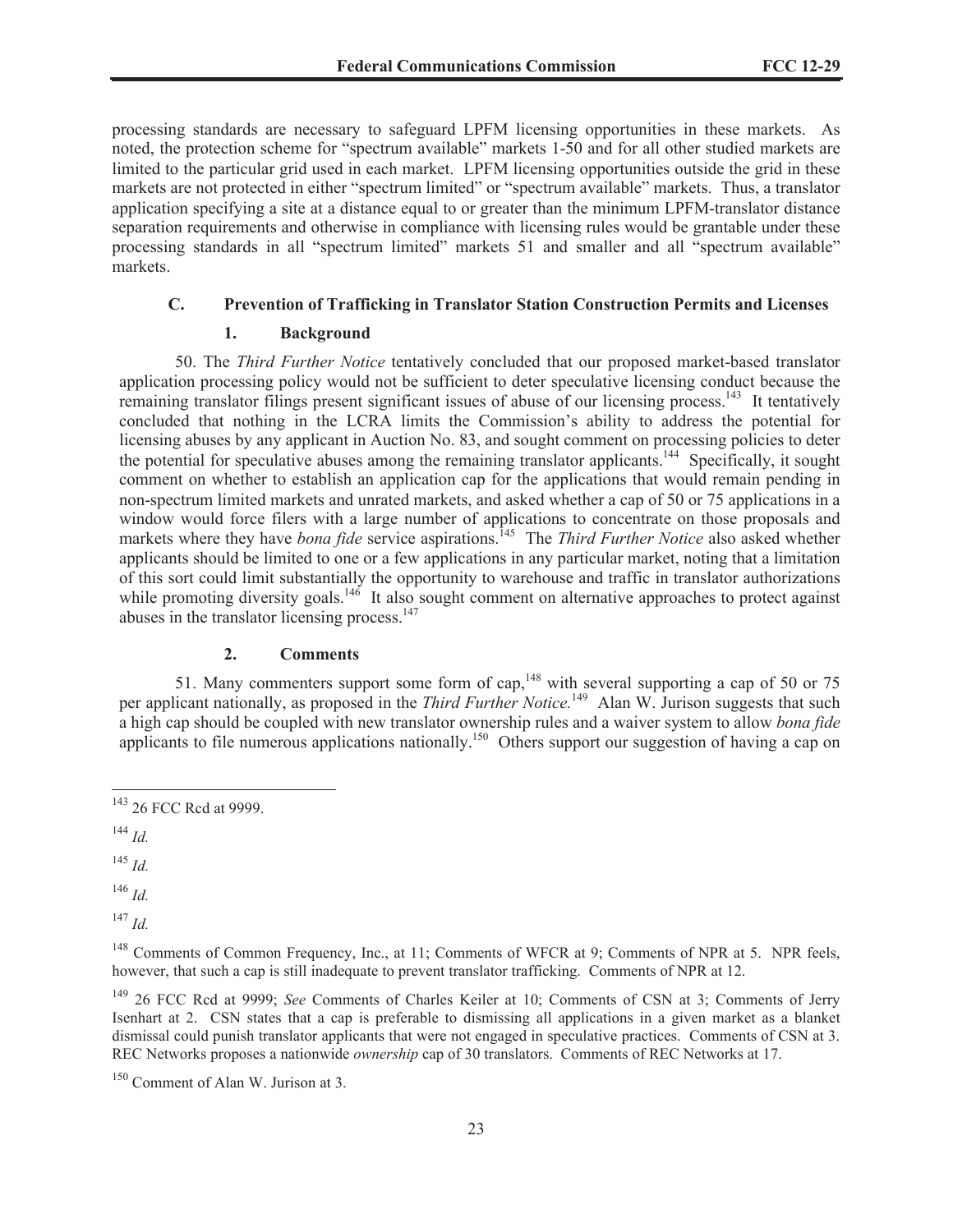the number of applications per market.<sup>151</sup> Kyle Magrill suggests a tiered, market-based cap whereby the more applications an applicant files nationally, the further the number of applications per market must decrease.<sup>152</sup>

52. However, EMF opposes any cap at all,<sup>153</sup> believing it will reduce translator services to smaller markets.<sup>154</sup> Other commenters argue that caps fail to distinguish serious applicants from speculators<sup>155</sup> and suppress competition.<sup>156</sup> Some commenters simply disagree with the concerns over speculative filings described in the *Third Further Notice*.<sup>157</sup> For example, Kyle Magrill suggests that noncommercial applicants may have filed large numbers of translator applications because they believed that it was the best way to ensure they would obtain a permit,<sup>158</sup> and even those permits that were sold have resulted in new facilities on the air serving the public interest.<sup>159</sup> Edgewater Broadcasting, Inc., and Radio Assist Ministry, Inc., also note that applicants accused of trafficking have not in fact violated any of the Commission's Rules.<sup>160</sup>

53. Several commenters propose alternatives to caps or additional safeguards against trafficking: placing limitations on the number of outstanding translator construction permits an applicant can have;<sup>161</sup> restricting sales of permits to allow applicants to only recover costs;<sup>162</sup> or preventing outright the sale of unbuilt construction permits.<sup>163</sup> NPR suggests establishing a holding period obligating future translator permittees to construct and operate newly authorized translators.<sup>164</sup>

<sup>&</sup>lt;sup>151</sup> Comments of Kevin M. Fitzgerald at 2; Comments of Edgewater Broadcasting & Radio Assist Ministry at 8; Comments of Jerry Isenhart at 2; Comments of Joint LPFM Advocates at 30-31. Edgewater Broadcasting and Radio Assist Ministry support market caps, such as a cap of three applications per market, but oppose a national cap. Comments of Edgewater Broadcasting & Radio Assist Ministry at 8.

<sup>&</sup>lt;sup>152</sup> Reply Comments of Kyle Magrill at 2.

<sup>&</sup>lt;sup>153</sup> Comments of EMF at 13.

<sup>&</sup>lt;sup>154</sup> Comments of EMF at 13.

<sup>&</sup>lt;sup>155</sup> Comments of CRA at 6.

<sup>156</sup> Comments of Edgewater Broadcasting, Inc., and Radio Assist Ministry, Inc., at 8.

<sup>157</sup> 26 FCC Rcd at 9999; Comments of EMF at 13; Reply Comments of EMF at 11-12.; Comments of Kyle Magrill at 7.

<sup>&</sup>lt;sup>158</sup> Similarly, WFCR explains its opposition to a low cap on the grounds that, because applicants cannot know whether their applications will be mutually exclusive with other applications, they will want to file multiple applications to improve their chances of obtaining a permit. Comments of WFCR at 9.

<sup>&</sup>lt;sup>159</sup> Comments of Kyle Magrill at 7.

<sup>&</sup>lt;sup>160</sup> Comments of Edgewater Broadcasting, Inc., and Radio Assist Ministry, Inc., at 10.

<sup>&</sup>lt;sup>161</sup> Comments of Charles Keiler at 10-11.

<sup>162</sup> Comments of NPR at 12; Comments of EMF at 13; Reply Comments of Prometheus at 17.

<sup>&</sup>lt;sup>163</sup> Comments of Stuart C. Hansen at 1; Comments of EMF at 13; Comments of Joint LPFM Advocates at 31. NAB believes that the proposal to restrict the use or sale of translators exceeds the scope of the *Third Further Notice*. Reply Comments of NAB at 12.

<sup>164</sup> Comments of NPR at 12.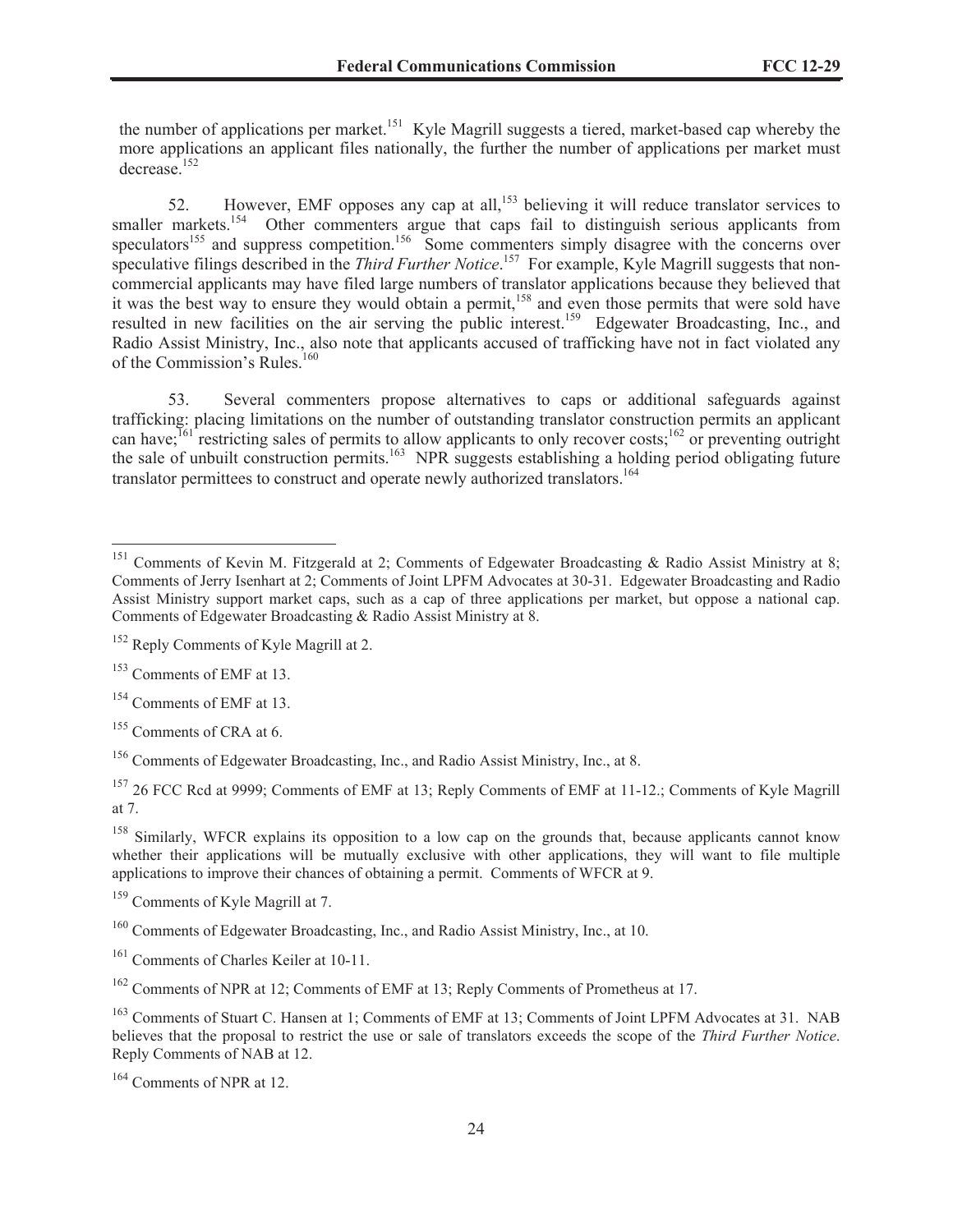## **3. Analysis**

54. We conclude that both a national cap and a market-based cap for the markets identified in Appendix A are appropriate to limit speculative licensing conduct and necessary to bolster the integrity of the remaining Auction 83 licensing. Without such caps, we believe that the translator licensing process we adopt herein could result in the prosecution of thousands of applications for the primary purpose of for-profit assignments of the issued translator authorizations. If the permits were issued in an auction, then we would be much less concerned about such speculation in permits. However, as we noted in the *Third Further Notice*, we expect that a substantial portion of the remaining grants will be made pursuant to our settlement procedures rather than through auctions.<sup>165</sup>

55. We first must address whether the adoption of national and per-market caps on the processing of pending translator applications to protect the integrity of the translator licensing process is consistent with Section 5 of the LCRA. Although that provision mandates that the Commission consider the availability of translator licenses to serve the needs of local communities in licensing new translators, it does not limit the Commission's authority under the Act to adopt measures to protect the integrity of its licensing processes. Accordingly, we conclude that adoption of the caps to safeguard the integrity of our licensing processes is consistent with Section 5's requirement to ensure that licenses are available to both LPFM and translator services.

56. We next address the public interest benefits of translator application caps. As set forth above,<sup>166</sup> the initiation of new translator service resulting from a grant of some of those applications may benefit the public interest. At the same time, we believe strongly that remedial limits are needed to protect the integrity of our licensing process. Non-feeable application procedures and flexible auction and translator settlement rules clearly have facilitated and encouraged the filing of speculative proposals. Our CDBS database shows that successful Auction 83 applicants have sold more than 700 translator authorizations and let almost 1000 permits expire without completing construction. In some markets, certain applicants have filed dozens of applications, even though it is inconceivable that one entity would construct and operate all of the proposed stations.<sup>167</sup> The filers that will be affected by our national cap and by our per-market cap account for much of this licensing activity. While we recognize that highvolume filers did not violate our rules, these types of speculative filings are fundamentally at odds with the core Commission broadcast licensing policies and contrary to the public interest.<sup>168</sup>

57. Although we have considered a number of alternatives, we find that imposing a cap on applications is the most administratively feasible solution for processing this large group of long-pending applications. As some comments suggest, a longer term solution may require structural changes to the translator licensing process, *e.g*., holding period and/or construction requirements, no-profit restrictions on the assignment of authorizations, a cap on application filings, etc.<sup>169</sup> However, we believe that the

<sup>&</sup>lt;sup>165</sup> 26 FCC Rcd at 9999.

<sup>166</sup> *See supra*, ¶ 18.

<sup>167</sup> *See Third Further Notice*, 26 FCC Rcd at 9999.

<sup>168</sup> *E.g., Pathfinder Communications Corp.*, Memorandum Opinion and Order, 18 FCC Rcd 9272, 9279 (2003) ("[I]mplicit in the filing of *any* facility application is that the applicant stands 'ready, willing and able' to construct and operate as proposed.") (emphasis added); *Meredith Corporation*, Memorandum Opinion and Order, 5 FCC Rcd 7015, 7016 (1990) (party maintaining an application on file is effectively representing its intention to construct and operate the proposed station).

<sup>169</sup> *See supra*, ¶ 53.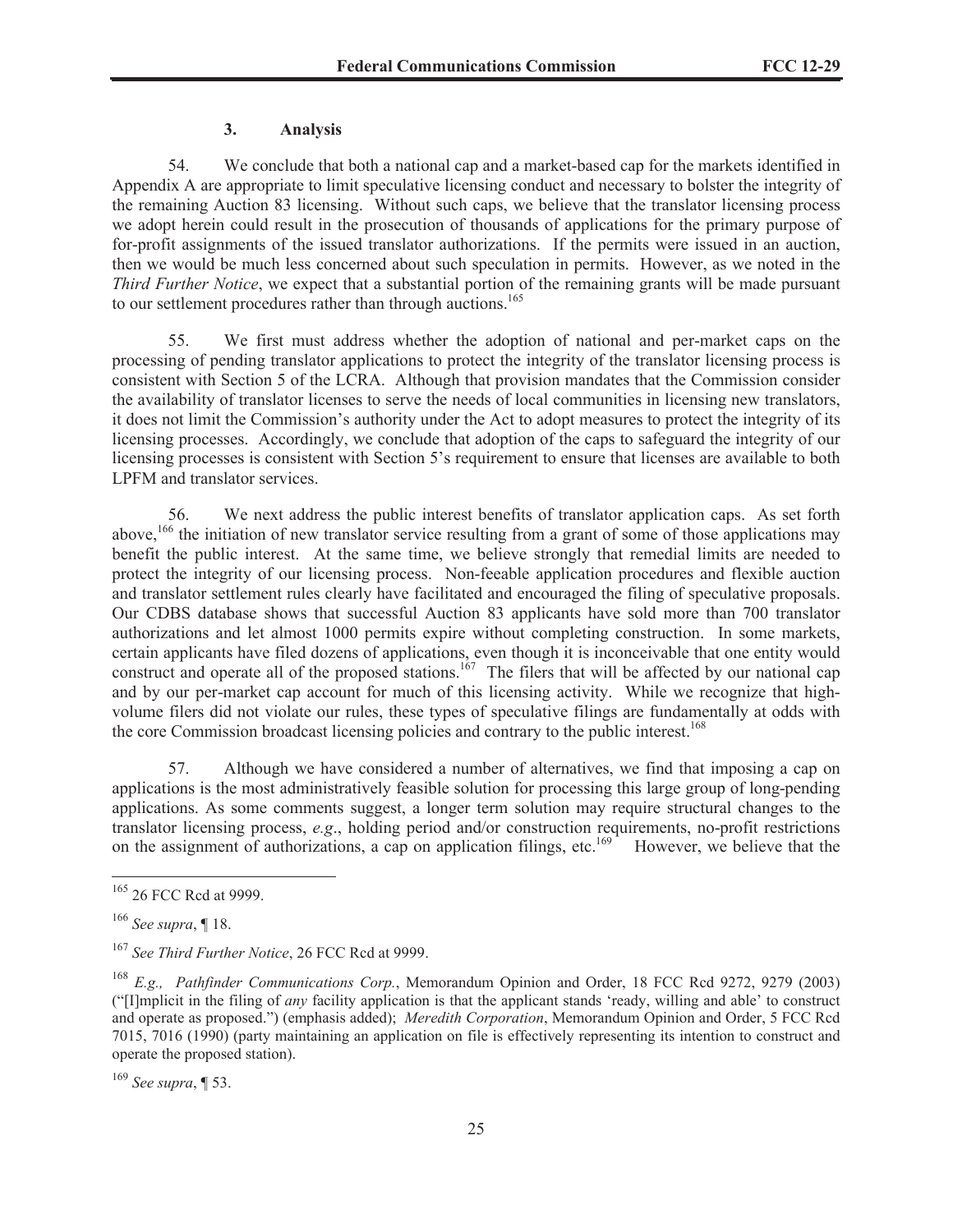caps we adopt today will both deter trafficking and provide the fastest path to additional translator and LPFM licensing in areas where the need for additional service is greatest. We emphasize that the cap procedures we adopt will give applicants the opportunity to elect which applications will be processed toward a grant. We expect that applicants will choose applications that will maximize new service to the public. Even with the dismissal of many of the pending translator applications pursuant to the application caps and our market-based processing policy, we are confident that the same or comparable licensing opportunities will remain available in a future translator filing window under our flexible translator licensing standards. In short, these dismissals will only delay, not deny, licenses to applicants whose translator applications are dismissed but who remain interested in effectuating their proposals.

58. We believe that a national cap of 50 applications per applicant from the pending Auction 83 applications is an appropriate limit. Because translators are relatively cheap to construct and operate, we believe it is feasible for the organizations that filed the highest volume of applications to construct and operate 50 additional stations. Accordingly, in balancing the competing goals of deterring speculation and expanding translator service to local communities, we conclude that a national cap of 50 applications is appropriate. We note that this cap is high enough to permit all but twenty applicants to prosecute all of We also note that even some translator advocates commented in support their pending applications.<sup>170</sup> of a cap of 50 applications.<sup>171</sup>

59. In addition to the national cap of 50 applications, we believe that a per-market cap of one application in the markets identified in Appendix A is appropriate. Our translator rules contemplate that a party may receive an authorization for a second or third FM translator serving substantially the same area as the first only after making a "showing of technical need for such additional stations."<sup>172</sup> This is a spectrum efficiency rule based on our experience that parties rarely need such multiple translators. Yet in some cases, applicants in Auction 83 submitted dozens of applications for a particular market.<sup>173</sup> These applications were clearly filed for speculative reasons or to skew our auction procedures, as it is inconceivable that a single entity would construct so many stations in a single market. Given the volume of pending applications, it is not administratively feasible to conduct a case-by-case assessment of technical need for such multiple applications within the markets identified in Appendix A. Accordingly, we will apply a cap of one translator application per applicant in the markets identified in Appendix A. For applications outside those markets, where the duplication issue is more manageable, we will apply our technical need rule on a case-by-case basis.<sup>174</sup>

60. For translator applicants, our revised processing policies provide a straightforward licensing path that will likely result in more than 1000 new construction permits, thereby increasing the

<sup>&</sup>lt;sup>170</sup> The twenty affected applicants represent only 3 percent of the pool of Auction 83 applicants. In contrast, the cap of ten applications would have affected approximately 12 percent of the Auction 83 applicants. See Third Further Notice, 26 FCC Rcd at 9987, n.11. We also note that almost all of the largest filers have already received a significant number of Auction 83 translator construction permits. Of the eight applicants with the greatest number of pending short-form applications, seven have received between 32 and 586 permits.

<sup>&</sup>lt;sup>171</sup> See Comments of Charles Keiler at 10; Comments of CSN at 3.

<sup>172</sup> 47 C.F.R. § 74.1232(b).

<sup>&</sup>lt;sup>173</sup> See Third Further Notice, 26 FCC Rcd at 9999 (one applicant holds 25 of the 27 translator applications proposing locations within 20 kilometers of Houston's city center coordinates; two applicants hold 66 of the 74 applications proposing service to the New York City market).

 $174$  Given the impact of the national cap of 50 applications, we expect that there will be little or no duplication of applications in markets that are not identified in Appendix A.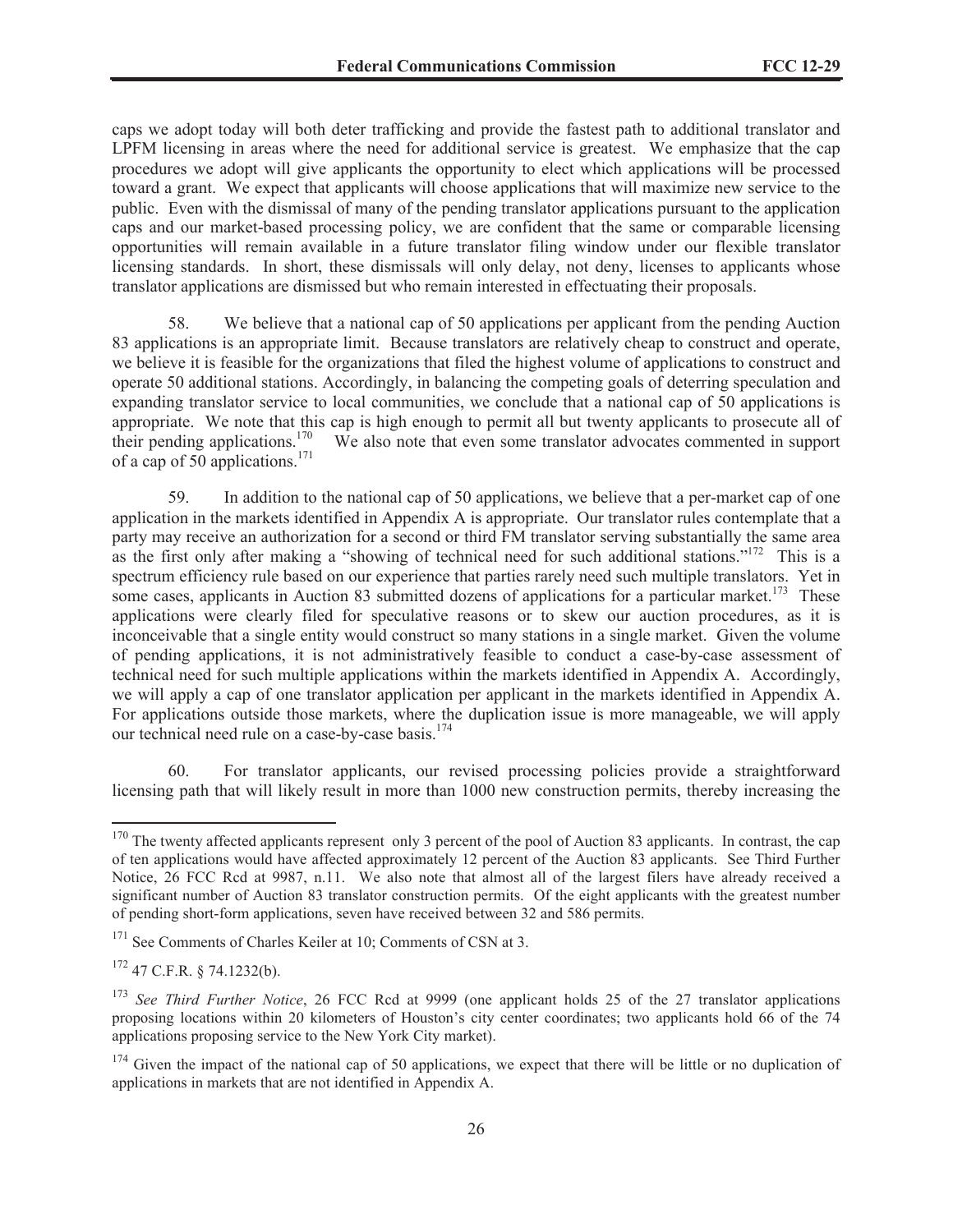total number of authorizations issued out of Auction 83 to over 4500. At the same time, the national and per-market caps will require each affected applicant to prioritize its filings and to focus on proposals at locations where it has a *bona fide* interest in providing service. We believe that these restrictions are necessary to impose on these applicants a level of discipline similar to that which competitive bidding procedures provide in full service station licensing.

61. We will require parties with more than 50 pending applications nationally and/or more than one pending application in the markets identified in Appendix A to identify and affirm their continuing interest in those pending applications for which they seek further Commission processing, consistent with these limits. Both pending long form and short form applications will be subject to these applicant-based caps. In the event that an applicant does not timely comply with these dismissal procedures, we direct the staff to first apply the national cap, retaining on file the first 50 filed applications and dismissing those that were subsequently filed. The staff will then dismiss all but the first filed application in each of the markets identified in Appendix A.

## **D. Restrictions on the Use of FM Translators to Rebroadcast the Signals of AM Stations**

## **1. Background**

62. In 2009, the Commission authorized the use of FM translators with licenses or permits in effect as of May 1, 2009, to rebroadcast the signal of a local AM station.<sup>175</sup> The limitation of crossservice translator usage to already-authorized FM translators was adopted with the intention of preserving opportunities for future LPFM licensing.<sup>176</sup> Two parties filed petitions for partial reconsideration of this aspect of the *2009 Translator Order*. Both petitions argue that the limitation of cross-service translators does not serve the public interest and is unfair to both AM stations and FM translator applicants.<sup>177</sup>

63. The practical effect of the date limit imposed in the *2009 Translator Order* was to exclude pending Auction No. 83 FM translator applications as well as future FM translator applications from the pool of potential cross-service translators. In the *Third Further Notice*, we asked whether it would be appropriate to remove this limit on cross-service translators with respect to those pending applications.<sup>178</sup> Specifically, we asked whether the limit should be removed for those applications which were on file as of May 1, 2009. We stated that resolving this issue before processing of the pending translator applications would align FM translator processing outcomes more closely with demand by enabling applicants to take the rebroadcasting option into account in the translator settlement and licensing processes, thereby advancing the goals of Section  $5(2)$  of the LCRA.<sup>179</sup> We also noted that allowing cross-service translators had been a very successful deregulatory policy.<sup>180</sup>

<sup>175</sup> *See Amendment of Service and Eligibility Rules for FM Broadcast Translator Stations*, Report and Order, 24 FCC Rcd 9642 (2009) ("*2009 Translator Order*"). Specifically, no portion of the 60 dBu contour of the FM translator station may extend beyond the smaller of: (a) a 25-mile radius from the AM transmitter site; or (b) the 2 mV/m daytime contour of the AM station. *See* 47 C.F.R. § 74.1201(g).

<sup>176</sup> *See 2009 Translator Order*, 24 FCC Rcd at 9650. This restriction is codified at 47 C.F.R. § 74.1232(d).

<sup>&</sup>lt;sup>177</sup> Petition for Reconsideration by Robert A. Lynch, filed July 28, 2009; Petition for Reconsideration by Edward A. Schober, filed July 28, 2009. Both petitions remain pending.

<sup>178</sup> *Third Further Notice*, 26 FCC Rcd at 10000.

<sup>179</sup> *Third Further Notice*, 26 FCC Rcd at 10000.

<sup>180</sup> *Id.*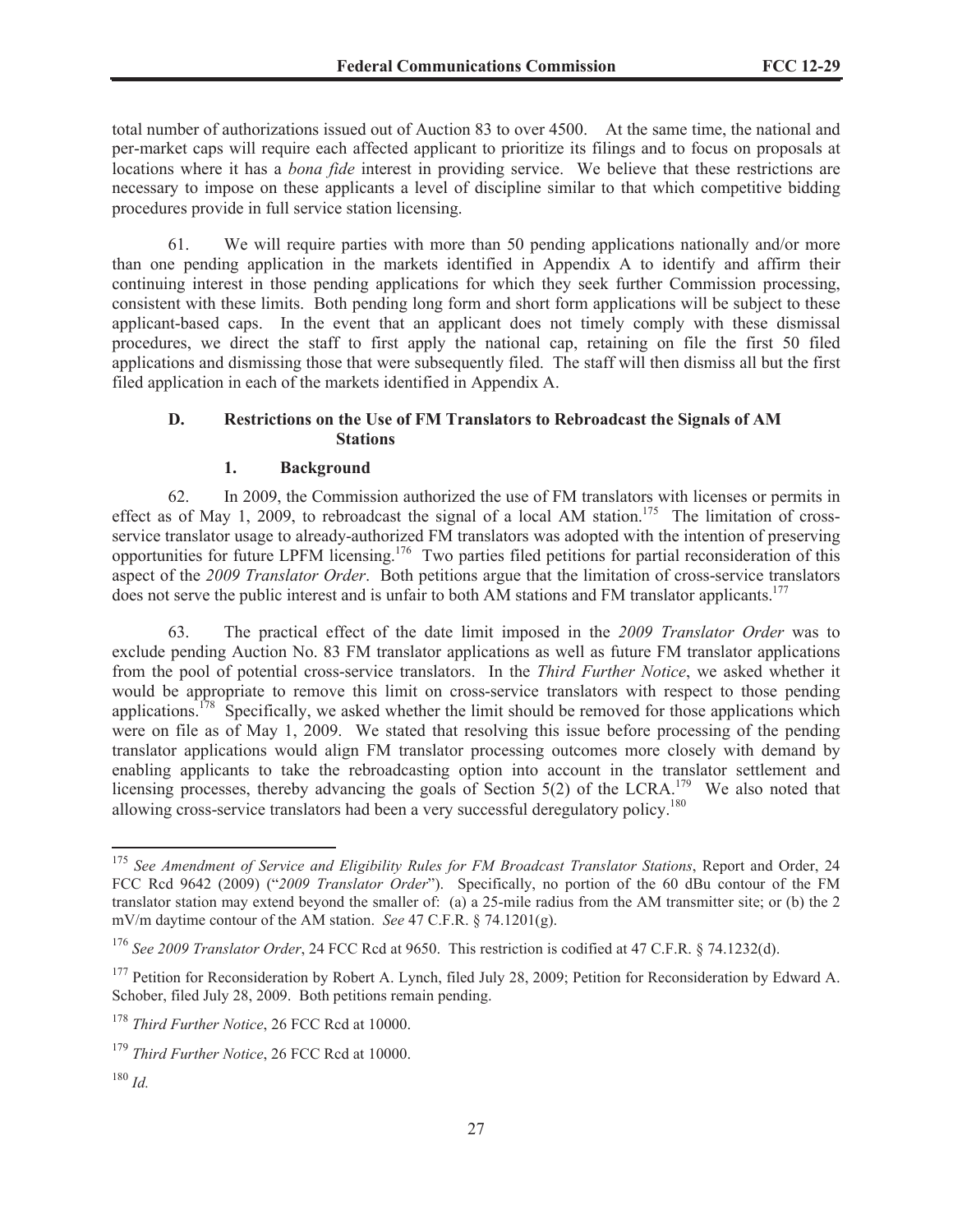## **2. Comments**

64. Most commenters support removing the date restriction for pending FM translator applications. These commenters point to the public service benefits that FM translators have provided to AM stations.<sup>181</sup> Some argue that the need for the date restriction is going away now that the Commission will be opening an LPFM window.<sup>182</sup>

65. To the extent that commenters take a contrary position, most argue for some type of restriction or limitation on cross-service translators in general. Some LPFM proponents argue for qualifying criteria for cross-service translators, such as local ownership, lack of in-market FM ownership by the AM licensee, diversity of ownership, amount of local programming, and quality of AM signal.<sup>183</sup> REC Networks and Prometheus argue that the 250-watt power level allowed for "fill-in" AM translators should be reduced before cross-service translators are expanded.<sup>184</sup> NPR argues that the date restriction should be kept in place unless the Commission adopts strong anti-trafficking rules so that traffickers in the current pool of Auction 83 applicants will not benefit from the change.<sup>185</sup>

## **3. Analysis**

66. We will modify the date restriction to allow pending FM translator applications that are granted to be used as cross-service translators. As we explained in the *Third Further Notice*, the limitation of cross-service translator usage to already-authorized translators was adopted with the intention of preserving opportunities for future LPFM licensing.<sup>186</sup> In the *Third Further Notice*, we decided to revisit this pre-LCRA policy. We proposed changes in the FM translator application processing rules designed to accomplish more effectively the goal of preserving spectrum for future LPFM licensing.<sup>187</sup> Given those proposed changes, as stated above, we indicated that removing the date limit, at least for the pending translator applications, could align FM translator licensing outcomes more closely with demand, thereby advancing the goals of Section  $5(2)$  of the LCRA.<sup>188</sup>

67. With our adoption of the revised translator application processing policies described above, we believe we have effectively addressed the LPFM spectrum issue that prompted the pre-LCRA date limitation on cross-service translators. Having done so, we believe the translators that are put into service from the pool of pending applications should be put to their best use, consistent with the directive of Section 5(2) to carry out FM translator licensing "based on the needs of the local community."<sup>189</sup> Our

<sup>&</sup>lt;sup>181</sup> *See, e.g.*, Comments of NAB at 2-5; Comments of Robert A. Lynch at 2-3; Comments of Charles Keiler at 11; Comments of Alan W. Jurison at 5; Comments of Mark D. Humphrey; Comments of Radio Power Inc. at 6-7; Comments of Glades Media Co. LLC; Comments of CRA at 8; Comments of Kevin M. Fitzgerald at 2-3.

<sup>182</sup> *See, e.g.*, Comments of Alan W. Jurison at 5 (the date limitation "served its purpose . . . but its usefulness will have expired when this rulemaking is completed"); Reply Comments of NAB at 2-4.

<sup>183</sup> *See, e.g.*, Comments of Prometheus at 32-34; Comments of REC Networks at 15-16; Comments of Jeff Sibert at 5-6; Comments of Common Frequency at 16; Comments of John Giberson at 2.

<sup>184</sup> *See* Comments of REC Networks at 15; Reply Comments of Prometheus at 20-21.

<sup>185</sup> *See* Comments of NPR at 14.

<sup>186</sup> *Third Further Notice*, 26 FCC Rcd at 10,000.

<sup>187</sup> *Id*. at 9996-99.

<sup>188</sup> *Id*. at 10,000.

<sup>&</sup>lt;sup>189</sup> LCRA, Section 5(2). We reject NPR's argument that this will allow pending FM translator applicants to benefit by trafficking their Auction No. 83 permits or licenses. *See* Comments of NPR at 14. The date restriction was put (continued….)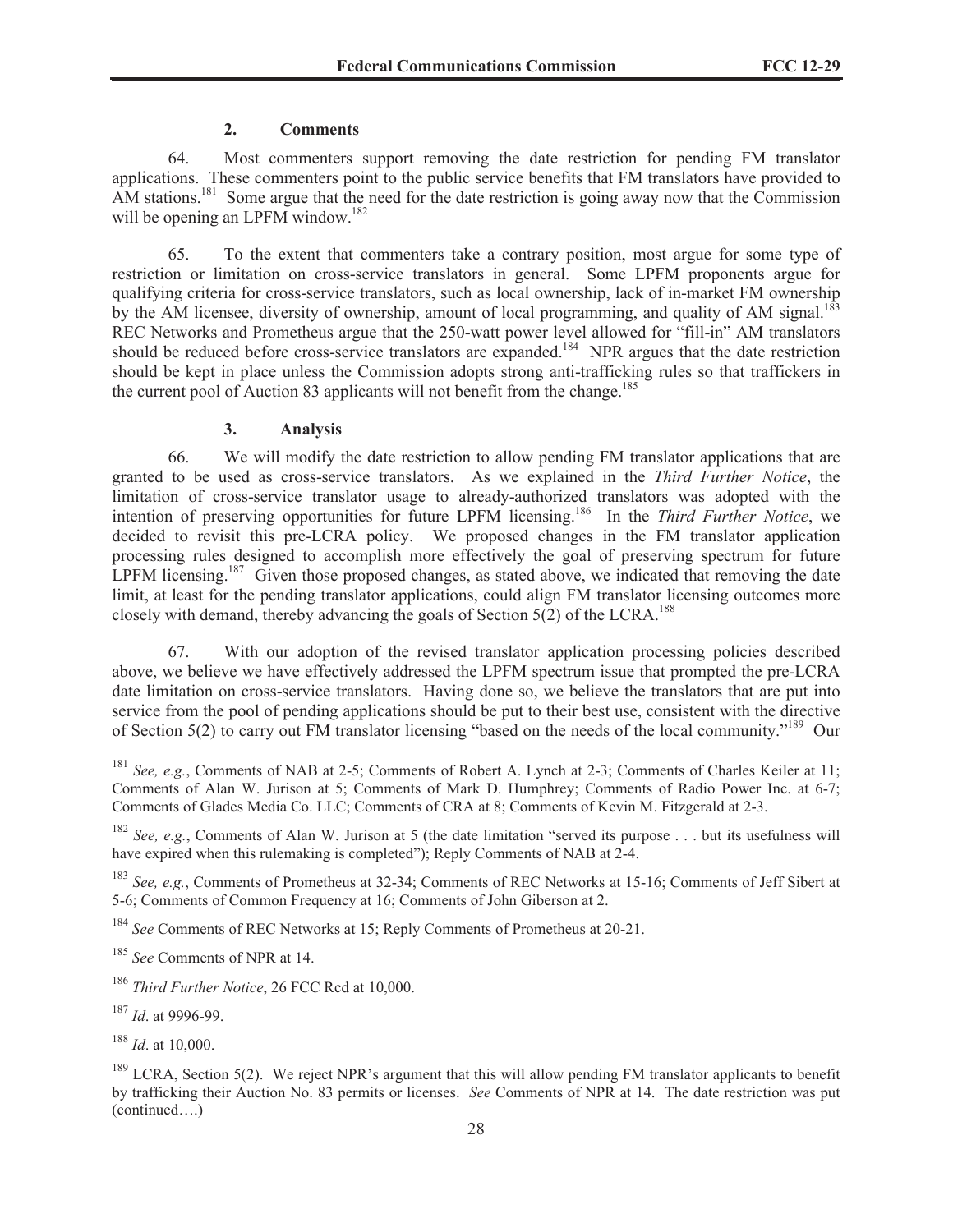view is that, with the FM translator processing policies described above in effect, the public interest benefits from expanding cross-service translator service are considerably more significant than any downside from allowing any forthcoming Auction No. 83 authorizations to be used for such service.

68. With respect to the proposed restrictions or limitations on cross-service translators sought by LPFM proponents, most are essentially untimely petitions for reconsideration of the *2009 Translator Order*. Accordingly, and because we intend to consider modifications to our FM translator rules and procedures more generally in a separate proceeding, as discussed below, we decline to consider these arguments here. In any event, we believe the LPFM proponents who argue for such restrictions fail to recognize the significant public interest benefits that will accrue from expanding the pool of potential cross-service translators. In the *2009 Translator Order*, we described the substantial benefits to local listeners that cross-service translators were providing, for example, providing pre-sunrise and post-sunset coverage of traffic, weather, news and sports programming and improving localism, competition and diversity in a number of radio markets.<sup>190</sup> The record here confirms those benefits and supports a change in the date limitation to allow permits or licenses arising from pending FM translator applications to be used as cross-service translators.<sup>191</sup>

69. Again, we intend to revise our FM translator rules before the next FM translator auction window, so parties will have an opportunity to present their views at that time with respect to any appropriate modifications in our translator rules and procedures. If parties wish to argue that priority should be given in future translator auction windows to Class D AM stations or AM stations that lack a co-owned FM outlet, then they may do so in that proceeding.

70. Accordingly, we grant reconsideration of the *2009 Translator Order* to the extent of allowing authorizations arising from pending FM translator applications to be used as cross-service translators. With respect to future FM translator applications, we will address their potential use as crossservice translators in a future rulemaking to revise our FM translator rules.

### **III. THIRD ORDER ON RECONSIDERATION**

71. In the *Third Report and Order* discussed above, the Commission established a goingforward limit of ten pending short-form applications per applicant from FM translator Auction No. 83, and directed the Bureau to resume processing the applications of those applicants in compliance with this numerical cap.<sup>192</sup>

<sup>(</sup>Continued from previous page)

in place to preserve LPFM spectrum, not to inhibit trafficking. With the processing policies described above in place, we have preserved as much LPFM spectrum as feasible, thereby opening a path to initiate new FM translator service through grants of applications that remain pending after use of the new processing policies. We believe the public will benefit if we enable those new translator stations to rebroadcast either an AM or FM signal. As for the trafficking issue, as we have explained above, we have adopted both a national cap and a per-market cap (for the markets identified in Appendix A) in order to balance the competing goals of preserving the integrity of our licensing process while enabling new service to the public.

<sup>190</sup> *See* 24 FCC Rcd at 9646-50.

<sup>191</sup> *See, e.g*., Comments of NAB at 3-4; Comments of Charles Keiler at 11; Comments of Alan W. Jurison at 5; Comments of Mark D. Humphrey; Comments of Radio Power Inc. at 2-4; Comments of Glades Media Co. LLC; Comments of Kevin M. Fitzgerald at 2-3.

<sup>&</sup>lt;sup>192</sup> On March 4, 2008, the Bureau released a Public Notice inviting Auction No. 83 applicants to identify pending short-form applications for voluntary dismissal to effectuate the ten-application limit. *See Media Bureau Invites Applicants to Select FM Translator Applications for Voluntary Dismissal to Comply With Processing Cap*, Public Notice, DA 08-496 (rel. Mar. 4, 2008). On April 7, 2008, the Bureau released a Public Notice announcing that it would cease dismissal of any short-form applications pursuant to the processing cap, in order to provide an (continued….)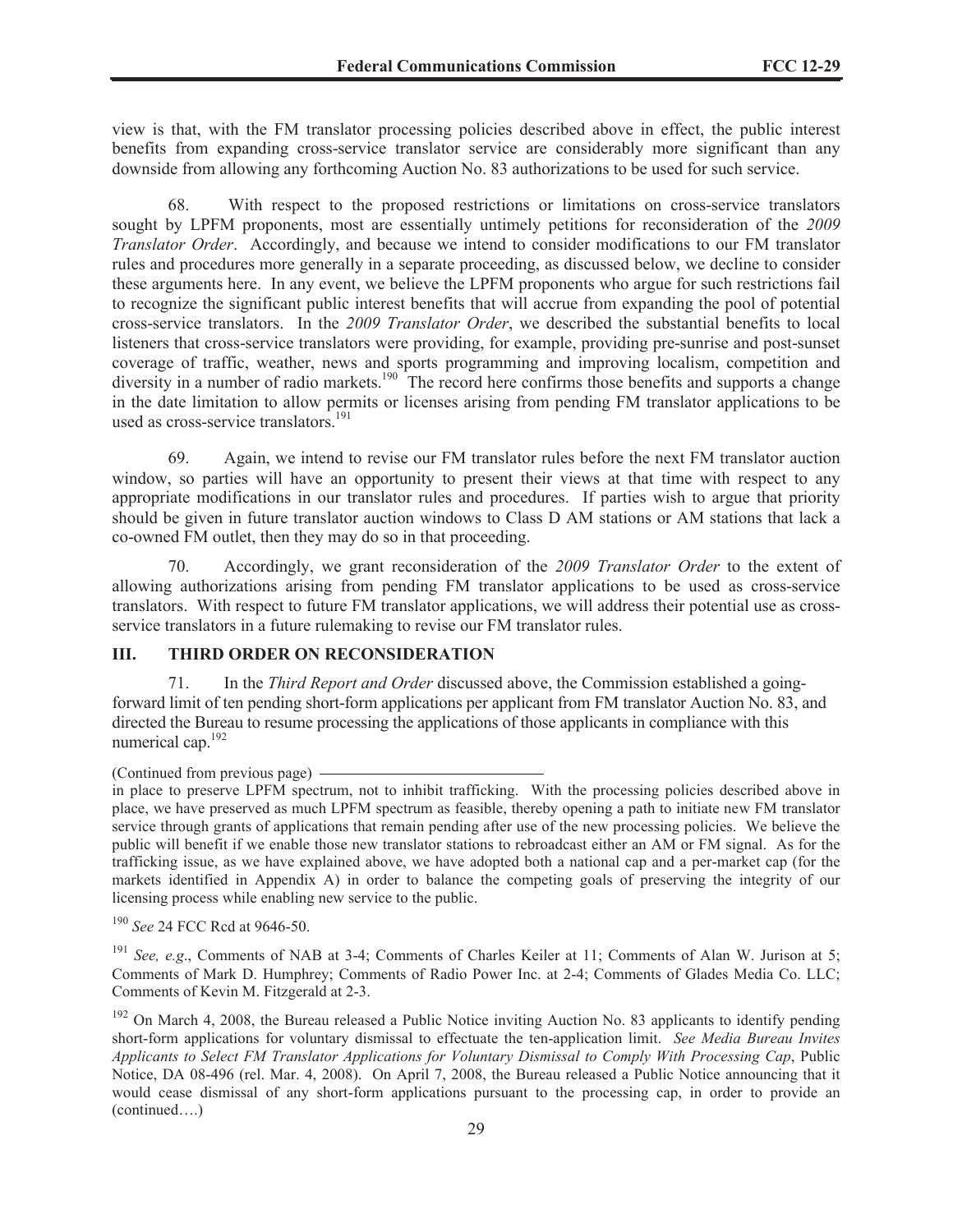72. Petitions for reconsideration opposing the cap were filed by CSN International, National Religious Broadcasters, Positive Alternative Radio, Inc., and Educational Media Foundation *et. al.*<sup>193</sup> In light of our adoption of the market-specific translator application dismissal process described in this *Fourth Report and Order*, we dismiss them as moot.

#### **IV. PROCEDURAL MATTERS**

73. *Final Regulatory Flexibility Analysis.* As required by the Regulatory Flexibility Act, 5 U.S.C. § 603, the Commission has prepared a Final Regulatory Flexibility Analysis (FRFA) of the possible significant economic impact on small entities of the proposals suggested in this document. The FRFA is set forth in Appendix C.

74. *Paperwork Reduction Act.* This document contains new information collection requirements subject to the Paperwork Reduction Act of 1995 (PRA), Public Law 104-13 (U.S.C. 3501- 3520). The requirements will be submitted to the Office of Management and Budget (OMB) for review under Section 3507(d) of the PRA. The Commission will publish a separate notice in the Federal Register inviting comments on the new information collection requirements adopted in this document. In addition, we note that pursuant to the Small Business Paperwork Relief Act of 2002, Public Law 107-198, *see* 44 U.S.C. 3506(c)(4), we previously sought specific comment on how the Commission might further reduce the information collection burden for small business concerns with fewer than 25 employees. We describe impacts that might affect small businesses, which includes most businesses with fewer than 25 employees, in the FRFA in Appendix C, infra.

75. *Congressional Review Act.* The Commission will send a copy of this *Fourth Report and Order* in a report to be sent to Congress and the Government Accountability Office pursuant to the Congressional Review Act, *see* 5 U.S.C. 801(a)(1)(A).

## **V. ORDERING CLAUSES**

76. Accordingly, IT IS ORDERED that the Petitions for Reconsideration filed by Robert A. Lynch on July 28, 2009, and Edward A. Schober on July 28, 2009, ARE GRANTED IN PART to extent set forth above.

77. IT IS FURTHER ORDERED that the Petitions for Reconsideration filed by CSN International on February 4, 2008; National Religious Broadcasters on February 15, 2008; and Positive Alternative Radio, Inc. and Educational Media Foundation on February 19, 2008, ARE DISMISSED AS MOOT.

78. IT IS FURTHER ORDERED that pursuant to pursuant to the authority contained in Sections

<sup>(</sup>Continued from previous page)

opportunity for the Commission to fully consider arguments raised in the petitions for reconsideration listed herein. *See Media Bureau Suspends Dismissal of FM Translator Applications Related to Processing Cap (MM Docket No. 99-25)*, Public Notice, DA 08-801 (rel. Apr. 7, 2008). The Public Notice also reinstated any translator applications dismissed pursuant to the March  $4<sup>th</sup>$  Public Notice.

<sup>&</sup>lt;sup>193</sup> See Petition for Reconsideration of CSN International, filed Feb. 4, 2008; Petition of National Religious Broadcasters for Reconsideration Regarding Order Imposing Cap on Translator Applications, filed Feb. 15, 2008; Petition for Reconsideration of Positive Alternative Radio, Inc., filed Feb. 19, 2008; Petition for Reconsideration of Educational Media Foundation *et al*., filed Feb. 19, 2008. Pursuant to Section 1.429 of the Rules, any interested person may petition for reconsideration of a final Commission rulemaking action. 47 C.F.R. § 1.429. A petition shall state with particularity the respects in which the petitioner believes the action should be changed. *See id.* at §  $1.429(c)$ .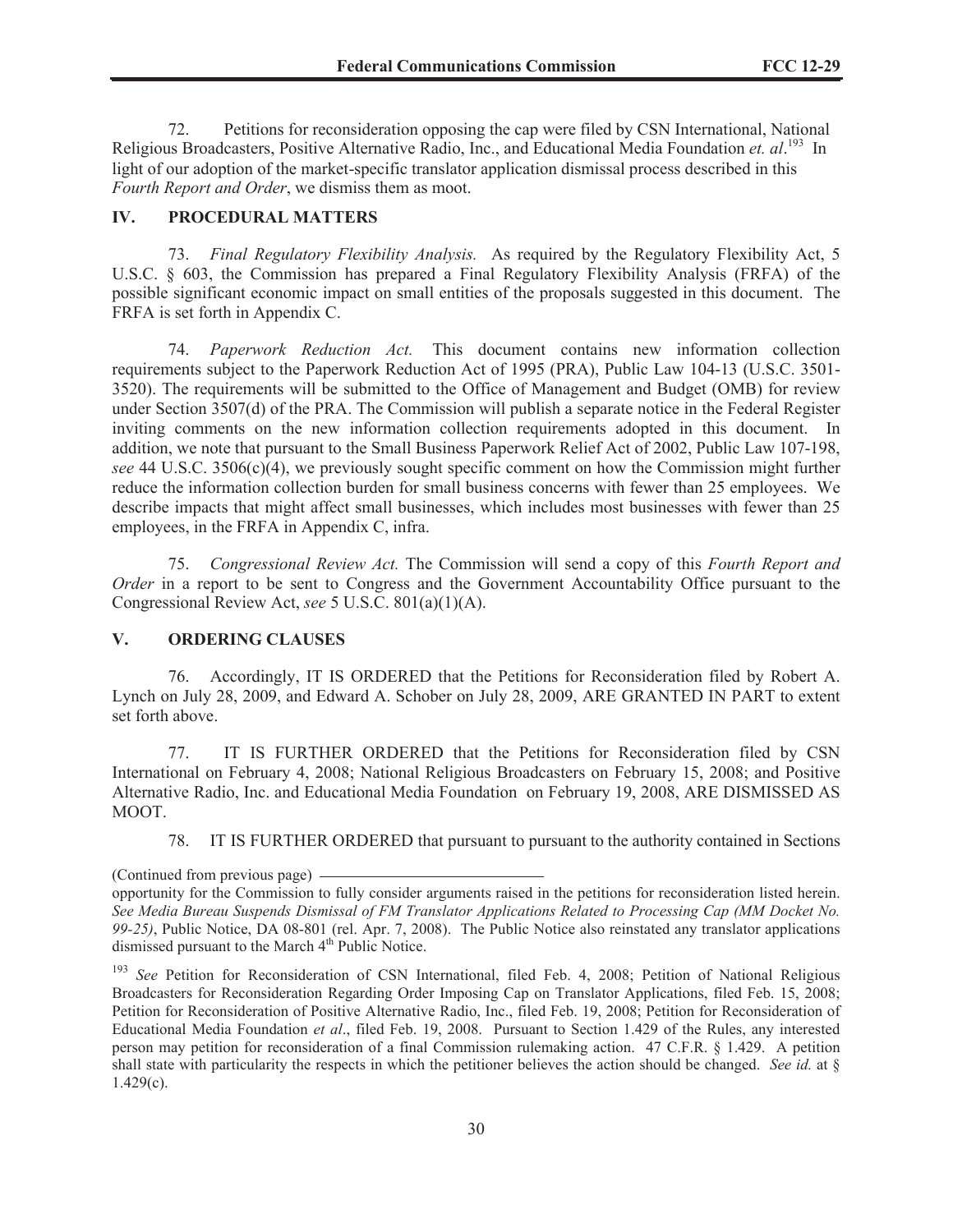4(i), 301, 302, 303(e), 303(f) and 303(r) of the Communications Act of 1934, as amended, 47 U.S.C, Sections 154(i), 301, 302, 303(e), 303(f) and 303(r), and the Local Community Radio Act of 2010, Pub. L. No. 111-371, 124 Stat. 4072 (2011), this *Fourth Report and Order* is hereby ADOPTED and Part 74 of the Commission's Rules ARE AMENDED as set forth in Appendix D, effective 30 days after publication in the Federal Register.

79. IT IS FURTHER ORDERED that the rules adopted herein will become effective thirty (30) days after publication in the Federal Register, except for any rules or requirements involving Paperwork Reduction Act burdens, which shall become effective upon announcement in the Federal Register of OMB approval and an effective date of the rule(s).

80. IT IS FURTHER ORDERED that the Commission's Consumer and Governmental Affairs Bureau, Reference Information Center, SHALL SEND a copy of this *Fourth Report and Order*, including the Final Regulatory Flexibility Analysis, to the Chief Counsel for Advocacy of the Small Business Administration.

FEDERAL COMMUNICATIONS COMMISSION

Marlene H. Dortch Secretary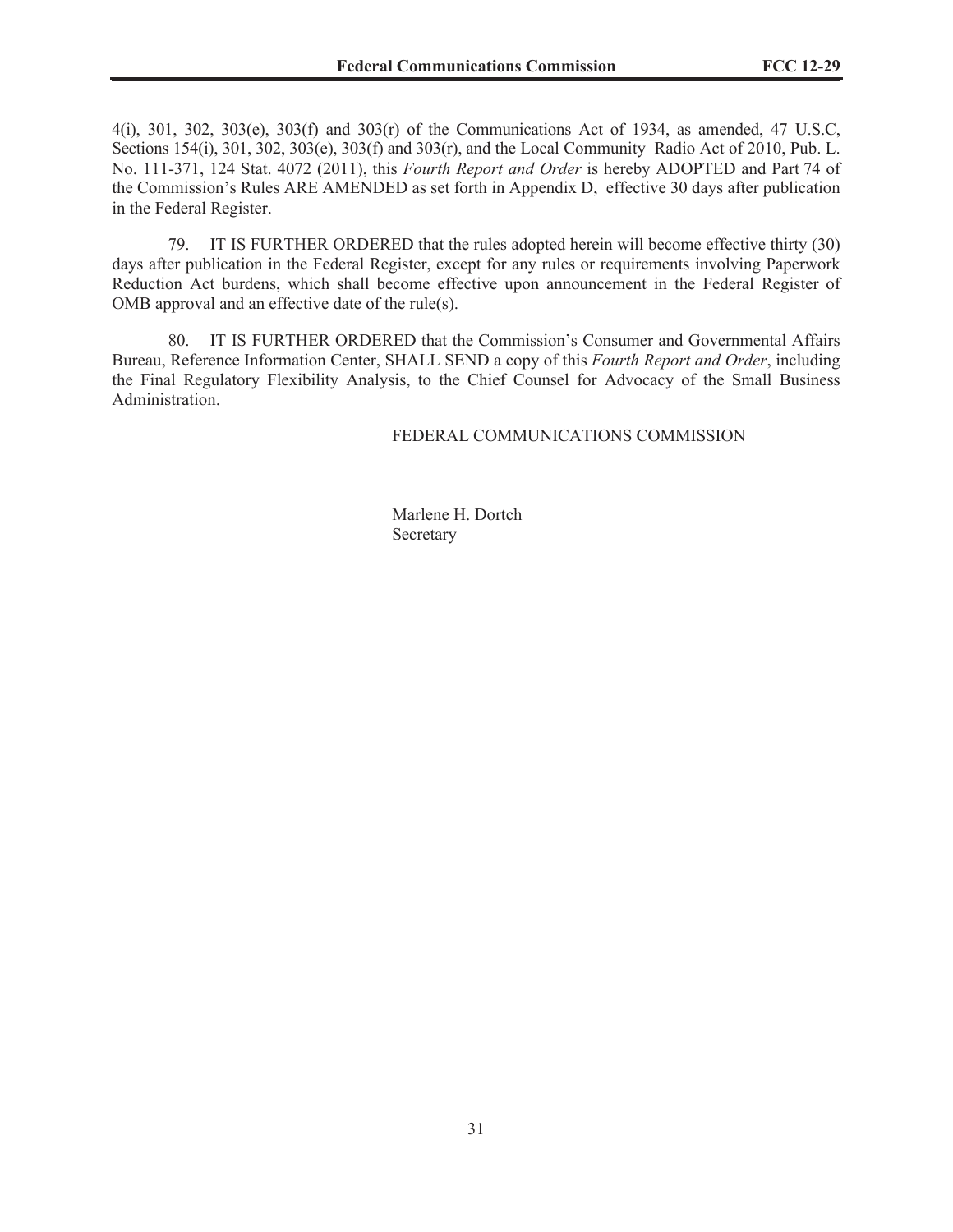# **APPENDIX A**

### **LPFM Spectrum Availability Studies (Thirty-minute Grid)**

In order to assess LPFM spectrum availability, the Bureau centered a thirty-minute latitude by thirtyminute longitude grid over the center-city coordinates of each listed market. Each grid consists of 961 points – 31 points running east/west by 31 points running north/south. Grid points are located at oneminute intervals of latitude and longitude. The Bureau analyzed each of the 100 FM channels (88.1 MHz – 107.9 MHz) at each grid point to determine whether any channels remain available for future LPFM stations at that location. Only channels that fully satisfy co-, first- and second adjacent channel LPFM spacing requirements to all authorizations and applications, including pending translator applications, are treated as available. The area encompassed by the grid is approximately 35 miles (north/south) by 26 miles (east/west). The grid is not intended to approximate radio market boundaries. Rather, this methodology is designed to identify presumptive "core" market locations that could serve significant populations. Coordinates located over major bodies of water and beyond U.S. borders were excluded. No attempt was made to otherwise ascertain site viability. For each market that is not deemed a "Spectrum Limited" market, the Bureau undertook additional LPFM spectrum availability analyses. See Appendix B for a description of the methodology and market results.

#### **Detailed Column Information**

**Arb#/Rank -- Arbitron market ranking.** Data compiled from BIA/Kelsey – MEDIA Access Pro, Version 4.5, Fall 2011 database ("BIA Fall 2011")

**CF#/Rank -- Common Frequency Arbitron market ranking.** See September 27, 2010 Letter from Jeff Shaw, President, Common Frequency, Inc., Appendix A ("Common Frequency 2010 Study"). Data compiled from Appendix A of Common Frequency 2010 Study. This study uses an earlier Arbitron rating period. Column lists market rankings as they appear in this study. This market ranking data is relevant only for data listed in "**Pending/FX apps**" column.

**Fall 2011 Arbitron Rankings -- Arbitron market name.** Data compiled from BIA Fall 2011. **20/30 min % --** Percentage of 2010 Census population within the thirty minute grid that is also within twenty minute grid.

**Total Licensed Stations/FM trans. – Number of licensed FM translator stations in market.** Data compiled from BIA Fall 2011.

**Total Licensed Stations/LPFM -- Number of licensed LPFM stations in market.** Data compiled from BIA Fall 2011.

**Total Licensed Stations/NCE FMs -- Number of licensed NCE FM stations in market.** Data compiled from BIA Fall 2011.

**LPFM Avail. in 30 minute grid/Locations – Maximum number of LPFM licensing opportunities in a market on the identified available vacant channels.** In some cases, several LPFM stations in the same market could use the same channel while satisfying the minimum co-channel LPFM-LPFM distance separation requirements. This "Locations" number assumes an advantageous geographic distribution of LPFM transmitter site locations within the market and includes all vacant channels identified as available in the market. See above for methodology.

**LPFM Avail. in 30 minute grid/Channel – Total number of LPFM channels available for licensing opportunities in a market.** This "Channel" total counts the number of unique channels that can be used for LPFM licensing within the grid. See above for methodology.

**LPFM Avail. In 30 minute grid/Licensed – Total number of LPFM stations licensed in a market at locations within the grid.** In-market LPFM stations with transmitter sites located outside the grid are excluded from this total.

**Pending/FX apps – Total number of pending FM translator applications from the 2003 window.**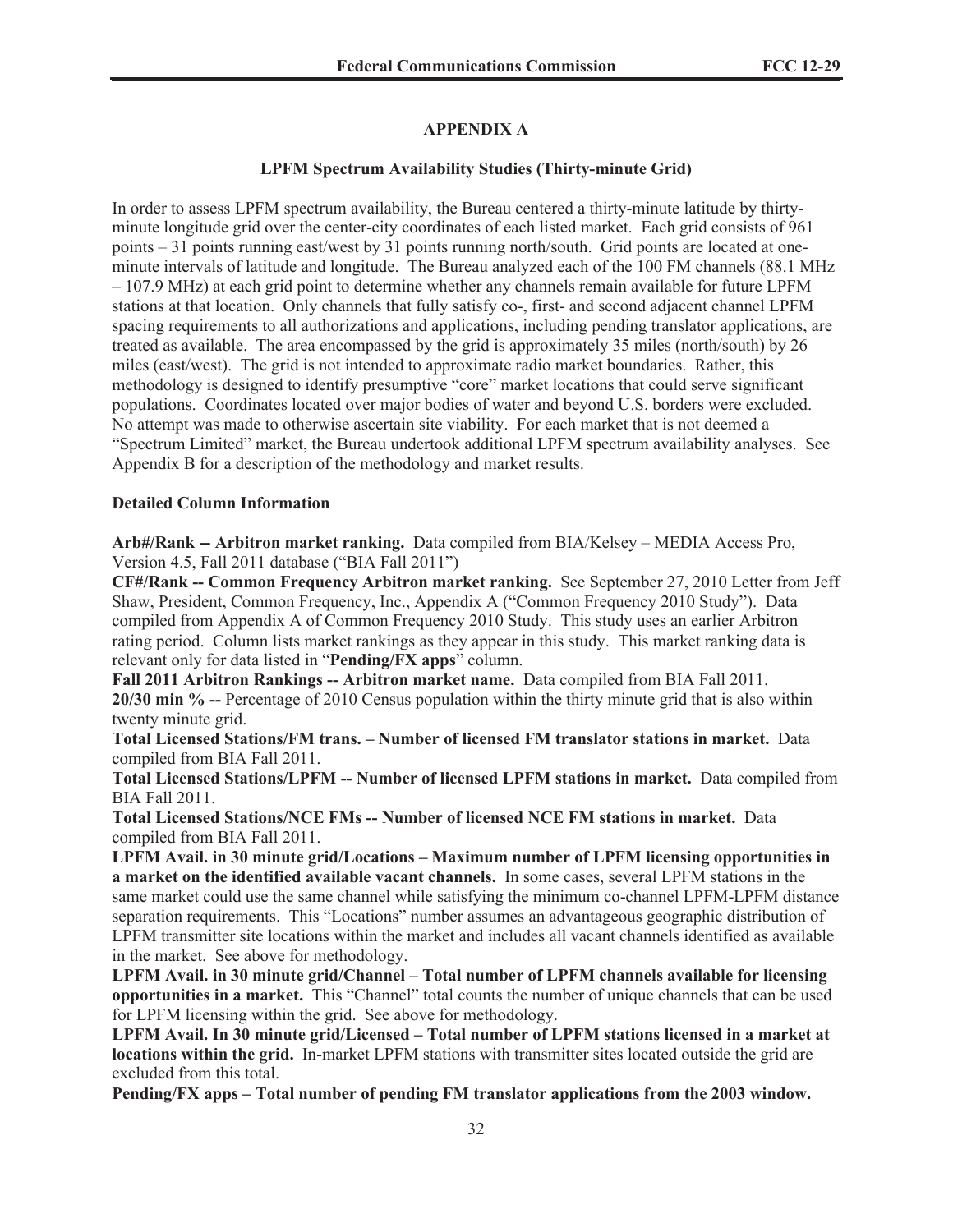Data compiled from Common Frequency 2010 Study. Common Frequency included pending translator application from seven embedded markets in the respective parent market totals. An embedded market is a unique marketing area for the buying and selling of radio air time. It is contained, either in whole or part, within the boundaries of the larger, "parent," market. These embedded (parent) markets are: Middlesex-Somerset-Union (New York); Monmouth-Ocean (New York); Morristown, NJ (New York), Nassau-Suffolk (New York), San Jose, CA (San Francisco); Santa Rosa, CA (San Francisco) and Stamford-Norwalk, CT (New York).

**Result –** "Spectrum Limited FX" denotes a market where the number of available LPFM channels and licensed LPFM stations within the grid is less than the proposed LPFM Channel Floor in the particular market. Translator applications specifying transmitter locations in these markets are subject to the "spectrum limited" processing procedures set forth in the *Report and Order.* "See Appendix B" denotes a market where the number of available LPFM channels and licensed LPFM stations within the grid is equal to or greater than the proposed LPFM Channel Floor in the particular market. "Spectrum Limited \*\*\*" denotes a market with zero pending translator applications.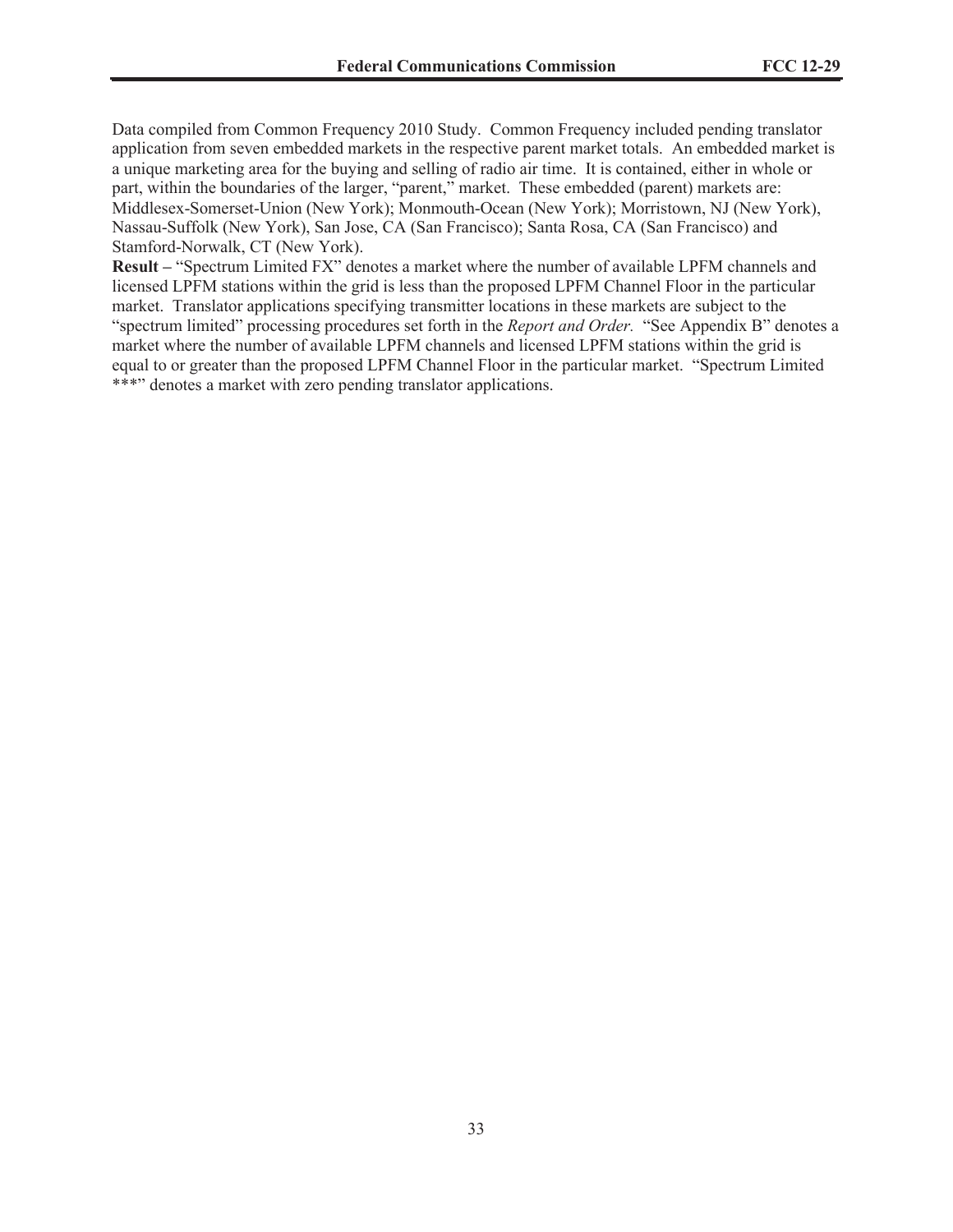# **APPENDIX B**

# **LPFM Spectrum Availability Studies (Twenty-minute Grid)**

For each market from Appendix A that is not deemed a "Spectrum Limited" market, the Bureau compared the population within a twenty-minute latitude by twenty-minute longitude grid centered over the center-city coordinates to the population within the thirty-minute grid. For purposes of measuring LPFM spectrum availability, the twenty-minute grid is used for any market in which at least 75 percent of the population within the thirty-minute grid population is also within the twenty-minute grid

In order to assess LPFM spectrum availability in those markets which satisfy the 75 percent threshold, the Bureau centered a twenty-minute latitude by twenty-minute longitude grid over the center-city coordinates of each listed market. Each grid consists of  $441$  points  $-21$  points running east/west by  $21$ points running north/south. Grid points are located at one-minute intervals of latitude and longitude. The Bureau analyzed each of the 100 FM channels (88.1 MHz – 107.9 MHz) at each grid point to determine whether any channels remain available for future LPFM stations at that location. Only channels that fully satisfy co-, first- and second adjacent channel LPFM spacing requirements to all authorizations and applications, including pending translator applications, are treated as available. The area encompassed by the grid is approximately 24 miles (north/south) by 18 miles (east/west). The grid is not intended to approximate radio market boundaries. Rather, this methodology is designed to identify "core" market locations that could serve significant populations. Coordinates located over major bodies of water and beyond U.S. borders were excluded. No attempt was made to otherwise ascertain site viability.

# **Detailed Column Information**

**Arb#/Rank -- Arbitron market ranking.** Data compiled from BIA/Kelsey – MEDIA Access Pro, Version 4.5, Fall 2011 database ("BIA Fall 2011")

**CF#/Rank -- Common Frequency Arbitron market ranking.** See September 27, 2010 Letter from Jeff Shaw, President, Common Frequency, Inc., Appendix A ("Common Frequency 2010 Study"). Data compiled from Appendix A of Common Frequency 2010 Study. This study uses an earlier Arbitron rating period. Column lists market rankings as they appear in this study. This market ranking data is relevant only for data listed in "**Pending/FX apps**" column.

**Fall 2011 Arbitron Rankings -- Arbitron market name.** Data compiled from BIA Fall 2011. **Percent within 20 Minute Grid** – Percentage of the 2010 Census population within the thirty-minute grid that is also within the twenty-minute grid.

**Total Licensed Stations/FM trans. – Number of licensed FM translator stations in market.** Data compiled from BIA Fall 2011.

**Total Licensed Stations/LPFM -- Number of licensed LPFM stations in market.** Data compiled from BIA Fall 2011.

**Total Licensed Stations/NCE FMs -- Number of licensed NCE FM stations in market.** Data compiled from BIA Fall 2011.

**LPFM Avail. In 20 minute grid/Locations – Maximum number of LPFM licensing opportunities in a market on the identified available vacant channels.** In some cases, several LPFM stations in the same market could use the same channel while satisfying the minimum co-channel LPFM-LPFM distance separation requirements. This "Locations" number assumes an advantageous geographic distribution of LPFM transmitter site locations within the market and includes all vacant channels identified as available in the market. See above for methodology.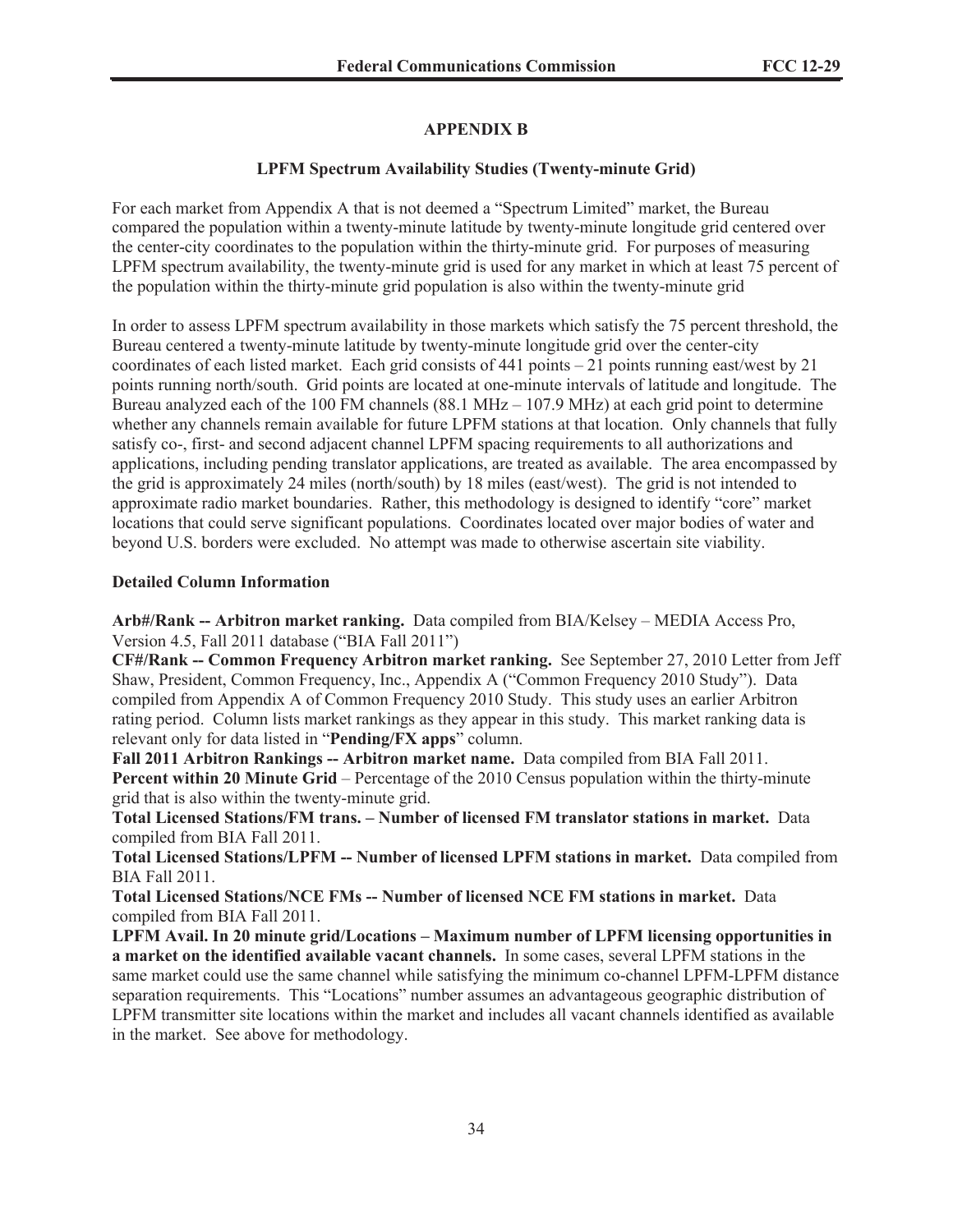**LPFM Avail. In 20 minute grid/Channel – Total number of LPFM channels available for licensing opportunities in a market.** This "Channel" total counts the number of unique channels that can be used for LPFM licensing within the grid. See above for methodology. "N/A" denotes a market which does not satisfy the 75 percent threshold for 20 minute grid analysis.

**LPFM Avail. In 20 minute grid/Licensed – Total number of LPFM stations licensed in a market at locations within the grid.** In-market LPFM stations with transmitter sites located outside the grid are excluded from this total. "N/A" denotes a market which does not satisfy the 75 percent threshold for 20 minute grid analysis.

**Pending/FX apps – Total number of pending FM translator applications from the 2003 window.**  Data compiled from Common Frequency 2010 Study. Common Frequency included pending translator application from seven embedded markets in the respective parent market totals. An embedded market is a unique marketing area for the buying and selling of radio air time. It is contained, either in whole or part, within the boundaries of the larger, "parent," market. These embedded (parent) markets are: Middlesex-Somerset-Union (New York); Monmouth-Ocean (New York); Morristown, NJ (New York), Nassau-Suffolk (New York), San Jose, CA (San Francisco); Santa Rosa, CA (San Francisco) and Stamford-Norwalk, CT (New York).

**Grid used for Analysis** – Denotes the size Grid used to determine the result

**Result – "**Spectrum Limited FX" denotes a market where the number of available LPFM channels and licensed LPFM stations within the relevant grid is less than the proposed LPFM Channel Floor in the particular market. Translator applications specifying transmitter locations in these markets are subject to the "spectrum limited" processing procedures set forth in the *Report and Order.* "Spectrum available FX" denotes a market where the number of available LPFM channels and licensed LPFM stations within the relevant grid is equal to or greater than the proposed LPFM Channel Floor in the particular market using the grid results specified. Translator applications specifying transmitter locations in these markets are subject to the "spectrum available" processing procedures set forth in the *Report and Order*. Any result with "\*\*\*" in the Result column denotes a market with zero pending translator applications.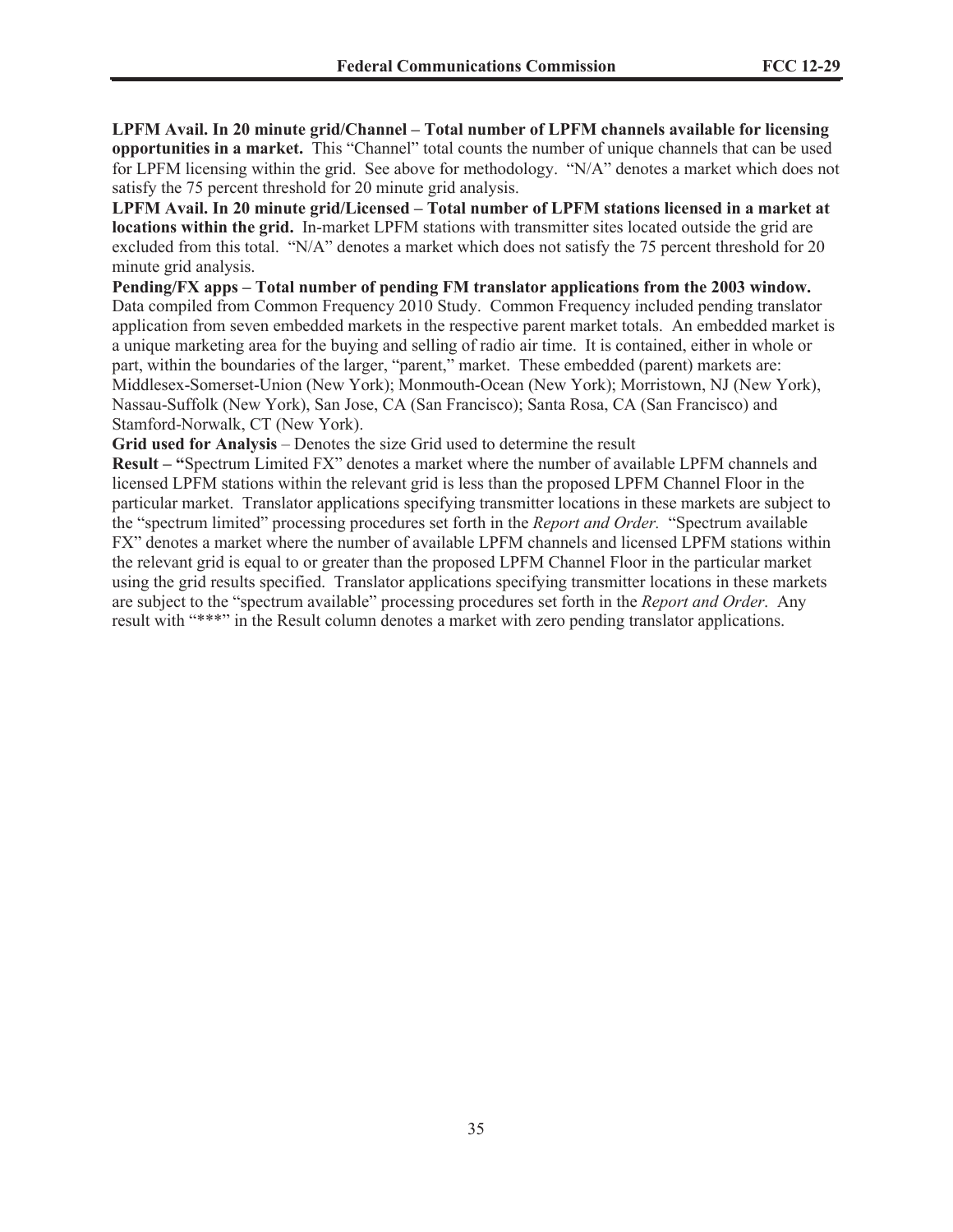## **APPENDIX C**

#### **Final Regulatory Flexibility Analysis**

1. As required by the Regulatory Flexibility Act  $(RFA)$ ,<sup>194</sup> an Initial Regulatory Flexibility Analysis (IRFA) was incorporated in the *Third Further Notice of Proposed Rulemaking* (*Third Further Notice*) in MM Docket No. 99-25, and MB Docket No. 07-172, RM-11338.<sup>195</sup> The Commission sought written public comment on the proposals in the *Third Further Notice*, including comment on the IRFA.<sup>196</sup> We received no comments specifically directed toward the IRFA. This Final Regulatory Flexibility Analysis (FRFA) conforms to the RFA.

## **A. Need for, and Objectives of, the Fourth Report and Order**

2. This rulemaking proceeding was initiated to seek comment on how the enactment of Section 5 of the Local Community Radio Act of 2010 ("LCRA")<sup>197</sup> would impact the procedures previously adopted to process the approximately 6,500 applications which remain from the 2003 FM translator window. The Commission previously established a processing cap of ten pending short-form applications per applicant from FM translator Auction No. 83. The *Fourth Report and Order* concludes that that this cap was inconsistent with the LCRA licensing criteria. It further concludes that a marketspecific, spectrum availability-based translator application dismissal policy most faithfully implements Section 5 of the LCRA. Specifically, it sets forth a dismissal policy in which the Commission will impose a national application cap and/or a one application per applicant per market in the markets identified in Appendix A of the *Fourth Report and Order*. It directs the Media Bureau to issue a Public Notice asking applicants to identify applications for continued processing, consistent with these limits. Upon completion of this selection/dismissal process, the Bureau will process the remaining applications in "spectrum available" markets, as defined in the *Fourth Report and Order*. Applicants will be able to file amendments demonstrating that their applications will not preclude any LPFM channel/point combination identified in the grid studies. Those applications that fail to do so will be dismissed.

3. Applicants with proposals remaining in "spectrum limited" markets, as defined in the *Fourth Report and Order*, will also be given one opportunity to modify their proposals to eliminate all preclusive impacts on protected LPFM channel/point combinations. Applications that conflict with protected channel/point combinations and that are not amended to eliminate all such conflicts will be dismissed.

4. The *Fourth Report and Order* also modifies certain recently adopted FM translator service rule changes as a result of the enactment of the LCRA. Specifically, it modifies the date restriction contained in Section 74.1232(d) of the Rules to allow pending FM translator applications that are granted to be used as cross-service translators.

<sup>194</sup> *See* 5 U.S.C. § 603. The RFA, *see* 5 U.S.C. § 601 *et seq*., has been amended by the Contract With America Advancement Act of 1996, Pub. L. No. 104-121, 110 Stat. 847 (1996) (CWAAA). Title II of the CWAAA is the Small Business Regulatory Enforcement Fairness Act of 1996 (SBREFA).

<sup>195</sup> *Creation of a Low Power Radio Service and Amendment of Service and Eligibility Rules for FM Broadcast Translator Stations*, Third Further Notice of Proposed Rulemaking, 26 FCC Rcd 9986 (2011).

<sup>196</sup> *Id*. at 10009.

<sup>197</sup> Pub. L. No. 111-371, 124 Stat. 4072.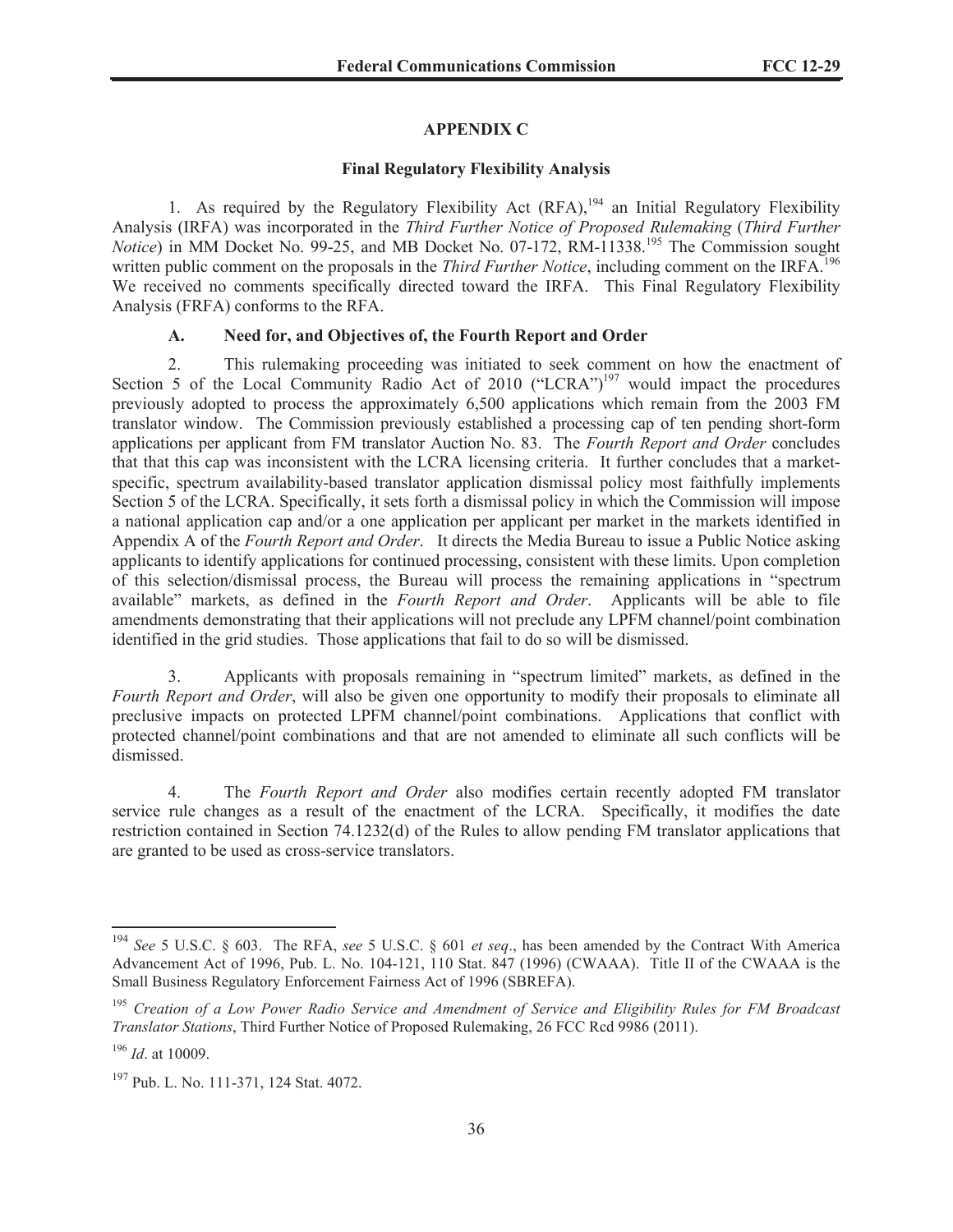## **B. Summary of Significant Issues Raised by Public Comments in Response to the IRFA**

5. None.

## **C. Description and Estimate of the Number of Small Entities to Which the Proposed Rules Will Apply.**

6. The RFA directs the Commission to provide a description of and, where feasible, an estimate of the number of small entities that will be affected by the proposed rules.<sup>198</sup> The RFA generally defines the term "small entity" as encompassing the terms "small business," "small organization," and "small governmental entity.<sup>"199</sup> In addition, the term "small business" has the same meaning as the term "small business concern" under the Small Business Act.<sup>200</sup> A small business concern is one which: (1) is independently owned and operated; (2) is not dominant in its field of operation; and (3) satisfies any additional criteria established by the Small Business Administration ("SBA").<sup>201</sup>

7. *Radio Broadcasting.* The policies adopted in the *Fourth Report and Order* apply to radio broadcast licensees, and potential licensees of radio service. The SBA defines a radio broadcast station as a small business if such station has no more than \$7 million in annual receipts.<sup>202</sup> Business concerns included in this industry are those primarily engaged in broadcasting aural programs by radio to the public.<sup>203</sup> According to Commission staff review of the BIA Publications, Inc. Master Access Radio Analyzer Database as of January 31, 2011, about 10,820 (97 percent) of 11,100 commercial radio stations) have revenues of \$7 million or less and thus qualify as small entities under the SBA definition. We note, however, that, in assessing whether a business concern qualifies as small under the above definition, business (control) affiliations<sup>204</sup> must be included. Our estimate, therefore, likely overstates the number of small entities that might be affected by our action, because the revenue figure on which it is based does not include or aggregate revenues from affiliated companies.

8. In addition, an element of the definition of "small business" is that the entity not be dominant in its field of operation. We are unable at this time to define or quantify the criteria that would establish whether a specific radio station is dominant in its field of operation. Accordingly, the estimate of small businesses to which rules may apply do not exclude any radio station from the definition of a small business on this basis and therefore may be over-inclusive to that extent. Also, as noted, an additional element of the definition of "small business" is that the entity must be independently owned and operated. We note that it is difficult at times to assess these criteria in the context of media entities and our estimates of small businesses to which they apply may be over-inclusive to this extent.

 $^{199}$  *Id.* § 601(6).

<sup>201</sup> 15 U.S.C. § 632.

<sup>202</sup> *See* 13 C.F.R. § 121.201, NAICS Code 515112.

<sup>203</sup> *Id*.

 $204$  "[Business concerns] are affiliates of each other when one concern controls or has the power to control the other or a third party or parties controls or has to power to control both." 13 C.F.R.  $\S$  121.103(a)(1).

<sup>198</sup> *Id*. § 603(b)(3).

<sup>&</sup>lt;sup>200</sup> *Id.* § 601(3) (incorporating by reference the definition of "small business concern" in the Small Business Act, 15 U.S.C. § 632). Pursuant to 5 U.S.C. § 601(3), the statutory definition of a small business applies "unless an agency, after consultation with the Office of Advocacy of the Small Business Administration and after opportunity for public comment, establishes one or more definitions of such term which are appropriate to the activities of the agency and publishes such definition(s) in the Federal Register."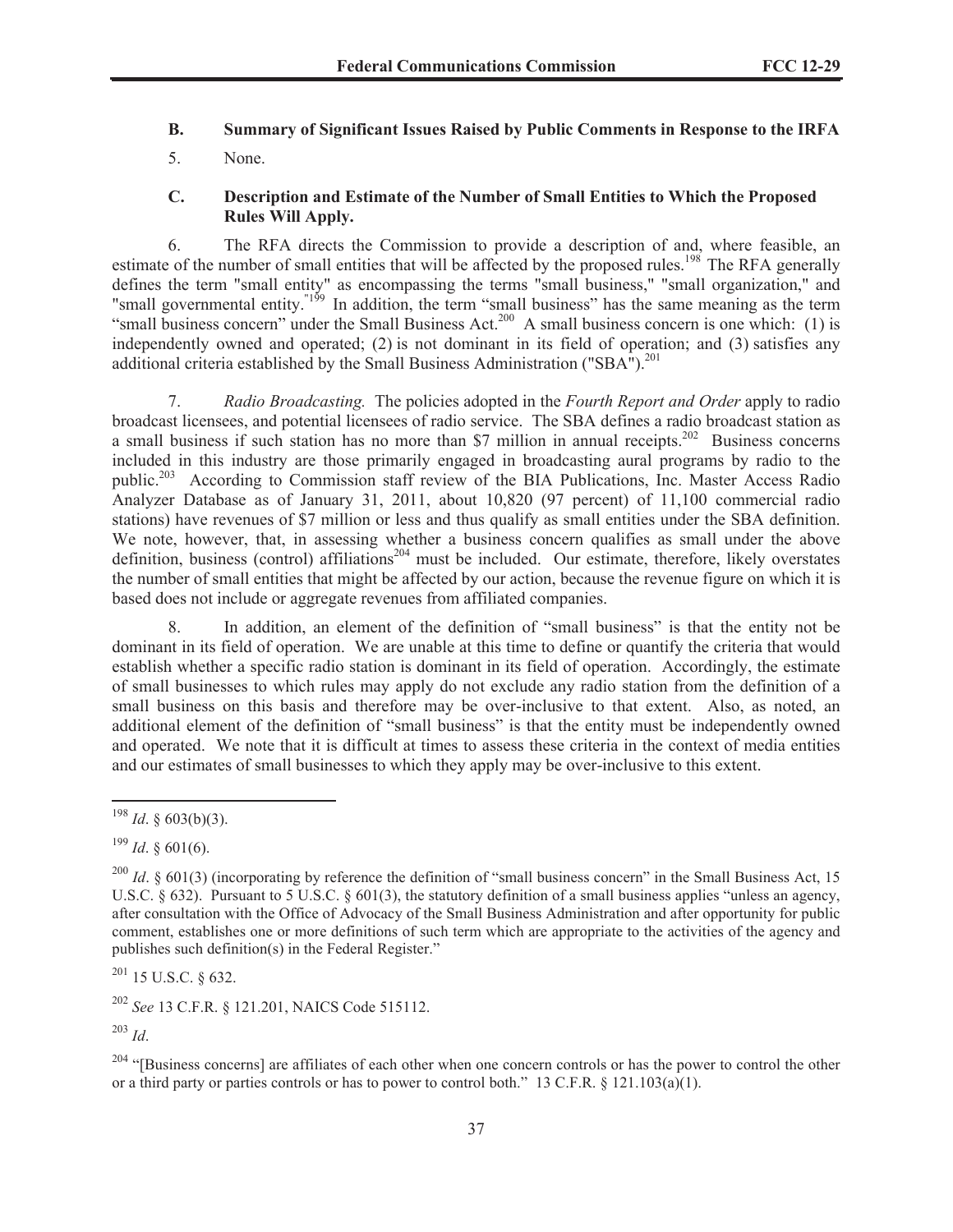9. *FM translator stations and low power FM stations.* The policies adopted in the *Fourth Report and Order* affect licensees of FM translator and booster stations and low power FM (LPFM) stations, as well as potential licensees in these radio services. The same SBA definition that applies to radio broadcast licensees would apply to these stations. The SBA defines a radio broadcast station as a small business if such station has no more than \$7 million in annual receipts.<sup>205</sup> Given the nature of these services, we will presume that all of these licensees qualify as small entities under the SBA definition. Currently, there are approximately 6131 licensed FM translator stations and 860 licensed LPFM stations.<sup>206</sup> In addition, there are approximately 646 applicants with pending applications filed in the 2003 translator filing window. Given the nature of these services, we will presume that all of these licensees and applicants qualify as small entities under the SBA definition.

# **D. Description of Projected Reporting, Record Keeping, and Other Compliance Requirements**

10. In the *Fourth Report and Order*, we require Auction No. 83 applicants to identify which applications they wish to preserve to come into compliance with the national and market-based caps. This will enable the Commission to move quickly through a backlog of applications that have been pending since 2003 and open a new filing window for the LPFM service.

# **E. Steps Taken to Minimize Significant Economic Impact on Small Entities and Significant Alternatives Considered**

11. The RFA requires an agency to describe any significant alternatives that it has considered in reaching its proposed approach, which may include the following four alternatives (among others): (1) the establishment of differing compliance or reporting requirements or timetables that take into account the resources available to small entities; (2) the clarification, consolidation, or simplification of compliance or reporting requirements under the rule for small entities; (3) the use of performance, rather than design, standards; and (4) an exemption from coverage of the rule, or any part thereof, for small entities. $207$ 

12. The *Fourth Report and Order* establishes a market-specific, spectrum availability-based approach to the processing of remaining translator applications. It also establishes national and marketspecific application caps. In adopting these policies, several alternative approaches were considered:

13. Size of Grid. The Commission considered alternatives to the 31x31 market study grid proposed in the *Third Further Notice*. For example, it considered a smaller, 21x21 grid, as well as a larger grid based on Arbitron market boundaries. The *Fourth Report and Order* adopts a 31x31 grid, but adopts a 21x21 grid in markets where 75 percent or more of the population is located in that smaller grid.

14. Processing of Translator Application in Spectrum-Limited Markets. The *Third Further Notice* proposed to dismiss all applications in certain spectrum-limited markets. One alternative considered was to allow continued processing of certain translator applications in "spectrum limited" markets. The *Fourth Further Notice* adopts this policy.

15. We believe that the adopted policies offer significant benefits to small entities. The

<sup>205</sup> *See* 13 C.F.R. § 121.201, NAICS Code 515112.

<sup>206</sup> *See News Release*, "Broadcast Station Totals as of December 31, 2006" (rel. Jan. 26, 2007) (http://hraunfoss.fcc.gov/edocs\_public/attachmatch/DOC-269784A1.doc).

 $^{207}$  5 U.S.C. § 603(b).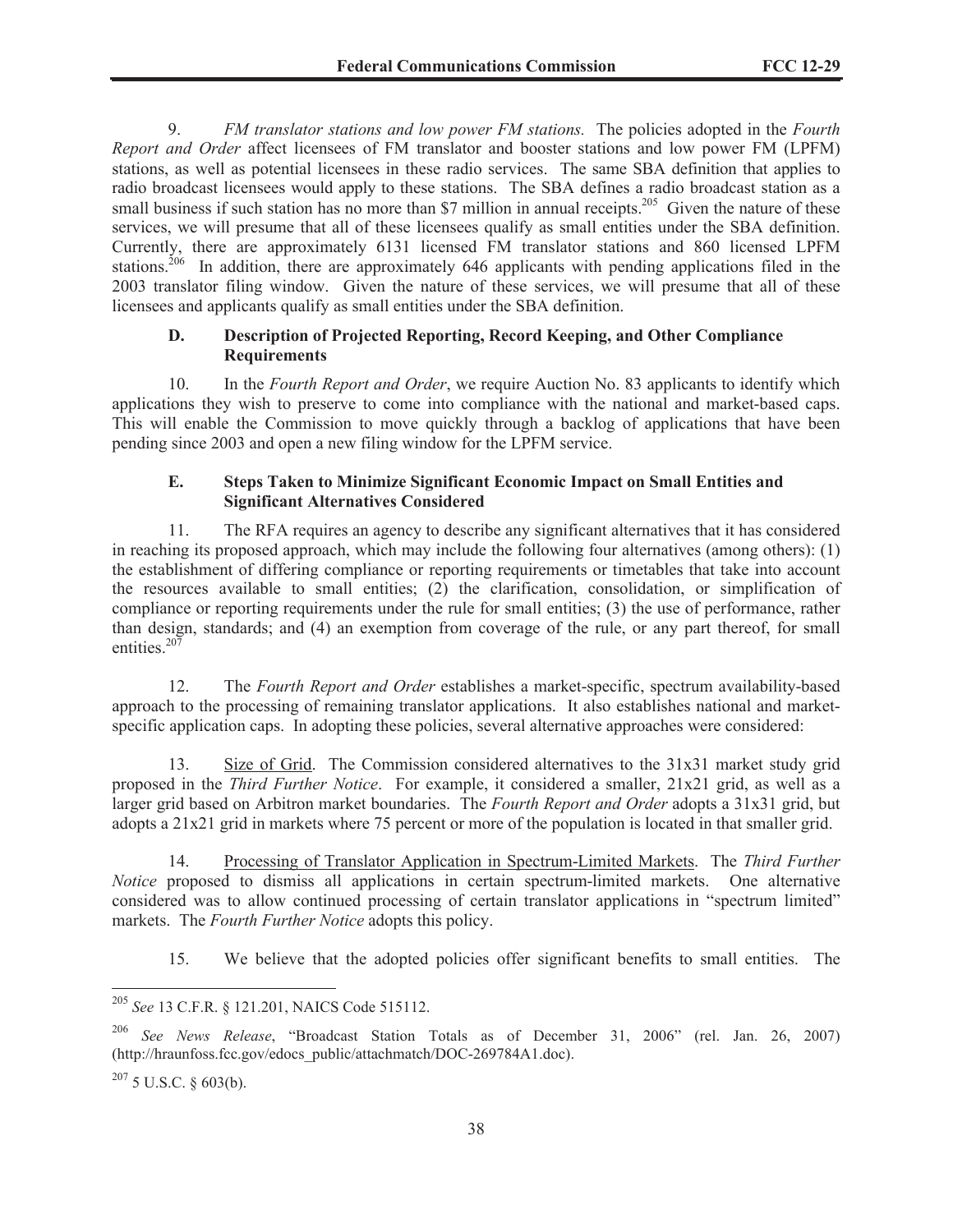market-based approach ensures additional spectrum for LPFM stations in markets in which it is most limited while also ensuring the immediate licensing of translator stations in communities in which ample spectrum remains for both services, including many major markets. Use of the smaller grid and allowing the processing of additional translators benefit small entities because they will increase licensing opportunities for both LPFM stations and translators. Adoption of the application caps will benefit translator and LPFM proponents because it will allow the Commission to quickly act on applications that have been pending for more than eight years and to open an LPFM window in the near future.

16. We likewise believe that removing the date restriction contained in Section 74.1232(d) of the Rules to allow pending FM translator applications that are granted to be used as cross-service translators will benefit small entities because it will expand opportunities for translator licensees to rebroadcast AM service.

#### **F. Report to Congress**

17. The Commission will send a copy of the *Fourth Report and Order*, including this FRFA, in a report to be sent to Congress pursuant to the SBREFA.<sup>208</sup> In addition, the Commission will send a copy of the *Fourth Report and Order*, including the FRFA, to the Chief Counsel for Advocacy of the SBA. A copy of the *Fourth Report and Order* and the FRFA (or summaries thereof) will also be published in the Federal Register.<sup>209</sup>

<sup>208</sup> *See* 5 U.S.C*.* § 801(a)(1)(A).

<sup>209</sup> *See* 5 U.S.C. § 604(b).